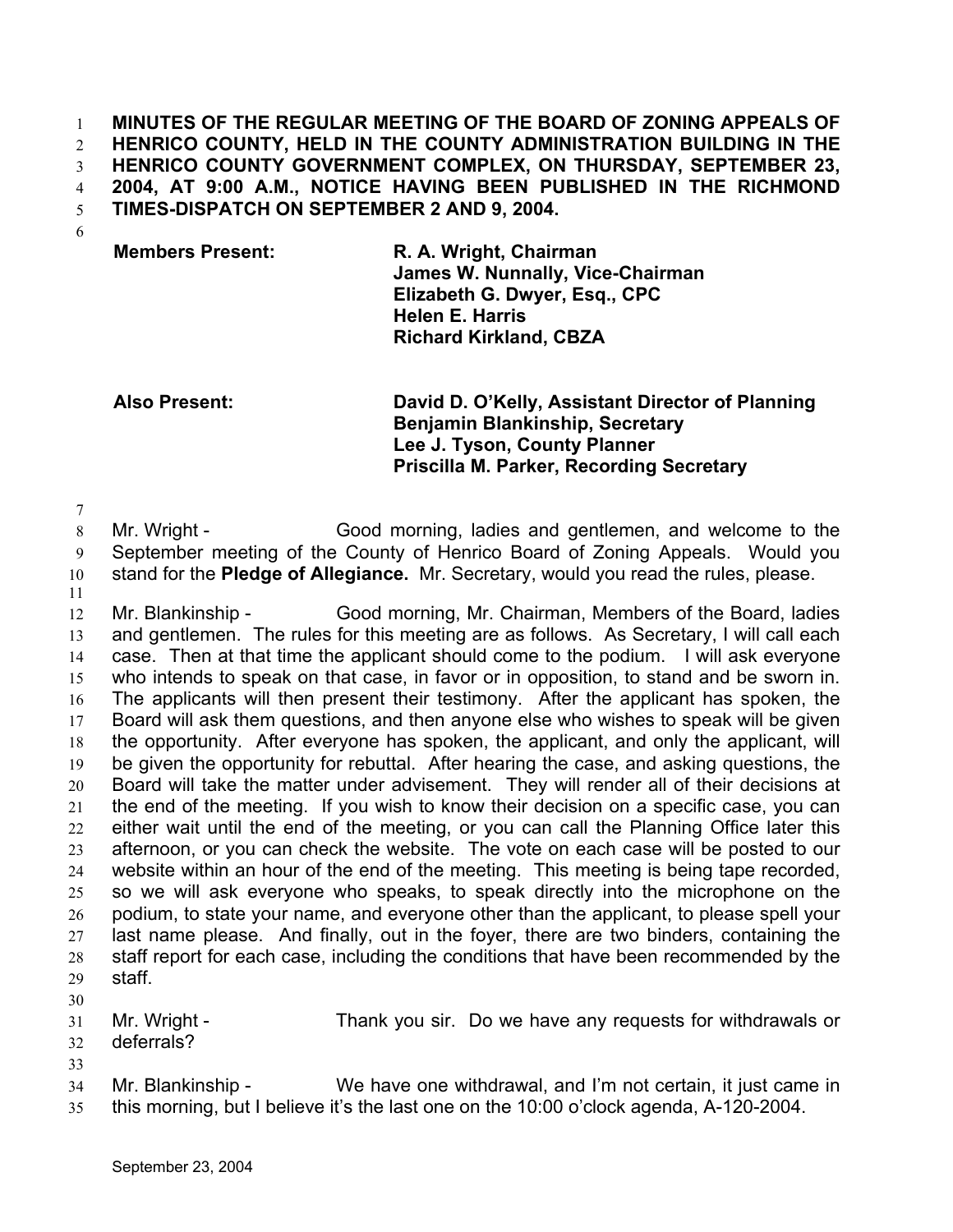36

## 37 **Beginning at 9:00**

38

39 40 41 42 43 44 45 46 47 48 **A-97-2004 DAVID R. AND MARY B. WINSLOW** request a variance from Sections 24-95(i)(2)b and 24- 9 to build a one-family dwelling and a detached garage at 2700 Lacywood Lane (Parcel 841-721-5234 (part)), zoned A-1, Agricultural District (Varina). The accessory structure height requirement and public street frontage requirement are not met. The applicants have 0 feet public street frontage and propose an accessory structure 22 feet in height, where the Code requires 50 feet public street frontage and allows an accessory structure height of 15 feet. The applicants request a variance of 50 feet public street frontage and 7 feet accessory structure height.

- 50 51 Mr. Wright - **Does anyone else desire to speak with reference to this** case? Would you raise your right hand and be sworn please?
- 52

49

- 53 54 Mr. Blankinship - Do you swear that the testimony you are about to give is the truth, the whole truth, and nothing but the truth, so help you God?
- 55

56 57 58 59 60 61 62 63 64 65 66 67 68 69 70 71 72 Ms. Winslow - I do. Mary Winslow. As you may recall, we were here last month, requesting the variance for our garage that was over the accessory structure height, and it was granted at that time. While we were here, it was brought to our attention, the question was raised about the road frontage requirement. As you may recall, our land was deeded to us by a family division; his parents gave us five and a half acres. It's wooded lots, and we have access through Lacywood Lane. We were granted a building permit, and we started building, we secured a builder, a loan, the house is under roof, and we were in the process of getting our garage. We got a call right after the last Board meeting, stating that we needed to reapply for another variance for the 50 feet of the road frontage, so that's why we're here today. Also, a few hardships I'd like to mention: the building permit was issued, we'd begun construction; if the variance is not granted, then we would have a piece of useless land, and also we would be liable for all of the work that's already been performed on the house, and basically and financially, we would be ruined. I submitted a letter also, with a road maintenance agreement, that should be in your packets. I gave some background information in that letter as to everything that has occurred. We just ask that you take all that into consideration, and we thank you for your time.

73

75

74

Mr. Wright - How do you plan to access your property?

76 77 78 79 80 Ms. Winslow - There's already a dirt road there, Lacywood Lane, which the road maintenance agreement has set up. The easement to and from – all of the people who live on that road have already signed it, by notary, and it's been recorded with the County. That's to protect all people who live on that land so nobody can take away the right to use the road, and it also sets up ………………….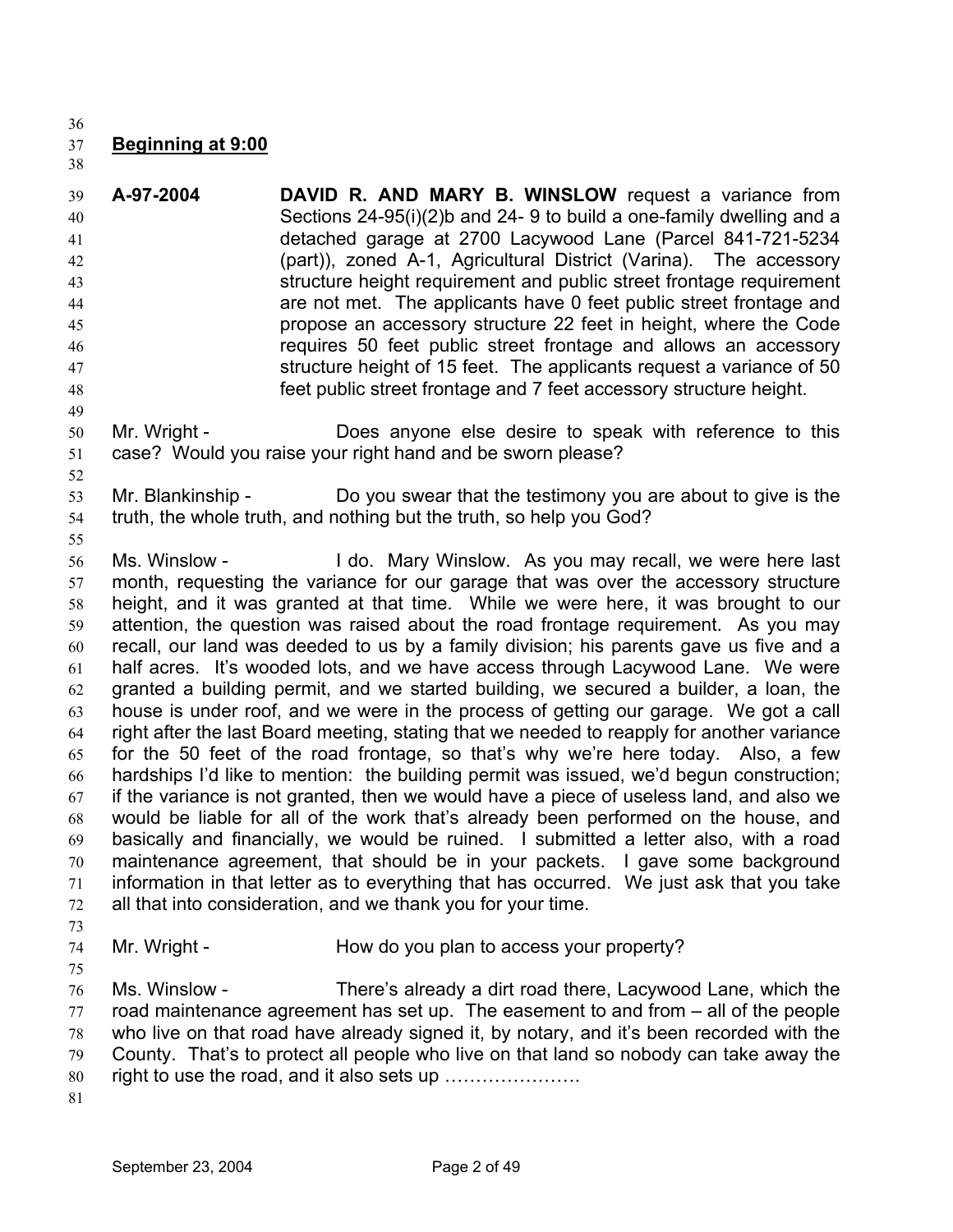Mr. Wright - The You're not actually on Lacywood Lane, are you? I'm confused as to these surveys. 82 83 84 85 86 Ms. Winslow - They have Lacywood Lane shown, actually that's a private driveway, where you see Lacywood Lane on that GIS map. It goes off actually to the

87 88 89 bottom of the map down there by those buildings, and there's a house. Everybody who actually lives down in there has the address of Lacywood Lane.

90 91 Mr. Wright - The Muslim Collection of the Muslim I was first in the Muslim I was first in the Muslim I was first curious to know how you would get from your property to Lacywood Lane.

93 94 95 96 97 Ms. Winslow - From the bottom of that yellow triangle where that hand is right there, and then go that way and then take a left, and that will take you right to Grapevine Road. The other thing I forgot to mention too, is that all of the other landowners down there had also been granted a variance, which we did not know. If we had known, we would have applied for it at the proper time.

99 100 Ms. Dwyer - **On the map that's showing now, where it says "dirt road"** under where the notation is "Deed Book," that's not Lacywood?

102 103 104 Ms. Winslow - No, that's their private driveway. Those roads used to be logging roads. The driveway that says "gravel road" is where his parents live. That's their driveway, and our driveway goes up the survey underneath the "Deed Book."

106 Ms. Dwyer - Is that road in use, that dirt road?

108 Ms. Winslow - It's gravel, and we use it to access the property.

- 110 Ms. Dwyer - Does anyone else use it to access other property?
- 112 Ms. Winslow - No ma'am.

114 115 Mr. Wright - Anything further? Any questions of members of the Board? Is anyone here in opposition to this request?

116

92

98

101

105

107

109

111

113

117 118 119 120 After an advertised public hearing and on a motion by Mr. Nunnally, seconded by Ms. Harris, the Board **granted** application **A-97-2004** for a variance to build a one-family dwelling and a detached garage at 2700 Lacywood Lane (Parcel 841-721-5234 (part)). The Board granted the variance subject to the following conditions:

121

124

122 123 1. This variance applies only to the public street frontage requirement. All other applicable regulations of the County Code shall remain in force.

125 126 2. Approval of this request does not imply that a building permit will be issued. Building permit approval is contingent on Health Department requirements, including,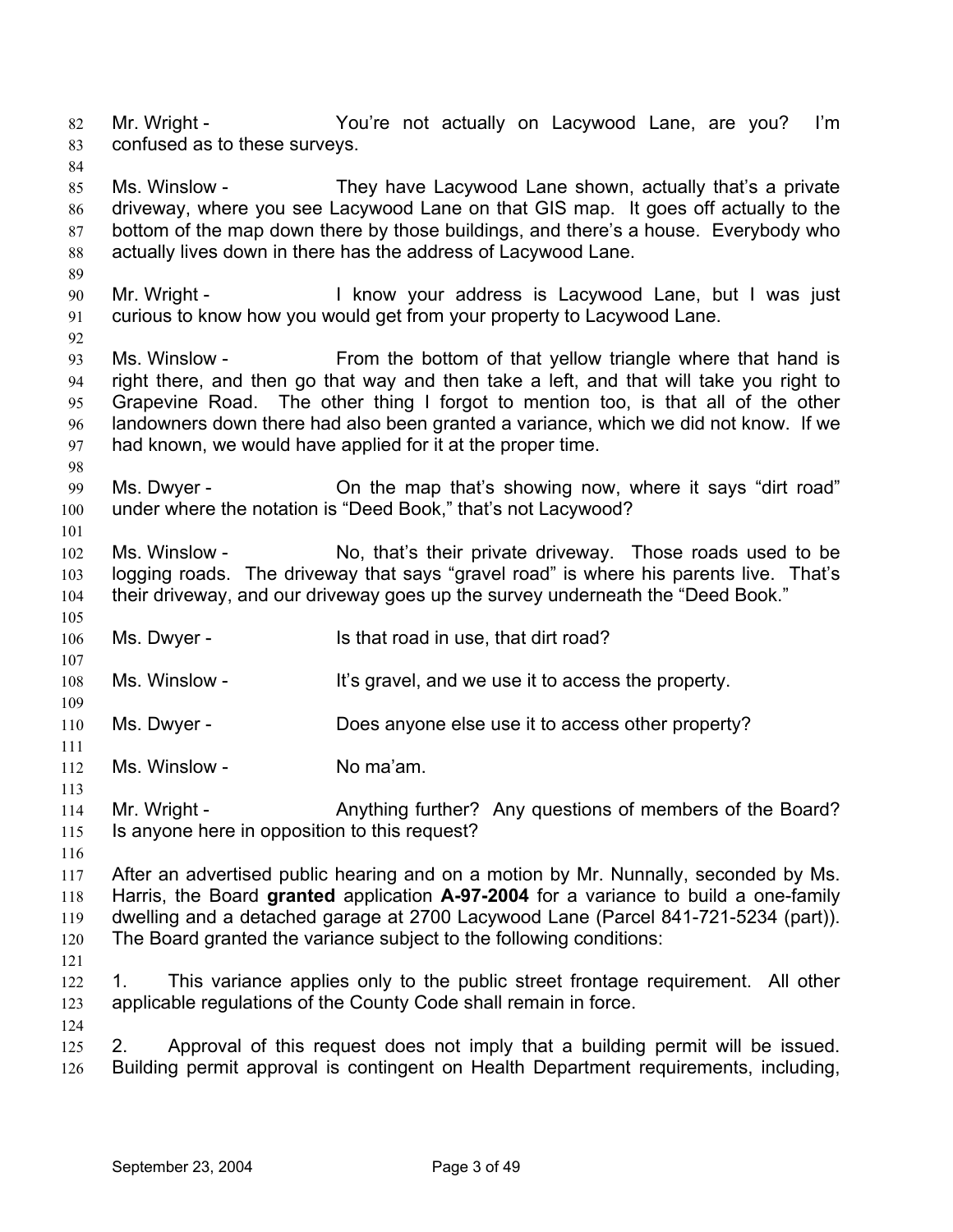but not limited to, soil evaluation for a septic drain field and reserve area, and approval of a well location. 127 128

129

130 131 132 133 3. At the time of building permit application, the applicant shall submit the necessary information to the Department of Public Works to ensure compliance with the requirements of the Chesapeake Bay Preservation Act and the code requirements for water quality standards.

- 134 135 136 137 4. At the time of building permit application the owner shall demonstrate that the parcel created by this division has been conveyed to members of the immediate family, and the subdivision ordinance has not been circumvented.
- 139 140 5. The applicant shall present proof with the building permit application that a legal access to the property has been obtained.
- 141

145

138

142 143 144 6. The owners of the property, and their heirs or assigns, shall accept responsibility for maintaining access to the property until such a time as the access is improved to County standards and accepted into the County road system for maintenance.

|     | 146 Affirmative: | Dwyer, Harris, Kirkland, Nunnally, Wright |  |
|-----|------------------|-------------------------------------------|--|
| 147 | Negative:        |                                           |  |
| 148 | Absent:          |                                           |  |

149

150 151 152 153 154 The Board granted this request, as it found from the evidence presented that, due to the unique circumstances of the subject property, strict application of the County Code would produce undue hardship not generally shared by other properties in the area, and authorizing this variance will neither cause a substantial detriment to adjacent property nor materially impair the purpose of the zoning regulations.

- 155
- 156 157 158 159 160 **UP-22-2004 WEST END ASSEMBLY OF GOD** requests a temporary conditional use permit pursuant to Section 24-116(c)(1) to provide a mobile box office for holiday production at 401 Parham Road (Parcel 753-736-0655), zoned R-1, One-family Residence District (Tuckahoe).
- 162 163 Mr. Wright - Does anyone else desire to speak with reference to this case? Would you raise your right hand and be sworn please?
- 165 166 Mr. Blankinship - Do you swear that the testimony you are about to give is the truth, the whole truth, and nothing but the truth, so help you God?
- 167

161

164

168 169 170 171 172 Mr. Ruhlen - I do. I'm Terry Ruhlen; I represent West End Assembly of God Church. I'm the technical coordinator for our annual church production, which shows to over 25,000 people in the community. We're requesting a temporary conditional use permit for a box office. In the past we've had box office activity inside the church, and we've outgrown that. We have a Phase II building program that's not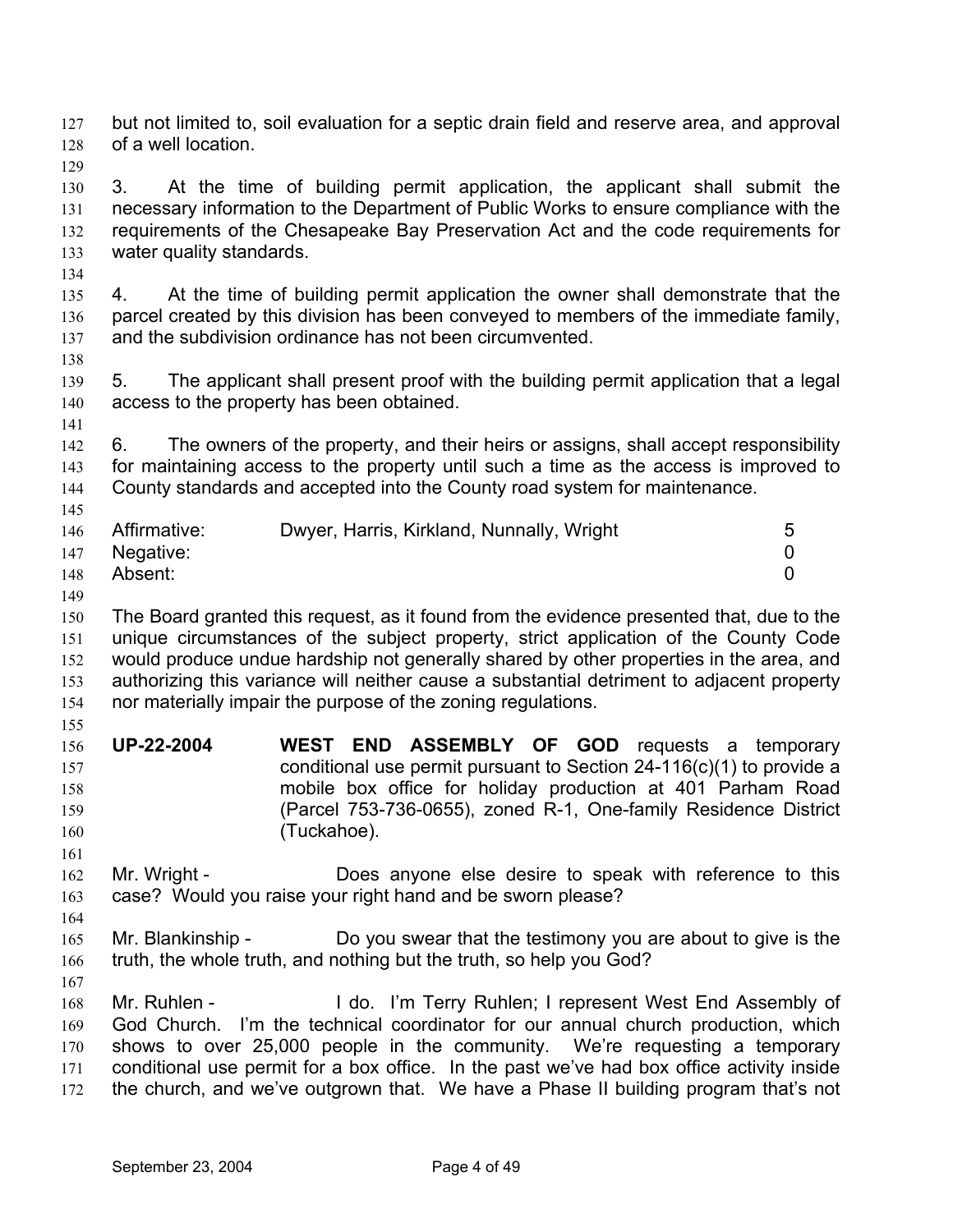started yet, but we hope to incorporate in the future our box office into the new building activity. In over the past years, the box office area, as I mentioned, has gotten crowded out. We've got a location that seems suitable. It's inconspicuous to neighbors; it doesn't take any required handicapped spaces. We've got electricity and phone lines to that, which are a big requirement for our box office. Any sanitary and water will be accessed from the building. We plan to put this right next to our building. I guess there may be some questions. 173 174 175 176 177 178 179 180 181 182 183 184 185 186 187 188 189 190 191 192 193 194 195 196 197 198 199 200 201 202 203 204 205 206 207 208 209 210 211 212 213 214 215 216 217 218 Mr. Wright - What period of time will this be on the property? Mr. Ruhlen - Our Christmas program runs from December 1 till December 12, so we were hoping that late November until December 14, about two days after the program was over, we would move it. Mr. Wright - Have you seen these suggested conditions? Mr. Ruhlen - Yes sir, I have. Mr. Wright - The  $14<sup>th</sup>$ , you have to have it removed by the  $14<sup>th</sup>$ . Mr. Ruhlen - Yes sir. Mr. Kirkland - Mr. Blankinship, since he said he's going to use the facilities inside the building, do we need to strike # 3 as a condition? Mr. Blankinship – Either way, I think the way it's worded, if there are no sanitary facilities in the trailer, then the point is moot, but it certainly wouldn't hurt anything to strike it. Ms. Dwyer - How will the electrical and phone lines be connected to the trailer. Will you just run wires from inside the building, or do you have a separate utility post outside? Mr. Ruhlen - Yes ma'am, we have on the side of the building, our new gym, we have a box, one of our electrical contractors has installed a box, just a simple plug-in, that we use sometimes for other outside activities, and phone lines will access primarily the same way. There's a second box there, and we just run the phone lines right through there. Ms. Dwyer - And it's on the part of the building where the trailer will be? You're not going to have wires running ............ Mr. Ruhlen - No, that's correct, the wires probably from the building to the trailer would be ten to fifteen feet, maximum. Ms. Dwyer - **And there won't be any public traffic crossing those wires?**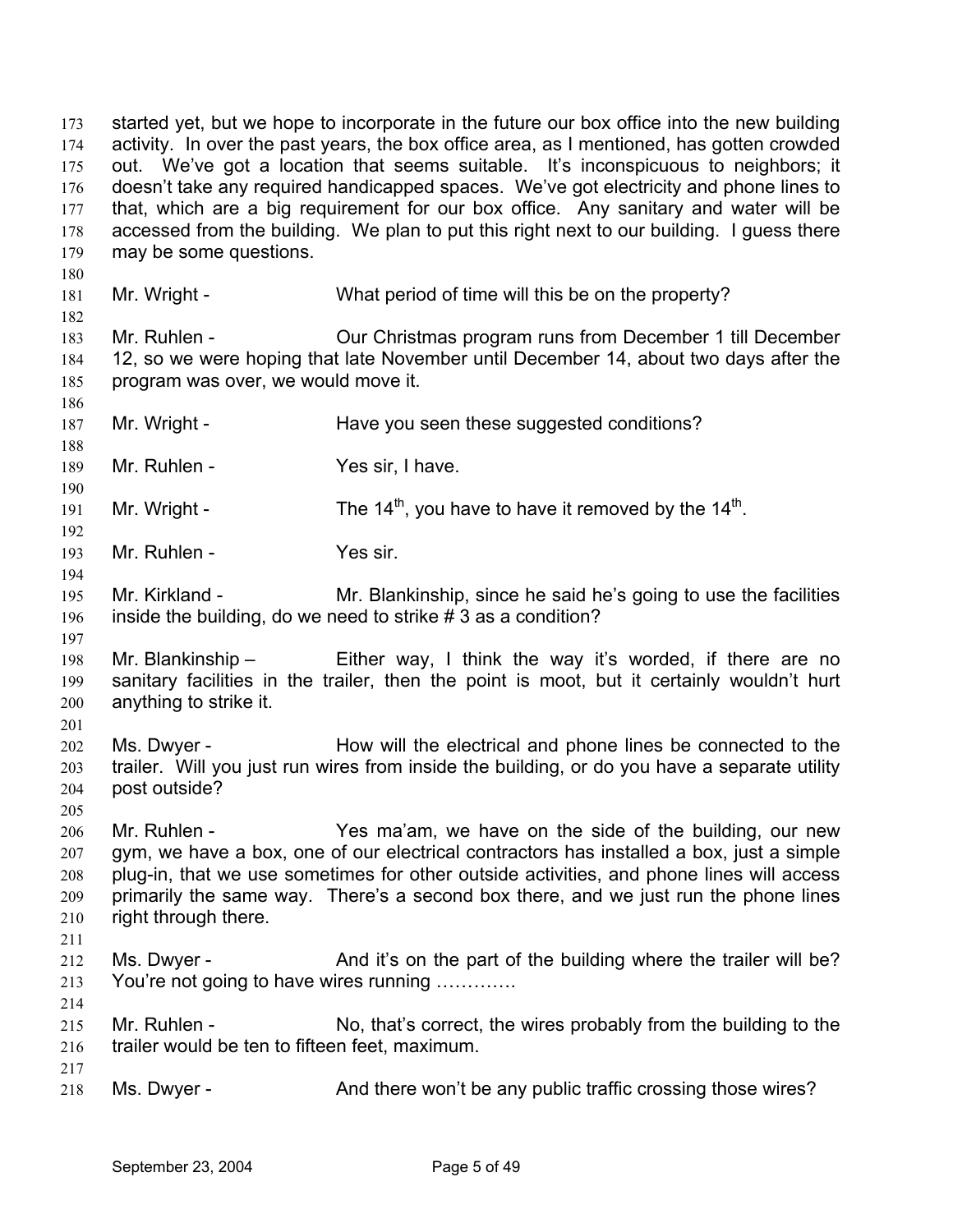| 219                      |                                                               |                                                                                                                                                                                                                                               |
|--------------------------|---------------------------------------------------------------|-----------------------------------------------------------------------------------------------------------------------------------------------------------------------------------------------------------------------------------------------|
| 220                      | Mr. Ruhlen -                                                  | No ma'am, there would not be.                                                                                                                                                                                                                 |
| 221                      |                                                               |                                                                                                                                                                                                                                               |
| 222<br>223               | Mr. Wright -                                                  | Anything further?                                                                                                                                                                                                                             |
| 224<br>225<br>226        | Mr. Nunnally -<br>times of the day?                           | For the hours, in the daytime, nighttime, would you have two                                                                                                                                                                                  |
| 227<br>228<br>229<br>230 | Mr. Ruhlen -<br>hours when we could access it too.            | The plan is basically when the church is open during the day<br>for regular activity, that's when the hours would be, and then as we get closer to the<br>production time, as we have rehearsals going on, we would have, probably an evening |
| 231<br>232<br>233<br>234 | Mr. Wright -<br>the production?                               | Is this run every day in the week, or what days will you have                                                                                                                                                                                 |
| 235<br>236<br>237        | Mr. Ruhlen -<br>through Sunday, back to back.                 | The production runs from, it's two weeks, Wednesday                                                                                                                                                                                           |
| 238<br>239               | Mr. Wright -                                                  | You have a matinee and an evening                                                                                                                                                                                                             |
| 240<br>241<br>242<br>243 | Mr. Ruhlen -                                                  | We have a Wednesday, Thursday, Friday evening show,<br>and Saturdays we have four shows, starting at 10:30 in the morning, and then Sunday<br>we have three shows, and we have a total of nineteen shows altogether.                          |
| 244<br>245               | Ms. Harris -                                                  | Do you see this recurring next year?                                                                                                                                                                                                          |
| 246<br>247               | Mr. Ruhlen -<br>under way yet, and it could happen next year. | It may, and I think simply because our building activity is not                                                                                                                                                                               |
| 248<br>249<br>250        | Mr. Wright -                                                  | Anything further?                                                                                                                                                                                                                             |
| 251<br>252<br>253        | Mr. Blankinship -                                             | Let me just point out, Mr. Chairman, that we distributed a<br>new map this morning with a revised location for the box office.                                                                                                                |
| 254<br>255               | Mr. Wright -                                                  | So it's in the back of the church.                                                                                                                                                                                                            |
| 256<br>257<br>258        | Ms. Dwyer -<br>the handicapped spaces.                        | The earlier location that you had suggested interfered with                                                                                                                                                                                   |
| 259<br>260               | Mr. Ruhlen -                                                  | That's correct.                                                                                                                                                                                                                               |
| 261<br>262<br>263        | Mr. Wright -<br>opposition to this request?                   | Any further questions of Mr. Ruhlen? Anyone here in                                                                                                                                                                                           |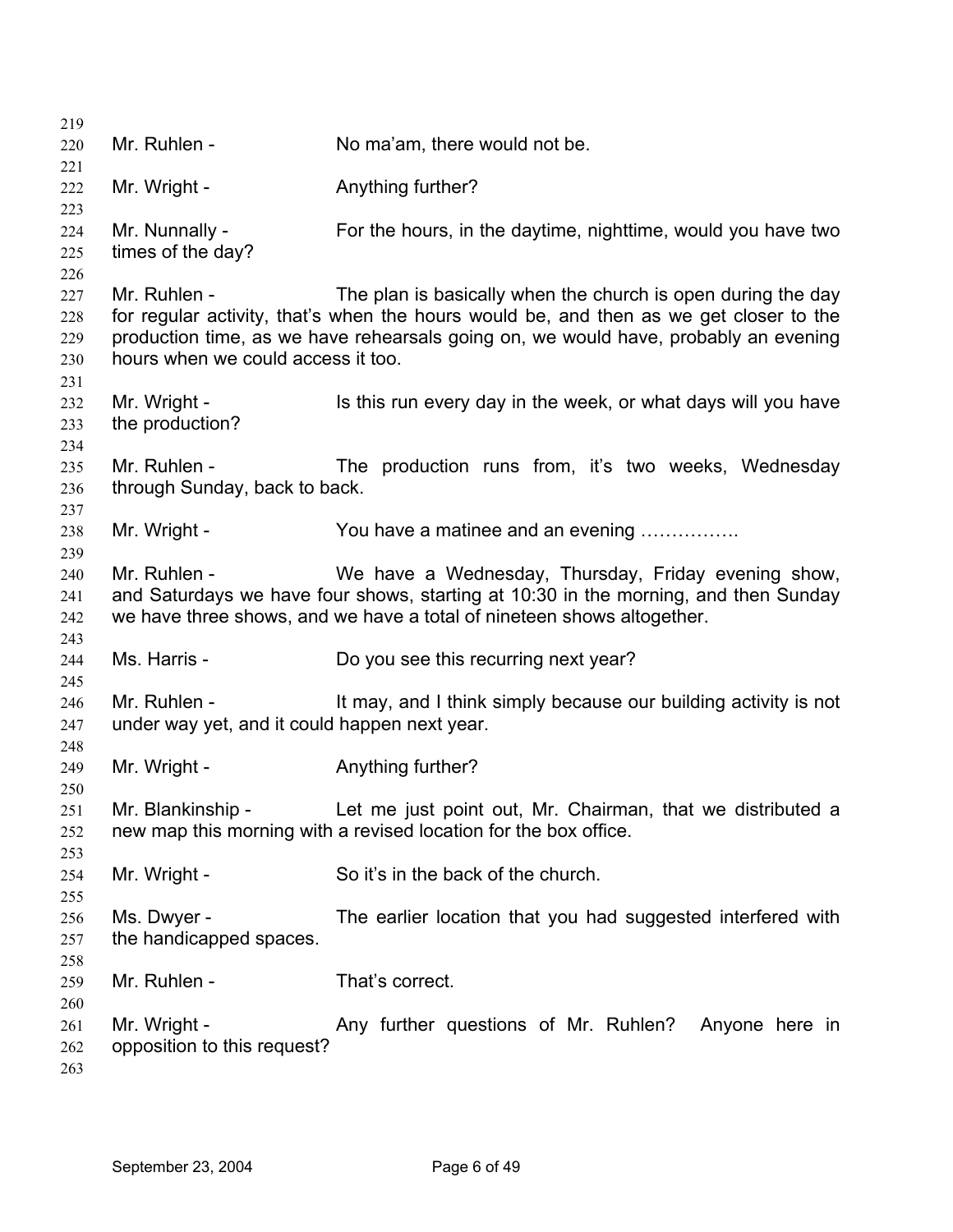After an advertised public hearing and on a motion by Ms. Harris, seconded by Ms. Dwyer, the Board **granted** application **UP-22-2004** for a temporary conditional use permit to provide a mobile box office for holiday production at 401 Parham Road (Parcel 753-736-0655). The Board granted the use permit subject to the following conditions: 264 265 266 267 268 269 270 271 272 273 274 275 276 277 278 279 280 281 282 283 284 285 286 287 288 289 290 291 292 293 294 295 296 297 298 299 300 301 302 303 304 305 306 307 308 309 1. The trailer shall be removed from the site on or before December 14, 2004, at which time this permit shall expire. 2. The trailer shall not occupy any required handicapped-accessible parking spaces or block any walkways required for handicapped accessibility. 3. Any sanitary facilities in the trailer shall be connected to a disposal system approved by the health department. Affirmative: Dwyer, Harris, Kirkland, Nunnally, Wright 5 Negative: 0 Absent: 0 The Board granted the request because it found the proposed use will be in substantial accordance with the general purpose and objectives of Chapter 24 of the County Code. **UP-23-2004 SANDSTON MOOSE LODGE** requests a temporary conditional use permit pursuant to Section 24-116(c)(1) to hold a turkey shoot at 4505 Oakleys Lane (Parcel 818-719-0377), zoned A-1, Agricultural District and M-1, Light Industrial District (Varina). Mr. Wright - **Does anyone else desire to speak with reference to this** case? Would you raise your right hand and be sworn please? Mr. Blankinship - Do you swear that the testimony you are about to give is the truth, the whole truth, and nothing but the truth, so help you God? Mr. Cave - The Music Cave, representing the Sandston Moose Lodge # 1937, requesting a temporary use permit for a turkey shoot, to raise money for the various charities that we support. Mr. Nunnally - Is this the same operation that you've had over the years? Mr. Cave - Yes sir, we've been doing it since 1982. Mr. Nunnally - Let me ask you one thing. I was driving by the other day, and I saw "turkey shoot Thurs. and Fri. night," or "Fri. and Sat. night," and then right underneath it said "no gun check." What did that mean? Mr. Cave - Well you have a stock gun, and then you have guns that the people work on the barrels and try to get the gun to hold a closer pattern. We've found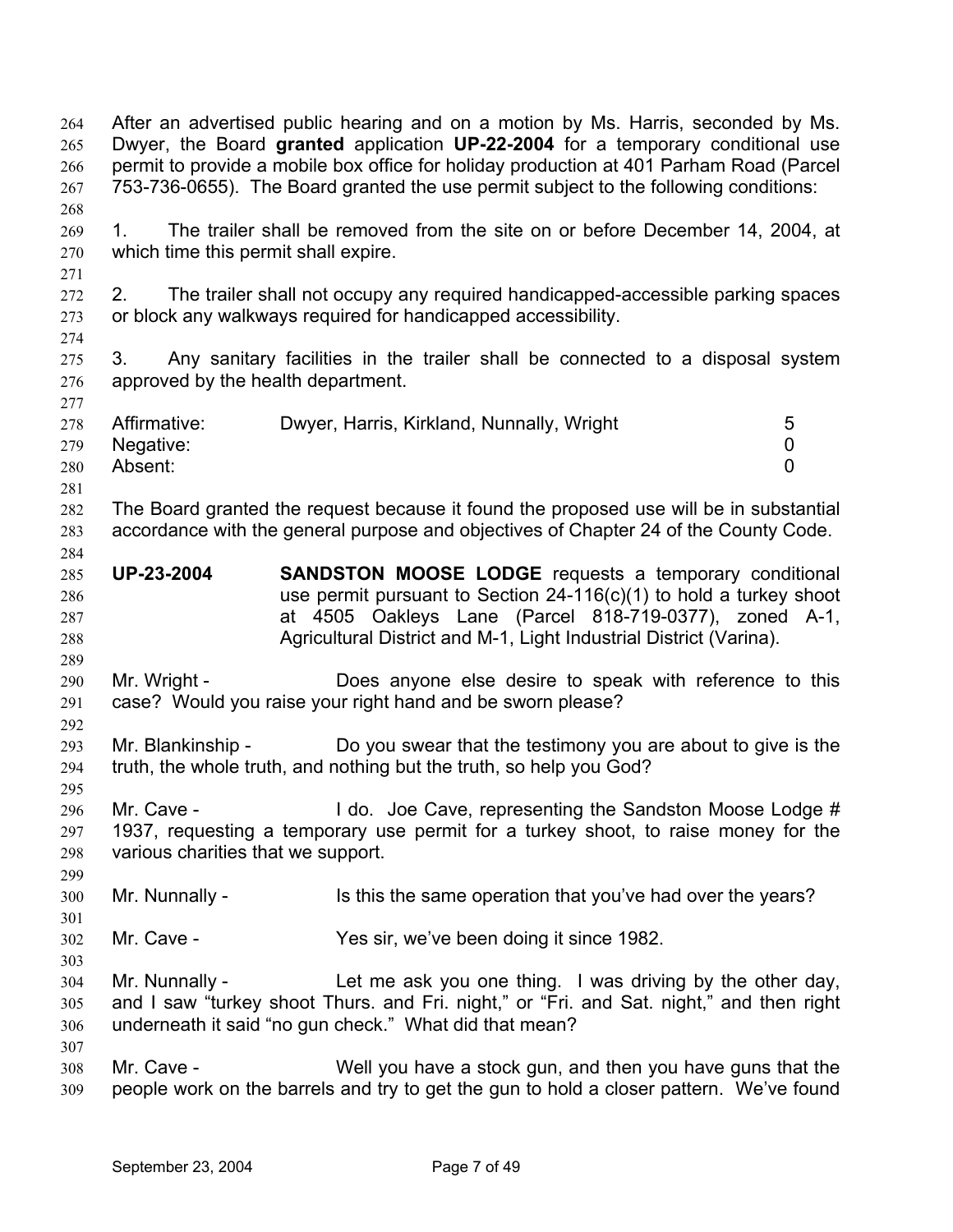that a lot of people are using those type of guns, and our participation was dwindling by restricting it to just stock guns, so we opened it up to any type gun, but they have to shoot our shell.' 310 311 312 313 314 315 316 317 318 319 320 321 322 323 324 325 326 327 328 329 330 331 332 333 334 335 336 337 338 339 340 341 342 343 344 345 346 347 348 349 350 351 352 353 354 355 Mr. Nunnally - So they have to shoot the 12 gauge or lower ……… Mr. Cave - No, it's just 12-gauge; there's nothing lower or higher. It's all 12-gauge or higher, it's all 12-gauge, eight-shot. Mr. Nunnally - Inoticed that in the suggested conditions this permit expires on December 31, 2005. Mr. Blankinship, is that so that they can get two seasons in without having to come back? Usually it's one year but this goes through December, so they would be able to do it through December, so they would be able to do it through next year without having to come back. Mr. Blankinship - Yes sir, right. Mr. Cave - The Yes sir, the last permit we got was for two years also. Ms. Dwyer - So the turkey shoots go all year around? Mr. Cave - No, they run from September till the end of December. Mr. Blankinship - But we approve two seasons at once. Ms. Dwyer - But the way that it's worded is the permit's good from September through the end of December 2005. Is there anything that limits it to being September to December, 2004, and September to December, 2005, because the way that it reads, it could be any time during that period, September 2004 to December 2005. Mr. Blankinship - We could do that. Ms. Harris - Have you had any complaints, Mr. Cave, about the shooting over there? Mr. Cave - To the best of my knowledge, we have not had any complaints since we've been conducting the turkey shoots there. Ms. Harris - The Mr. Blankinship, have you had any complaints? Mr. Blankinship - No ma'am. Ms. Dwyer - Just for my information, where do you stand to shoot, and then where are the targets.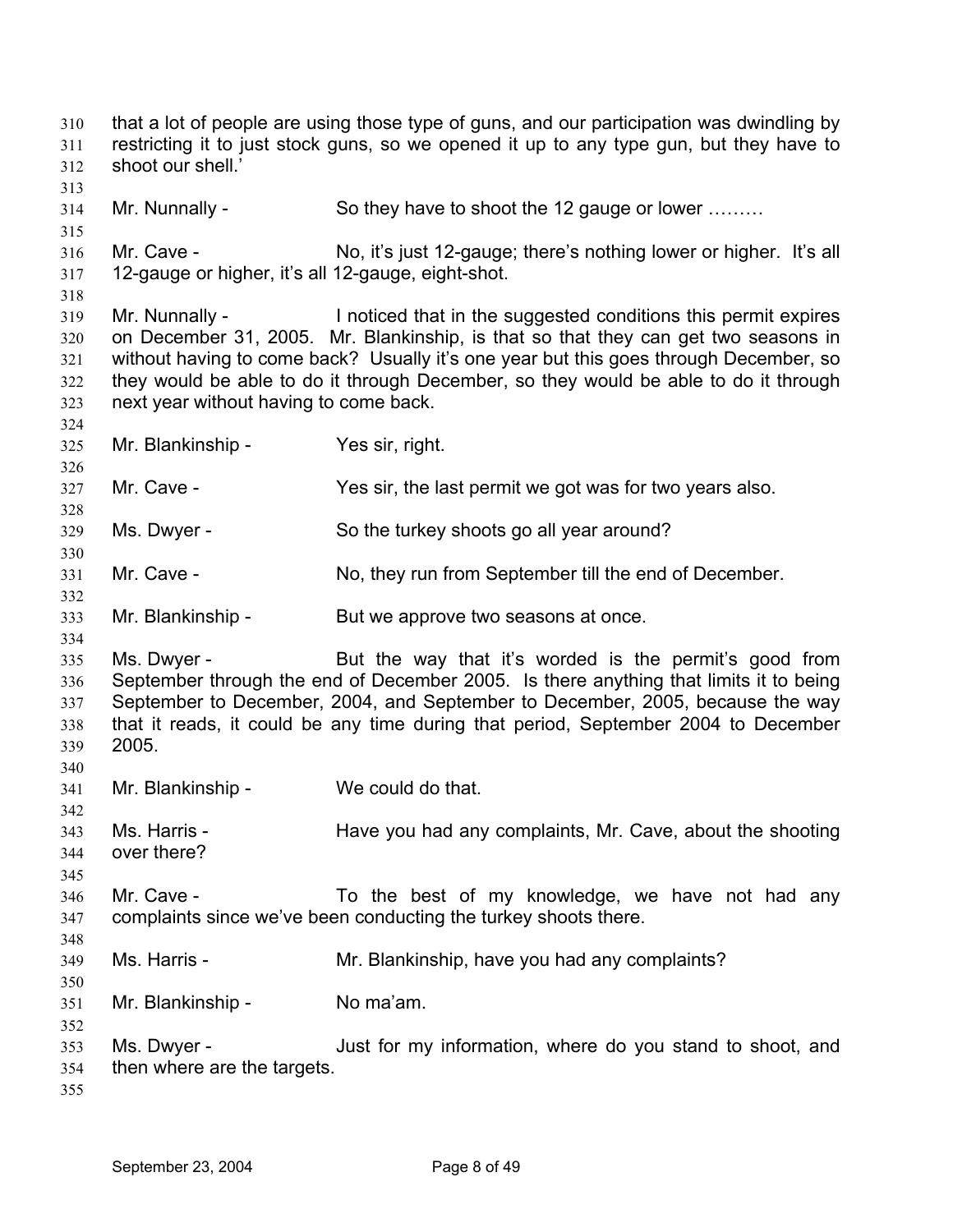Mr. Cave - **At the bottom right corner of that building, the big building,** over to the right, that's where they stand, and there's a building about thirty yards straight forward from that, and the targets are inside the building. There's an opening at the face of the building where you shoot into the opening. The targets are on a wheel; we have a man operating who pushes a button, and the next target comes up, the next person comes up, you hand him a shell, the gun goes over the rail before they load to limit the possibility of anybody being accidentally shot. Then they shoot into the building. The building is big enough that it collects most of the stray shot that doesn't go through the target hole. 356 357 358 359 360 361 362 363 364 365 366 367 368 369 370 371 372 373 374 375 376 377 378 379 380 381 382 383 384 385 386 387 388 389 390 391 392 393 394 395 396 397 398 399 400 401 Ms. Harris - The Stray Shot? You said most of the stray shot? Mr. Cave - **I** said most because you can't predict what might happen coming out of the end of a gun. The building is about 24-feet wide; I would say there is a possibility that maybe one pellet could maybe go off somewhere, depends on the aim of the shooter I suppose. Ms. Dwyer - Could the shot go over into Oakley's Lane or into I-64? Mr. Cave - No, you're shooting away from Oakley's Lane towards I-64; it's all wooded there. Ms. Harris - **Has it always been this populated, this area, since 1982?** Mr. Cave - In the area where the turkey shoot's going to take place, it's not populated; it's just woods. I haven't been associated with it since '82; I've been associated with this organization since '93, and it's been about like it is now. Mr. Wright - Any further questions of members of the Board? Anyone in opposition to this request? Hearing none, that concludes the case. Mr. Cave - I'd like to ask one question. You stated that we could wait to the end of the meeting to find out or check the website. If it is approved, will they just mail the permit? Mr. Blankinship - You'll get your letter probably on Monday. After an advertised public hearing and on a motion by Mr. Nunnally, seconded by Mr. Kirkland, the Board **granted** application **UP-23-2004** for a temporary conditional use permit to to hold a turkey shoot at 4505 Oakleys Lane (Parcel 818-719-0377). The Board granted the variance subject to the following conditions: 1. Hours of firing shall be from 7:00 p.m. to 11:00 p.m. on Friday and Saturday nights. 2. The property shall be clearly posted to show the area in which shooting occurs.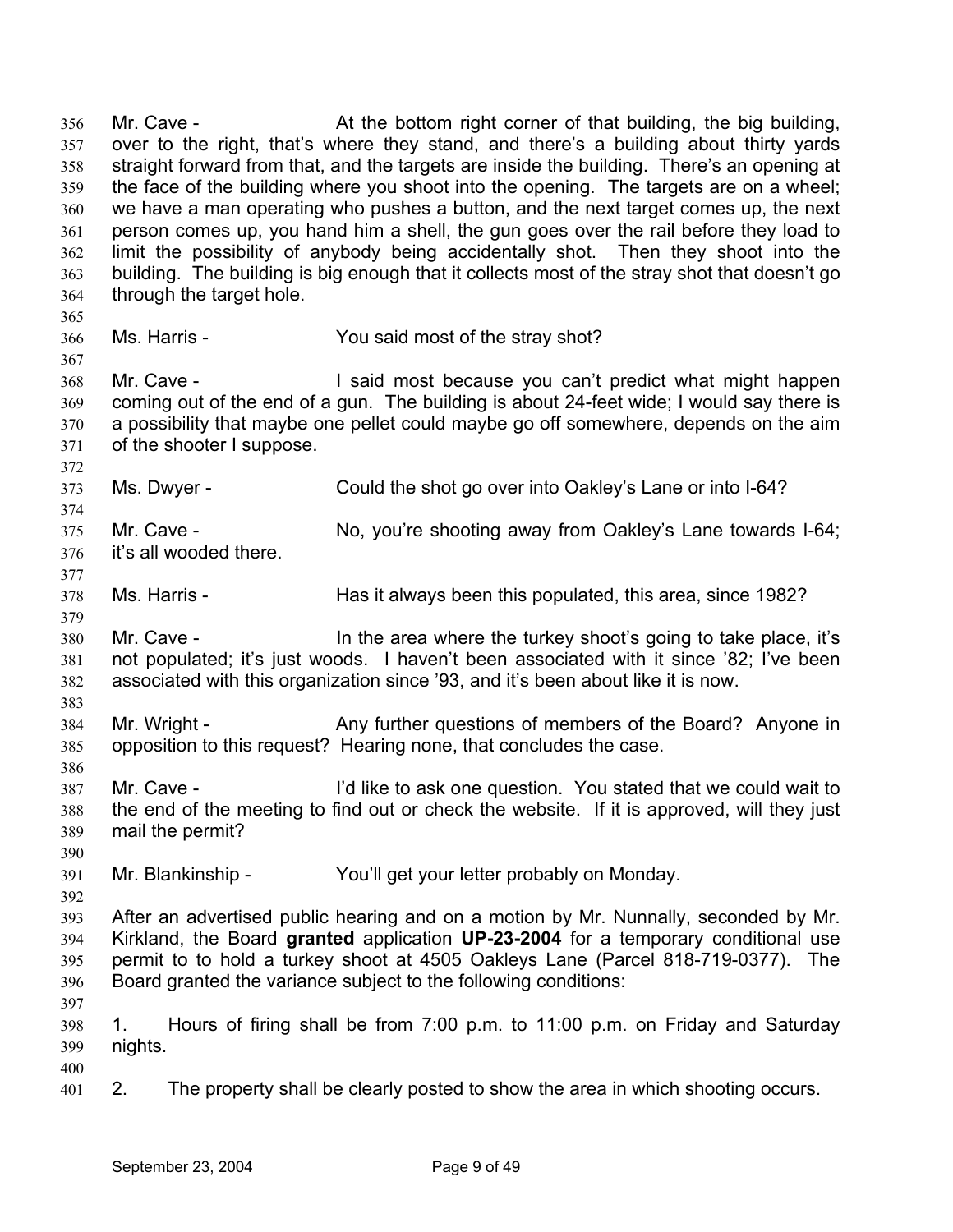| 402 |                                                                                        |                                                                                            |                |  |  |
|-----|----------------------------------------------------------------------------------------|--------------------------------------------------------------------------------------------|----------------|--|--|
| 403 | No alcoholic beverages may be consumed outside of the main building during<br>3.       |                                                                                            |                |  |  |
| 404 | the turkey shoot. A sign to this effect must be conspicuously posted in the immediate  |                                                                                            |                |  |  |
| 405 | vicinity of the shooting area. No person under the influence of alcohol, as defined in |                                                                                            |                |  |  |
| 406 | Section 18.2-266 of the Code of Virginia, may be permitted in the shooting area.       |                                                                                            |                |  |  |
| 407 |                                                                                        |                                                                                            |                |  |  |
| 408 | 4.                                                                                     | Restrooms shall be provided.                                                               |                |  |  |
| 409 |                                                                                        |                                                                                            |                |  |  |
|     | 5.                                                                                     | The turkey shoot shall involve only the use of shotguns no larger than 12 gauge            |                |  |  |
| 410 |                                                                                        |                                                                                            |                |  |  |
| 411 |                                                                                        | and low powered shells containing No. 8 shot.                                              |                |  |  |
| 412 |                                                                                        |                                                                                            |                |  |  |
| 413 | 6.                                                                                     | [Amended] This permit is good from September 17, 2004 to December 31, 2004                 |                |  |  |
| 414 |                                                                                        | and September 16, 2005 to December 31, 2005.                                               |                |  |  |
| 415 |                                                                                        |                                                                                            |                |  |  |
| 416 | Affirmative:                                                                           | Dwyer, Harris, Kirkland, Nunnally, Wright                                                  | 5              |  |  |
| 417 | Negative:                                                                              |                                                                                            | 0              |  |  |
| 418 | Absent:                                                                                |                                                                                            | $\overline{0}$ |  |  |
| 419 |                                                                                        |                                                                                            |                |  |  |
| 420 |                                                                                        | The Board granted the request because it found the proposed use will be in substantial     |                |  |  |
| 421 |                                                                                        | accordance with the general purpose and objectives of Chapter 24 of the County Code.       |                |  |  |
| 422 |                                                                                        |                                                                                            |                |  |  |
| 423 | <b>UP-24-2004</b>                                                                      | DAN SIMOND requests a temporary conditional use permit                                     |                |  |  |
| 424 |                                                                                        | pursuant to Section $24-116(c)(1)$ to operate a temporary sales                            |                |  |  |
| 425 |                                                                                        | stand and amusements at 12496 Gayton Road (Parcel 732-751-                                 |                |  |  |
| 426 |                                                                                        | 4078), zoned B-3, Business District (Tuckahoe).                                            |                |  |  |
| 427 |                                                                                        |                                                                                            |                |  |  |
| 428 | Mr. Wright -                                                                           | Does anyone else desire to speak with reference to this                                    |                |  |  |
| 429 |                                                                                        | case? Would you raise your right hand and be sworn please?                                 |                |  |  |
| 430 |                                                                                        |                                                                                            |                |  |  |
| 431 | Mr. Blankinship -                                                                      | Do you swear that the testimony you are about to give is the                               |                |  |  |
| 432 |                                                                                        | truth, the whole truth, and nothing but the truth, so help you God?                        |                |  |  |
| 433 |                                                                                        |                                                                                            |                |  |  |
| 434 |                                                                                        | Mr. Simond - I do. My name is Daniel Simond, and we are requesting a                       |                |  |  |
| 435 |                                                                                        | conditional use permit to set up a temporary business of sales of pumpkins for the         |                |  |  |
| 436 |                                                                                        | pumpkin season for this coming year. This will be our fifth year at the same location.     |                |  |  |
| 437 |                                                                                        | We have the identical set-up as we have in the past, so nothing as far as structure or     |                |  |  |
| 438 |                                                                                        | set-up will be different. I think it's a great family business, and we did have one year,  |                |  |  |
| 439 |                                                                                        | the year before last we weren't able to come back because there was some                   |                |  |  |
| 440 |                                                                                        | construction on that corner, and when we did come back last year, it was well received     |                |  |  |
| 441 |                                                                                        | from the public, from our patrons; they were happy to see us back. We've been in the       |                |  |  |
| 442 |                                                                                        | seasonal sales business for twelve years, and we run a very efficient and family-          |                |  |  |
| 443 |                                                                                        | operated business, so hopefully you will take that into consideration in your decision.    |                |  |  |
| 444 |                                                                                        |                                                                                            |                |  |  |
| 445 | Ms. Dwyer -                                                                            | Mr. Simond, I was looking at your hand-drawn map, which                                    |                |  |  |
| 446 |                                                                                        | shows roughly where the pumpkins will be in relation to Gayton, and in the staff report it |                |  |  |
| 447 |                                                                                        | said that the amusements would be 100 feet from Gayton and Ridgefield. I'm not sure,       |                |  |  |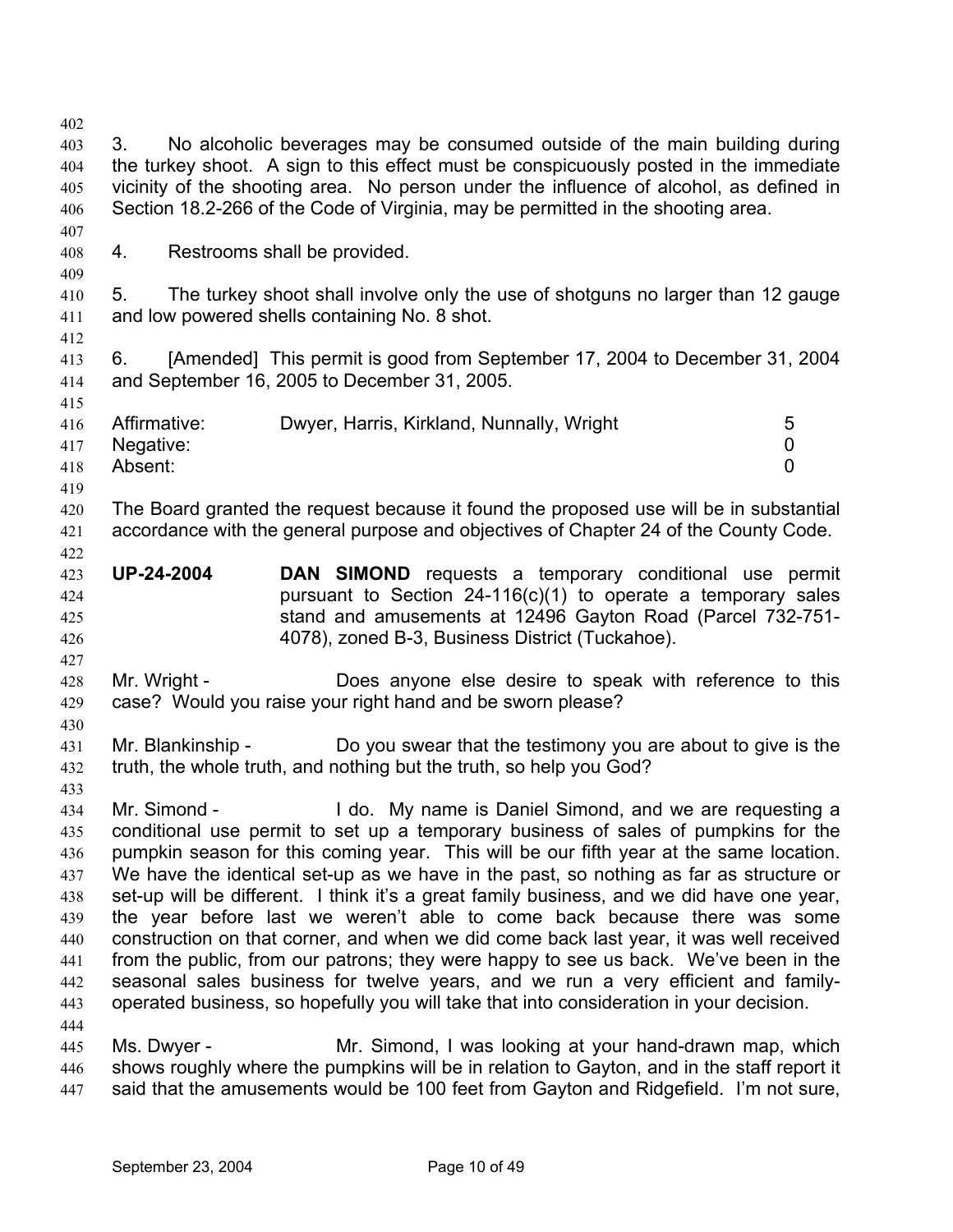but you have an arrow drawn from, I'm not sure what that line represents, toward the road that says 100 feet, so I'm not clear on what you mean to be depicting here. 448 449 450 451 452 453 454 455 456 457 458 459 460 461 462 463 464 465 466 467 468 469 470 471 472 473 474 475 476 477 478 479 480 481 482 483 484 485 486 487 488 489 490 491 Mr. Simond - Let me explain. There is a border of grass. I enclose the entire area with temporary fencing, orange construction fencing to enclose the whole area. From the fencing to the street, there is a grass area that is at least 100 feet, probably a little more. We're well inside the zone of that corner lot at that shopping center. Ms. Dwyer - So from the orange fencing to the curb at Gayton will be 100 feet. That's all I was concerned about. Who regulates the safety of the different activities there, Mr. Simond? Mr. Simond - Either Mimi or myself or my father. We do it together, and one person keeps an eye on the activities, and one person maintains the sales area, the actual register and such. Mr. Blankinship - They are required to have a building permit for the amusements, and the building inspector goes out and check that they are assembled correctly and tied down. Ms. Harris - Have you had any complaints about the amusement park? Mr. Simond - No ma'am. Ms. Harris - Just the opposite, you've had just the opposite comments? Mr. Simond - Absolutely, kids love it, and moms love it, and they come out, and it's just a safe environment for children and families to meet. Ms. Harris - Were you required to have insurance? Mr. Simond - Yes ma'am, we do have insurance; it's a \$1,000,000 liability insurance. Mr. Wright - **Any further questions from members of the Board?** Anyone here in opposition to this request? After an advertised public hearing and on a motion by Ms. Dwyer, seconded by Mr. Kirkland, the Board **granted** application **UP-24-2004** for a temporary conditional use permit to operate a temporary sales stand and amusements at 12496 Gayton Road (Parcel 732-751-4078). The Board granted the use permit subject to the following conditions: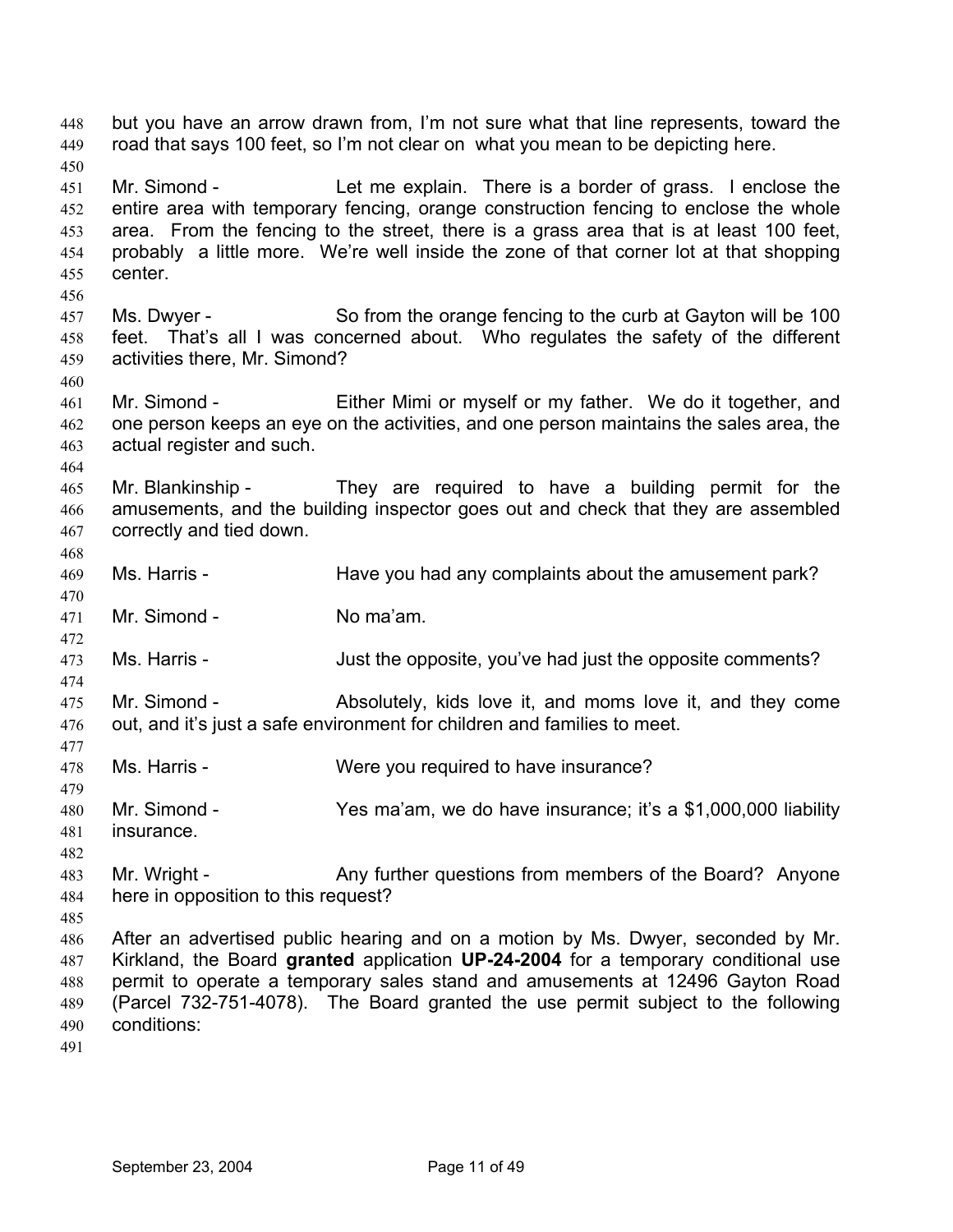| 492<br>493<br>494<br>495                      | The property shall be used in substantial conformance with the plan filed with the<br>1.<br>application. No changes or additions to the layout may be made without the approval of<br>the Board of Zoning Appeals. |                                                                                                                                                                                                                                                                                                                                                                                                                   |                          |  |
|-----------------------------------------------|--------------------------------------------------------------------------------------------------------------------------------------------------------------------------------------------------------------------|-------------------------------------------------------------------------------------------------------------------------------------------------------------------------------------------------------------------------------------------------------------------------------------------------------------------------------------------------------------------------------------------------------------------|--------------------------|--|
| 496<br>497                                    | 2.                                                                                                                                                                                                                 | Hours of operation shall be limited to 10:00 AM - 8:00 PM, October 1 - 31, 2004.                                                                                                                                                                                                                                                                                                                                  |                          |  |
| 498<br>499<br>500                             | 3.<br>any R district.                                                                                                                                                                                              | Temporary outdoor sales lots and stands shall be located at least 200 feet from                                                                                                                                                                                                                                                                                                                                   |                          |  |
| 501<br>502<br>503                             | 4.<br>shopping center.                                                                                                                                                                                             | This use shall not interfere with the parking lot or vehicular circulation of the                                                                                                                                                                                                                                                                                                                                 |                          |  |
| 504<br>505<br>506                             | 5.                                                                                                                                                                                                                 | All amusement devices and displays shall be removed from the site on or before<br>November 1, 2004, at which time this permit shall expire.                                                                                                                                                                                                                                                                       |                          |  |
| 507<br>508<br>509<br>510                      | Affirmative:<br>Negative:<br>Absent:                                                                                                                                                                               | Dwyer, Harris, Kirkland, Nunnally, Wright                                                                                                                                                                                                                                                                                                                                                                         | 5<br>0<br>$\overline{0}$ |  |
| 511<br>512<br>513                             |                                                                                                                                                                                                                    | The Board granted the request because it found the proposed use will be in substantial<br>accordance with the general purpose and objectives of Chapter 24 of the County Code.                                                                                                                                                                                                                                    |                          |  |
| 514<br>515<br>516<br>517<br>518<br>519<br>520 | A-108-2004                                                                                                                                                                                                         | <b>DAVID BOTH</b> requests a variance from Section 24-94 to build an<br>addition at 413 Westham Parkway (Westham) (Parcel 758-737-<br>5724), zoned R-1, One-family Residence District (Tuckahoe). The<br>rear yard setback is not met. The applicant proposes 14 feet rear<br>yard setback, where the Code requires 50 feet rear yard setback.<br>The applicant requests a variance of 36 feet rear yard setback. |                          |  |
| 521<br>522<br>523                             | Mr. Wright -                                                                                                                                                                                                       | Does anyone else desire to speak with reference to this<br>case? Would you raise your right hand and be sworn please?                                                                                                                                                                                                                                                                                             |                          |  |
| 524<br>525<br>526                             | Mr. Blankinship -                                                                                                                                                                                                  | Do you swear that the testimony you are about to give is the<br>truth, the whole truth, and nothing but the truth, so help you God?                                                                                                                                                                                                                                                                               |                          |  |
| 527<br>528                                    | Mr. Payne -                                                                                                                                                                                                        | Yes I do. Robert Payne, architect.                                                                                                                                                                                                                                                                                                                                                                                |                          |  |
| 529<br>530                                    | Mr. Both -                                                                                                                                                                                                         | David Both, owner of the property.                                                                                                                                                                                                                                                                                                                                                                                |                          |  |
| 531<br>532<br>533<br>534<br>535<br>536        | Mr. Payne -                                                                                                                                                                                                        | We have a very difficult lot; it's a holdover from way back<br>when they had very narrow setbacks. This is on Westham Parkway, and all of the<br>houses on Westham Parkway are seventy feet or more from the road, which limits what<br>we can do. So that's why we are requesting a variance. What we have done, I've<br>designed something very similar around the corner that really worked well.              |                          |  |
| 537                                           | Ms. Dwyer -                                                                                                                                                                                                        | Where was that design?                                                                                                                                                                                                                                                                                                                                                                                            |                          |  |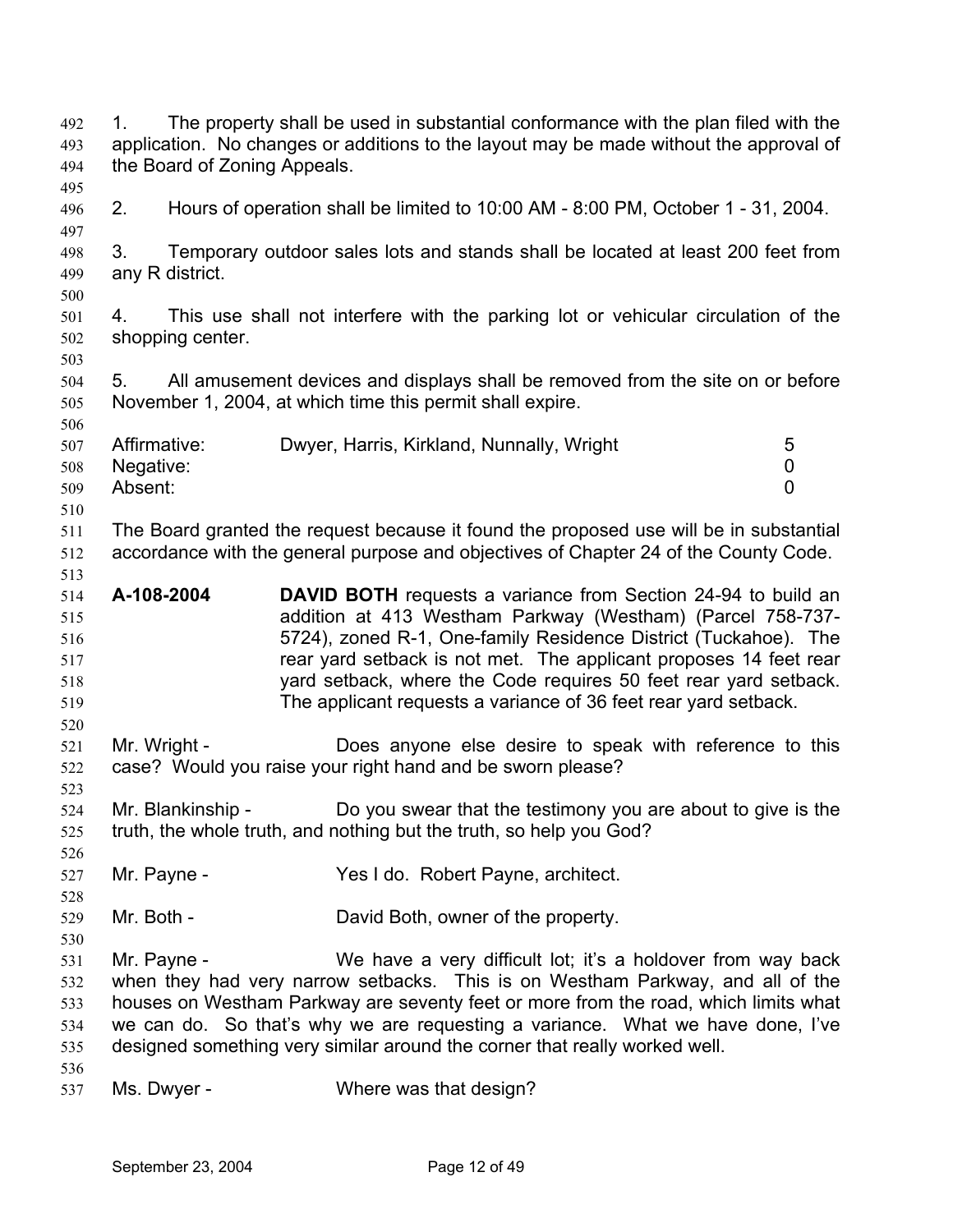| 538                                                  |                                                                     |                                                                                                                                                                                                                                                                                                                                                                                                                                         |
|------------------------------------------------------|---------------------------------------------------------------------|-----------------------------------------------------------------------------------------------------------------------------------------------------------------------------------------------------------------------------------------------------------------------------------------------------------------------------------------------------------------------------------------------------------------------------------------|
| 539<br>540                                           | Mr. Payne -<br>think.                                               | I've forgotten the name of the road; it's the next road up, I                                                                                                                                                                                                                                                                                                                                                                           |
| 541                                                  |                                                                     |                                                                                                                                                                                                                                                                                                                                                                                                                                         |
| 542<br>543                                           | Mr. Blankinship -                                                   | Hillsdale, I think.                                                                                                                                                                                                                                                                                                                                                                                                                     |
| 544<br>545<br>546                                    | Mr. Payne -<br>of what I did there, and which we intend to do here. | Yes, it's Hillsdale. And also I've supplied you with drawings                                                                                                                                                                                                                                                                                                                                                                           |
| 547<br>548                                           | Ms. Dwyer -                                                         | Is that other house 7106 Hillsdale?                                                                                                                                                                                                                                                                                                                                                                                                     |
| 549<br>550<br>551                                    | Mr. Blankinship -<br>better.                                        | Lee, if you'll scroll down, I think we'll be about to see it a little                                                                                                                                                                                                                                                                                                                                                                   |
| 552<br>553                                           | Mr. Payne -                                                         | Is this a recent picture?                                                                                                                                                                                                                                                                                                                                                                                                               |
| 554<br>555                                           | Mr. Blankinship -                                                   | Yes, 2003. Is that it, right there?                                                                                                                                                                                                                                                                                                                                                                                                     |
| 556<br>557<br>558                                    | Mr. Payne -<br>covered by the label.                                | Yes, I think it is. No, it is not, I'm sorry. It's under the A-108,                                                                                                                                                                                                                                                                                                                                                                     |
| 559<br>560                                           | Ms. Dwyer -                                                         | I just was curious about how that lot compared with this lot.                                                                                                                                                                                                                                                                                                                                                                           |
| 561<br>562                                           | Mr. Payne -                                                         | The original lot of the first project that I did was very large,<br>had a huge back yard. We don't have a huge back yard.                                                                                                                                                                                                                                                                                                               |
| 563<br>564<br>565                                    | Mr. Wright -<br>construction?                                       | You weren't required to get a variance or anything for that                                                                                                                                                                                                                                                                                                                                                                             |
| 566<br>567<br>568                                    | Mr. Payne -                                                         | No, we had plenty of room, no problems.                                                                                                                                                                                                                                                                                                                                                                                                 |
| 569                                                  | Ms. Dwyer -                                                         | Go ahead with your presentation.                                                                                                                                                                                                                                                                                                                                                                                                        |
| 570<br>571<br>572<br>573<br>574<br>575<br>576<br>577 | Mr. Payne -<br>sides, as you can see in that drawing there.         | The evaluation that came to us, I think, points out most of<br>the things that the hardship problems that we have with the size of the lot, the age,<br>when it was really tight back there. Things have changed as far as setbacks. What we<br>would really like to do is to provide that twenty-foot partition that would be the proposed<br>addition that would really be within the confines of the original main house and not the |
| 578<br>579<br>580                                    | Ms. Dwyer -                                                         | It looks like the original house did not meet the fifty-foot<br>setback, or was there a fifty-foot setback required at the time the house was built?                                                                                                                                                                                                                                                                                    |
| 581<br>582<br>583                                    | Mr. Blankinship -                                                   | The rear yard setback was twenty-five feet at the time it was<br>built, so it does conform to that, but it is nonconforming with today's setback.                                                                                                                                                                                                                                                                                       |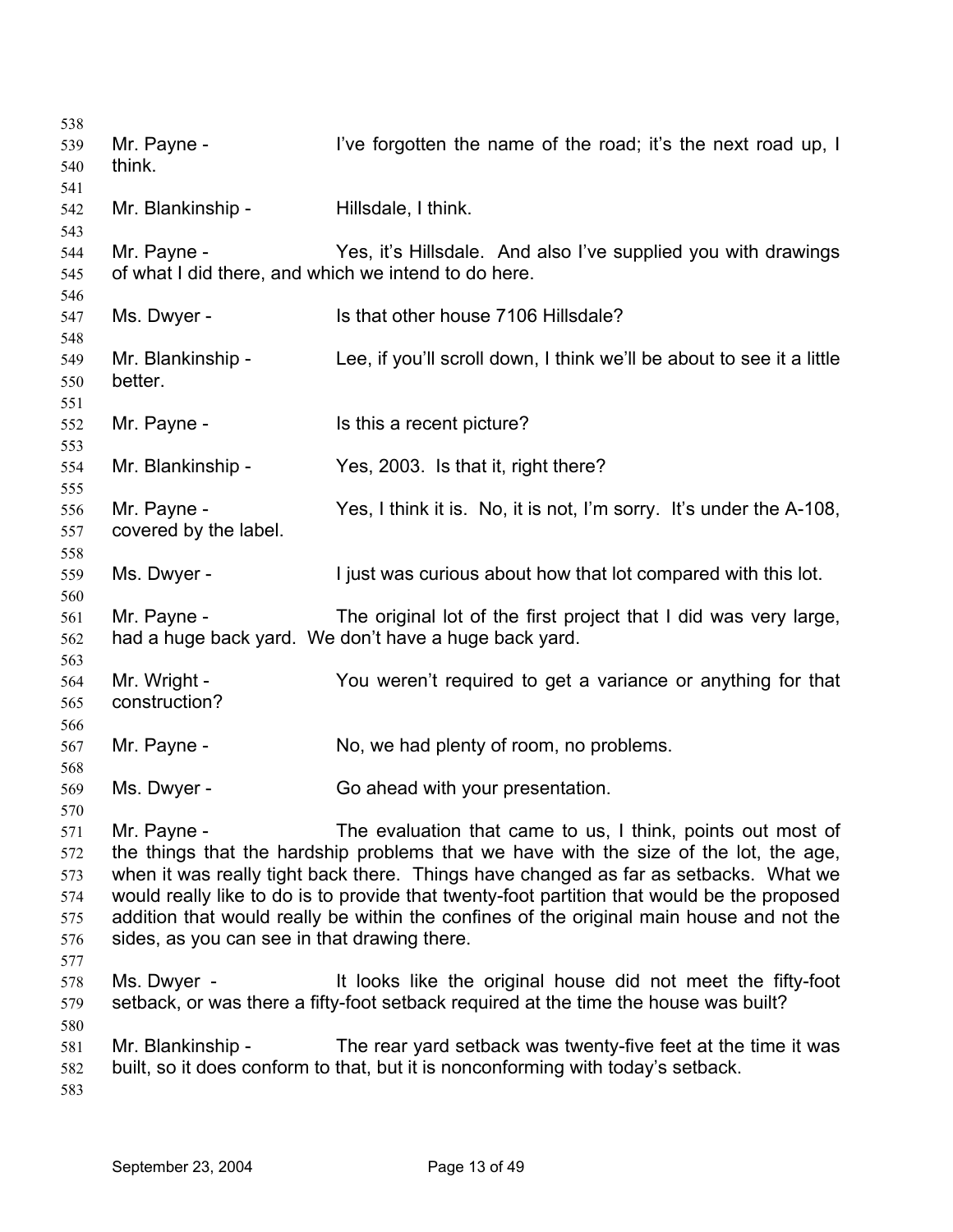Mr. Payne - The evaluation seems to be pretty accurate. I think that it would be a hardship with this particular lot, with the shape of it, and I think that these are drawings of the house, and this is the rear addition. 584 585 586 587 588 589 590 591 592 593 594 595 596 597 598 599 600 601 602 603 604 605 606 607 608 609 610 611 612 613 614 615 616 617 618 619 620 621 622 623 624 625 626 627 628 629 Mr. Blankinship - And these drawings are actually of the house at 7104, and these are an approximation of what would be done here. Mr. Payne - That's right, exactly. Mr. Wright - What's located to the rear of this lot? Mr. Payne - The subject lot? Apparently heavily treed; there's a lot of tropical growth in there; it's really kind of private there between the two houses. Mr. Wright - There doesn't appear to be another house behind this house. The other house, 409, faces on Beechwood, so that's an area in there where there's not another dwelling back there. Ms. Dwyer - Not only is this an odd-shaped lot, but 409 is an odd-shaped lot, and both houses, the rear corners of those houses, visually, when you are looking at them from Beechwood, appear to be very close, so I'd say I'm concerned about extending the rear of 413 because of it's proximity to 409. Mr. Payne - That's a function of the shape of the lot; there's hardly anything we can do about that. That's why we're asking for the variance. Ms. Dwyer - The Unit of the same sides might be less detrimental than others, and you do have a little more space on the other side of your house. The rear lot line does give you a little more space to work with on the other side of your house. Mr. Payne - That would be a very large architectural challenge. Mr. Wright - Anything further, Mr. Payne? Mr. Payne - No, I think it pretty well shows up what we want to do and what we think is the right way to do it. Mr. Wright - All right. Any further questions of the Board? Anyone here is opposition to this case? After an advertised public hearing and on a motion by Ms. Dwyer, seconded by Ms. Harris, the Board **denied** application **A-108-2004** for a variance to build an addition at 413 Westham Parkway (Westham) (Parcel 758-737-5724). Affirmative: Dwyer, Harris, Wright 3 Negative: Kirkland, Nunnally, 2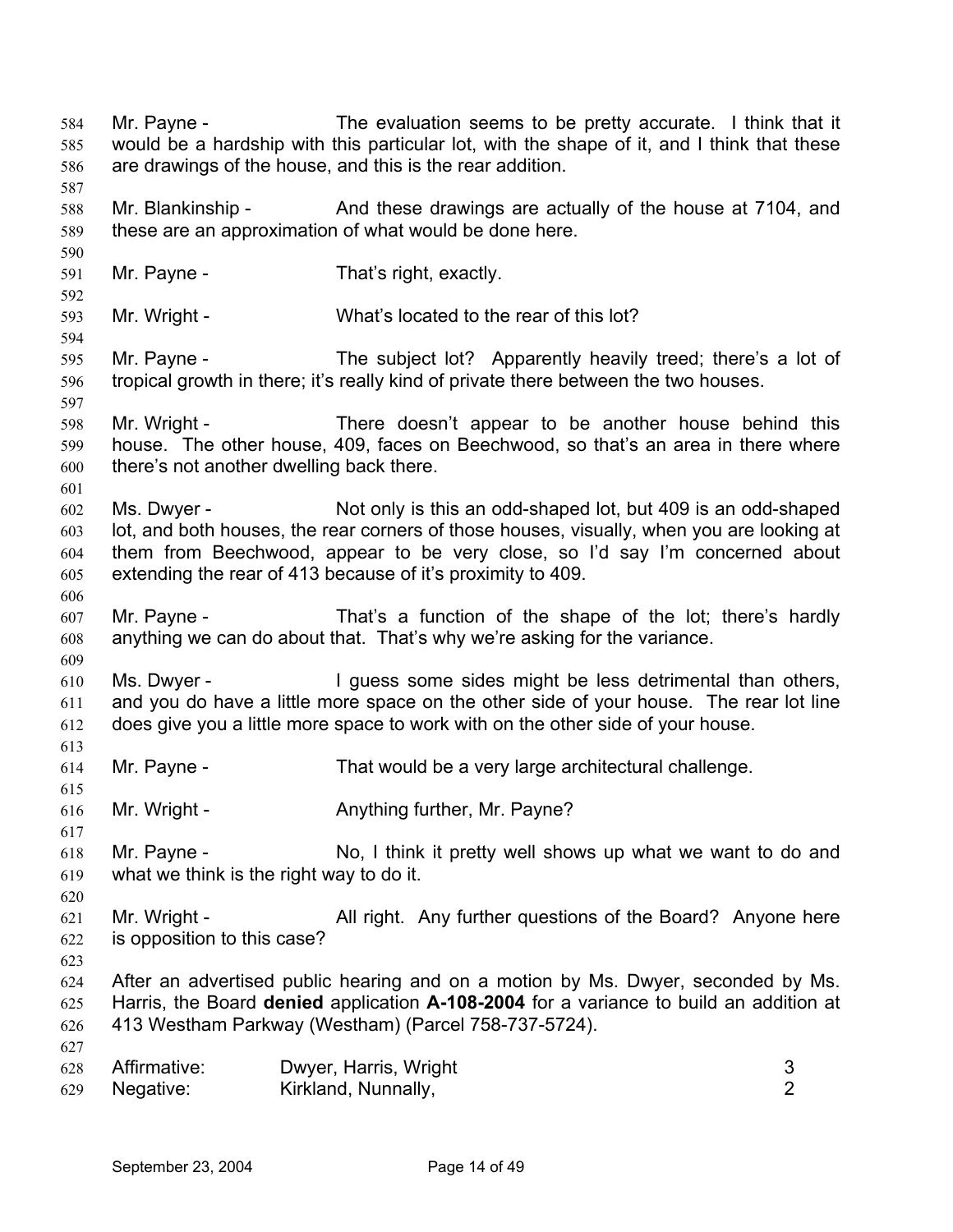630 Absent: 0

631

635

643

646

649

632 633 634 The Board denied the request as it found from the evidence presented that authorizing this variance would be of substantial detriment to adjacent property and would materially impair the purpose of the zoning regulations.

- 636 637 638 639 640 641 642 **A-109-2004 DOUG BAXTER** requests a variance from Section 24-94 to build an attached garage at 2821 Dalkeith Drive (Glen Gary) (Parcel 735- 757-9405), zoned R-4C, One-family Residence District (Conditional) (Three Chopt). The rear yard setback is not met. The applicant proposes 10 feet rear yard setback, where the Code requires 35 feet rear yard setback. The applicant requests a variance of 25 feet rear yard setback.
- 644 645 Mr. Wright - Does anyone else desire to speak with reference to this case? Would you raise your right hand and be sworn please?
- 647 648 Mr. Blankinship - Do you swear that the testimony you are about to give is the truth, the whole truth, and nothing but the truth, so help you God?
- 650 651 652 653 654 655 656 657 Mr. Baxter - The Music Hi. My name is Doug Baxter. My wife and I wish to build a two-car, two-story garage on our existing house right there. We have talked with the neighbors and have verbal approval from all them. I even have written approval from our immediate neighbor, which I have included in the packet. We have an assessment from the real estate appraiser who says there would not be any adverse impact to the neighborhood. I've included that. I also have approval from the Glen Gary Homeowners Association, architectural review committee, and that's in the packet as well.
- 658

- 659
- Mr. Wright Please tell us what you want to build.
- 661 662 663 664 665 666 667 668 669 670 671 672 673 674 Mr. Baxter - We've moved from a house that had a two-car garage and a storage shed, and we moved into a house that only has a one-car garage, so we've lost some storage, so what we want to do is recreate what we had at the last house, which is a two-car garage. These drawings that you have are not accurate, and I apologize for that. There was a drawing that my wife hand-drew that was included in there that is most accurate but was not to scale. It shows that It conforms to the existing structure, has dormer, cedar roof, and so we wish to have a garage downstairs and a playroom upstairs for the kids. Anybody who has 11- and 13-year-old children knows we'd like to have an area that they can destroy, for lack of a better term, and leave the rest of the house intact, so that's the purpose here. The drawings that were submitted; that's what we want it to look like. The area between the garage with the little octagonal window, that would be a covered breezeway. So any hardship I have is when we have inclement weather, to hear my wife complain about having to walk in the rain or the snow.
- 675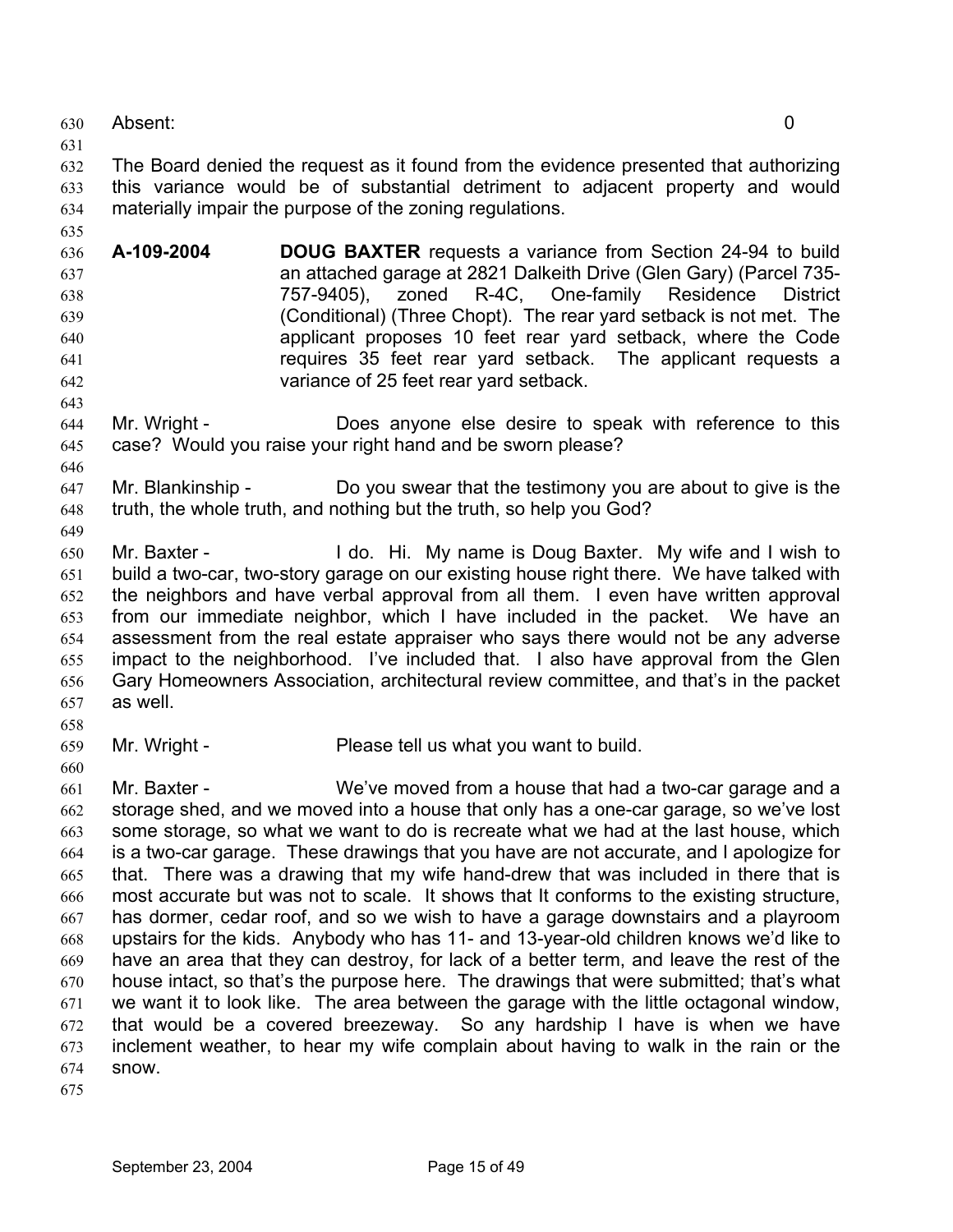Mr. Blankinship - So that is a breezeway; there are not walls there; that's depicted wrong. 676 677 678 679 680 681 682 683 684 685 686 687 688 689 690 691 692 693 694 695 696 697 698 699 700 701 702 703 704 705 706 707 708 709 710 711 712 713 714 715 716 717 718 719 720 721 Mr. Baxter- No, it would be an enclosed hallway; it's not actually a breezeway. Mr. Kirkland - In other words, the sides are closed in on it. Mr. Baxter - Yes sir, with a covered roof so that she can walk from the existing house into the proposed garage without having to get affected by rain, bugs , anything. Mr. Blankinship - It's different rules whether it's a breezeway or a connection, but it looks like this was done correctly. Mr. Wright - Does it change anything? Mr. Baxter - There was a typo in your report that said we had an existing three-car garage, and that is clearly in error. We needed to point that out because we thought that would be pretty greedy to ask for another two-car garage. We don't have a car collection or anything like that. Mr. Blankinship - We double-checked that and apparently the real estate assessment people think you have a three-car garage. Mr. Kirkland - You'd better get a reduction in your real estate taxes. Mr. Baxter, how tall is this two-story garage? Is it taller than your home? Mr. Baxter - We expect it would be comparable to the room in the garage that we already have in the garage in height, perhaps a little bit shorter. Mr. Wright - Looks like that lot line, which would be between your property and 2819 comes in on an angle somewhat. Mr. Baxter - The State of that lot 2? Yes sir, that's why we had to ask for the setback. We have anywhere, you can see from the back corner there, we have about 85 or 90 feet of available setback, and yet on the other side you can see it's just at 35 or 40 feet. You can see in the picture there that we do have a buffer of Leyland Cypresses, which our neighbor said, as long as those aren't disturbed, which we assured them they would not be, but they didn't have a problem with the project. Mr. Wright **IS that pretty well screened?** Mr. Baxter - The Yes sir. I also submitted some color photos with the package.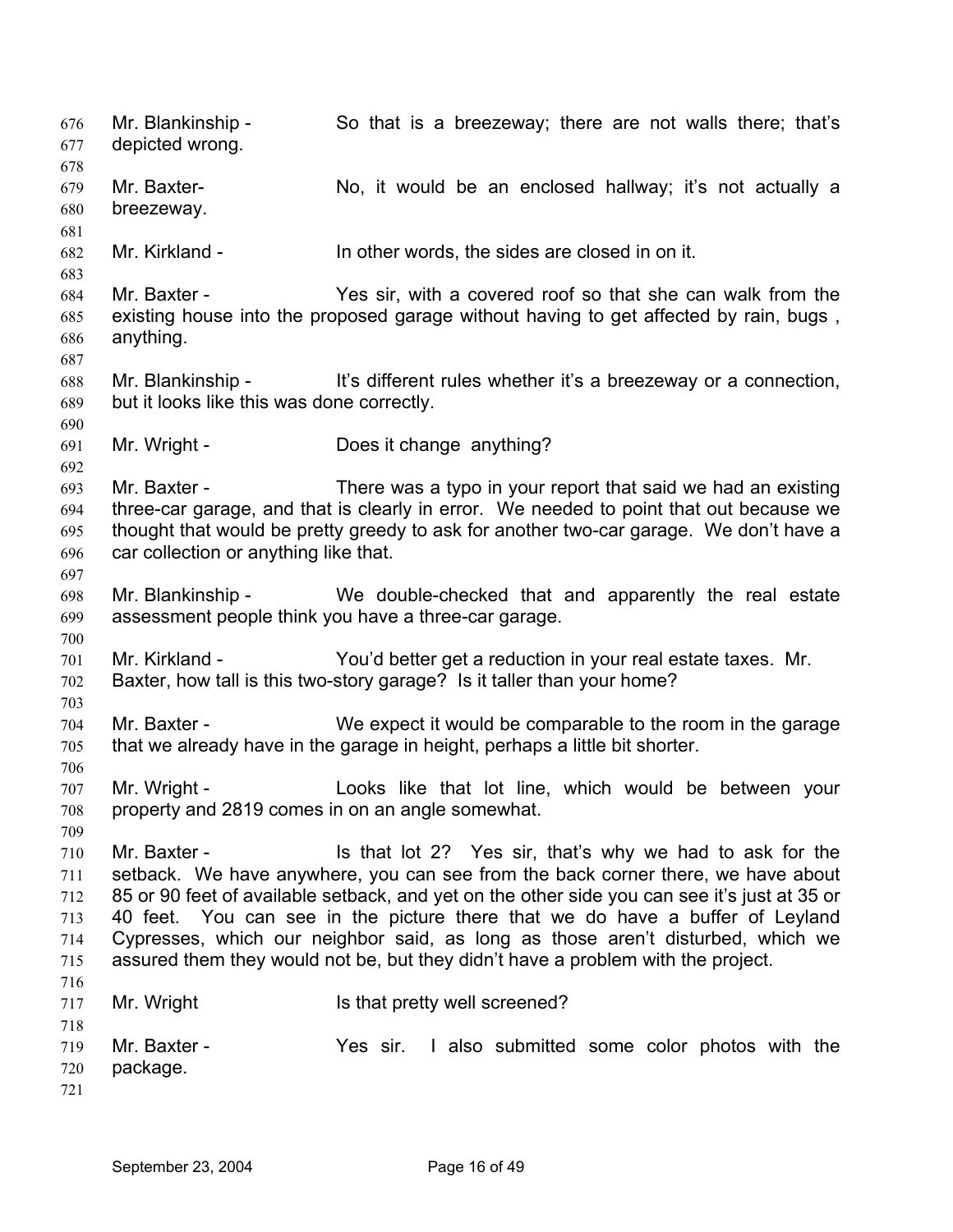722 Mr. Wright - Yes, I see them. You can hardly see their house. 723 724 725 726 727 728 729 730 731 732 733 734 735 736 737 738 739 740 741 742 743 744 745 746 747 748 749 750 751 752 753 754 755 756 757 758 759 760 761 762 763 764 765 766 767 Ms. Harris - Is the garage on this side? Mr. Baxter - Yes ma'am. Ms. Harris - So the neighbors on Rutgers are really not affected too much? Mr. Baxter - Not at all. We spoke with all the neighbors that we felt would be immediately affected, the Whites who are at 2820, they didn't have an issue with it; 2819, McDowells, they're the ones who wrote the note that said they didn't have a problem; the Harpers at 11831, they didn't have an issue; and across the street, the Shillings at 11832. At 836, those folks are interested in the outcome of this because they'd also like to build a garage, so that might be a case that you are going to hear in the future. Mr. Wright - Anything further? Any further questions of members of the Board? Anyone here in opposition to this request? Hearing none, that concludes the case. Thank you very much for appearing. After an advertised public hearing and on a motion by Mr. Nunnally, seconded by Mr. Kirkland, the Board **granted** application **A-109-2004** for a variance to build an attached garage at 2821 Dalkeith Drive (Glen Gary) (Parcel 735-757-9405). The Board granted the variance subject to the following conditions: 1. Only the improvements shown on the plan filed with the application may be constructed pursuant to this approval. No substantial changes or additions to the layout may be made without the approval of the Board of Zoning Appeals. Any additional improvements shall comply with the applicable regulations of the County Code. 2. The new construction shall match the existing dwelling as nearly as practical. 3. The garage shall not be occupied for business or residential use. Affirmative: Dwyer, Harris, Kirkland, Nunnally, Wright 5 Negative: 0 Absent: 0 The Board granted this request, as it found from the evidence presented that, due to the unique circumstances of the subject property, strict application of the County Code would produce undue hardship not generally shared by other properties in the area, and authorizing this variance will neither cause a substantial detriment to adjacent property nor materially impair the purpose of the zoning regulations.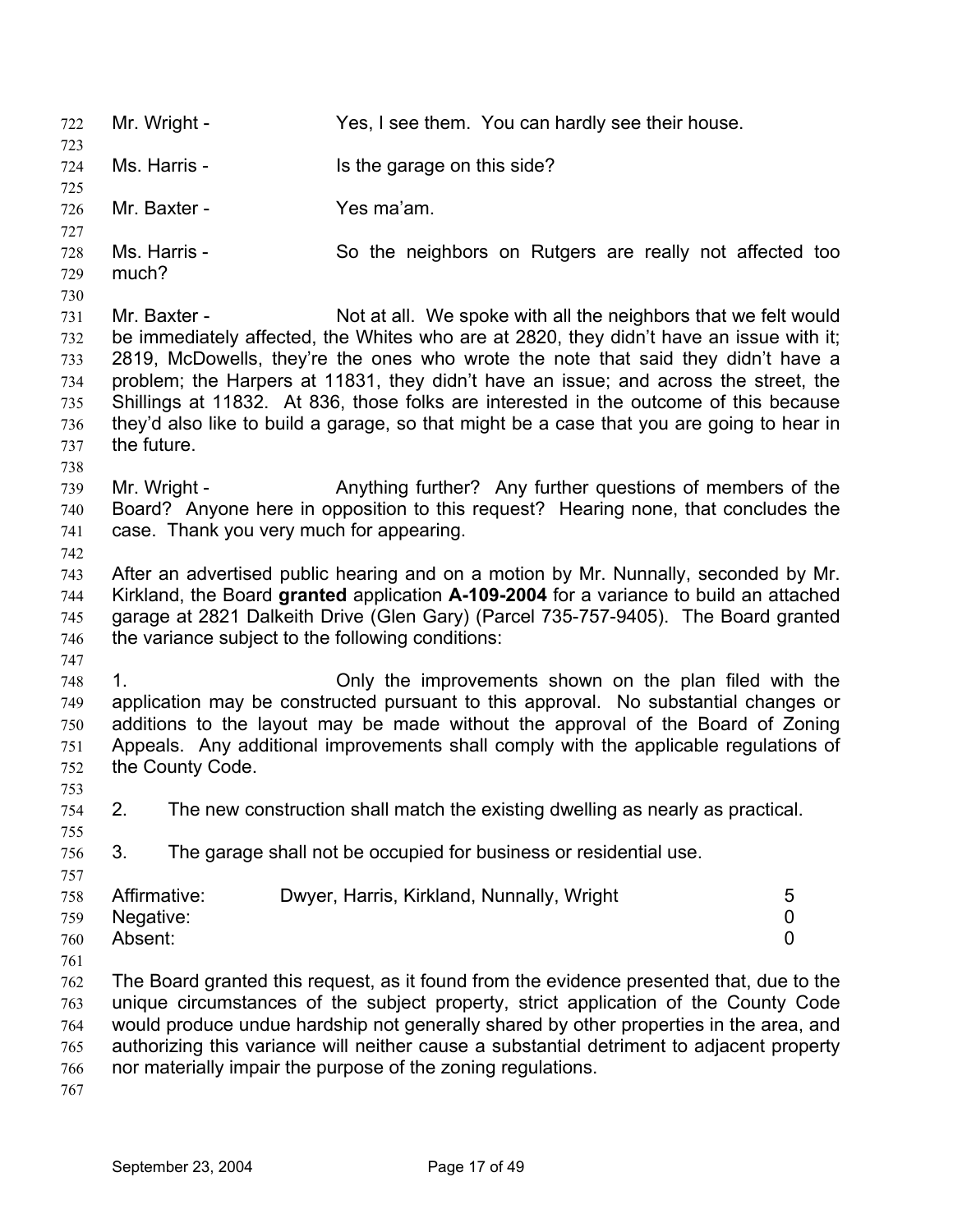**A-110-2004 RICHMOND METRO HABITAT FOR HUMANITY** requests a variance from Section 24-95(c)(1) to build a one-family dwelling at 3607 Ronnie Avenue (Pemberton Place) (Parcel 802-734-1076), zoned R-4, One-family Residence District (Fairfield). The total side yard setback is not met. The applicant proposes 15 feet total side yard setback, where the Code requires 15.3 feet total side yard setback. The applicant requests a variance of 0.3 foot total side yard setback. 768 769 770 771 772 773 774 775

- 777 778 Mr. Wright - **Does anyone else desire to speak with reference to this** case? Would you raise your right hand and be sworn please?
- 780 781 Mr. Blankinship - Do you swear that the testimony you are about to give is the truth, the whole truth, and nothing but the truth, so help you God?
- 782

776

779

783 784 785 786 787 788 789 790 791 792 793 Ms. Garvin - I do. I'm Kathryn Garvin; I'm Executive Director of Richmond Metropolitan Habitat for Humanity. I'm here today to request a variance on the total side yard setback. I realize it's a very small variance request of .3 feet. The main reason we are asking for the variance, rather than just making the dwelling smaller, is that we have a homeowner who has gone through the initial process for approval for this house, and she's been approved for a three-bedroom house. This is our smallest three-bedroom house plan. We have about thirty house plans in our inventory, and roughly a third of those are three-bedroom houses. This is the smallest one we have, and I do not employ an architect on our staff. In order for us to change the dimensions of the house, it is necessary for me to hire an architect to do that. So that's why we're asking for such a small change in the setback. Do you have any other questions?

- 794
- 795 796 797 Mr. Wright - Any questions of members of the Board? Anyone here in opposition to this request? Hearing none, that concludes the case. Thank you very much for appearing.
- 798

799 800 801 802 After an advertised public hearing and on a motion by Ms. Harris, seconded by Mr. Nunnally, the Board **granted** application **A-110-2004** for a variance to build one-family dwelling at 3607 Ronnie Avenue (Pemberton Place) (Parcel 802-734-1076). The Board granted the variance subject to the following conditions:

- 804 805 806 807 1. Only the improvements shown on the plan filed with the application may be constructed pursuant to this approval. No substantial changes or additions to the layout may be made without the approval of the Board of Zoning Appeals. Any additional improvements shall comply with the applicable regulations of the County Code.
- 808

810

- 809 2. Connections shall be made to public water and sewer.
- 811 Affirmative: Dwyer, Harris, Kirkland, Nunnally, Wright 5 Negative: 0
- 812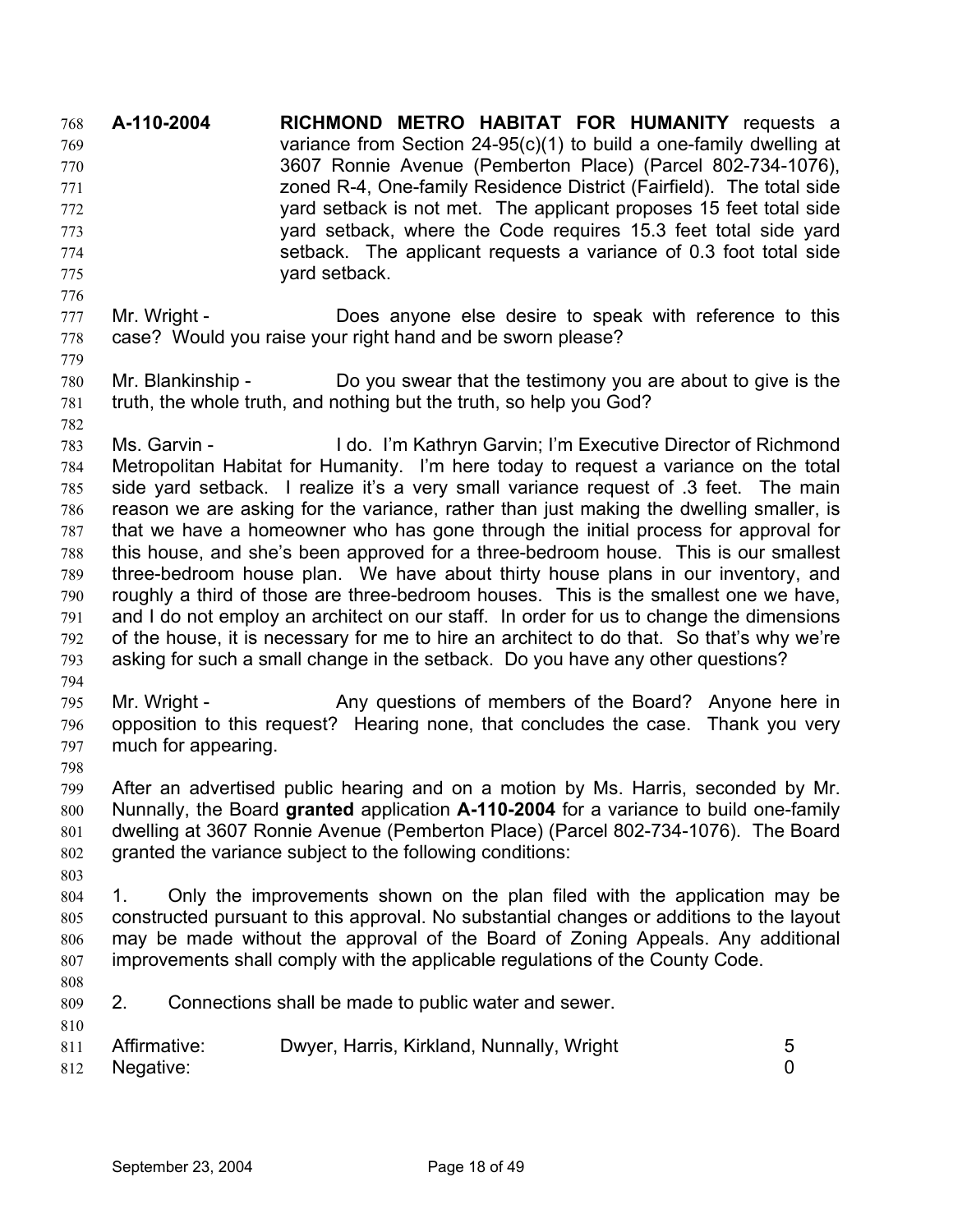813 Absent: 0

814

820

815 816 817 818 819 The Board granted this request, as it found from the evidence presented that, due to the unique circumstances of the subject property, strict application of the County Code would produce undue hardship not generally shared by other properties in the area, and authorizing this variance will neither cause a substantial detriment to adjacent property nor materially impair the purpose of the zoning regulations.

- 821 822 823 824 825 826 827 **A-111-2004 JENNIFER MOSMAN** requests a variance from Section 24-95(k) to build a detached garage at 7608 Cheshire Road (Westham) (Parcel 760-738-6314), zoned R-3, One-family Residence District (Tuckahoe). The minimum side yard setback is not met. The applicant has 16 feet rear yard setback on a reverse corner lot, where the Code requires 55 feet rear yard setback. The applicant requests a variance of 39 feet rear yard setback.
- 828 829 830 Mr. Wright - Does anyone else desire to speak with reference to this case? Would you raise your right hand and be sworn please?
- 832 833 Mr. Blankinship - Do you swear that the testimony you are about to give is the truth, the whole truth, and nothing but the truth, so help you God?
- 834

831

- 835 836 837 838 839 840 Ms. Mosman - I do. Jennifer Mosman. My husband and I would like to build a detached two-story, two-car garage. We live on a reverse corner lot, which has a 55-foot setback. It's an unusually shaped lot in that there's a lot more yard in the front than in the back, and the required setback of 55 feet prohibits building a garage in the back, because by the time you get it over 55 feet you're into the side yard setback on the other side of the house.
- 841
- 842 843 Ms. Dwyer - If it's a detached garage, Mr. Blankinship, I didn't think that the 55-foot rear yard setback would apply.
- 844

845 846 847 848 849 850 Mr. Blankinship - There's a really peculiar setback just for accessory structures on reverse corner lots, and the reason for that is the rear yard of the reverse corner lot matches up with the side yards of the other lots, so unless you push the accessory structure way back from that corner street, it would appear that it's too close to that other street.

- 851 852 853 Ms. Dwyer - I'm not clear on that. And there are different rules for the reverse corner.
- 854 Mr. Blankinship - This isn't a very good example of why that happens.
- 855 856 857 858 Ms. Dwyer - So the rule about the accessory structure on a reverse corner is ……………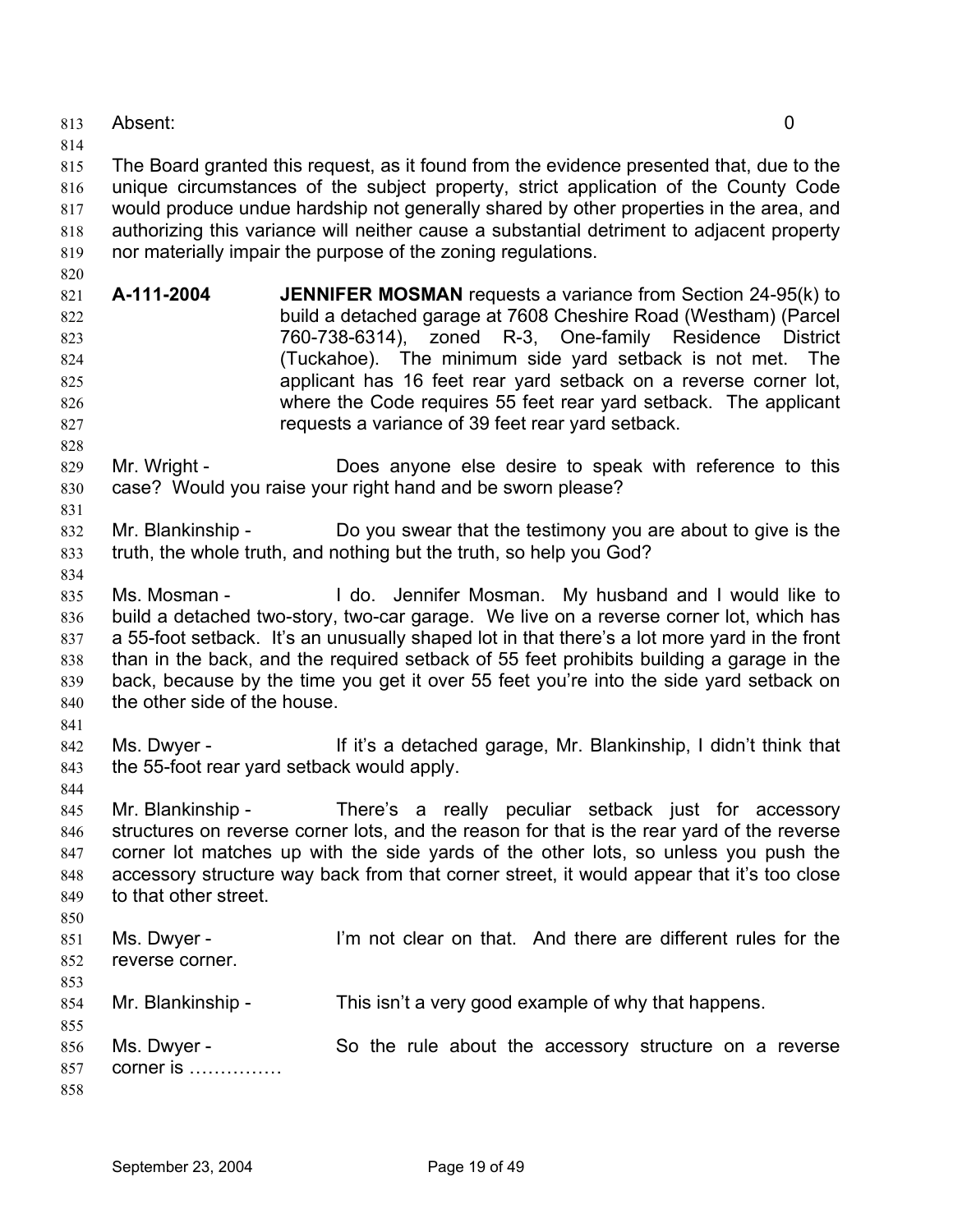Mr. Blankinship - The setback for accessory structures on a reverse corner lot, the setback from that side street, is forty feet plus the …………….. 859 860 861 862 863 864 865 866 867 868 869 870 871 872 873 874 875 876 877 878 879 880 881 882 883 884 885 886 887 888 889 890 891 892 893 894 895 896 897 898 899 900 901 902 903 904 Ms. Dwyer - And the side street is Waveny Road. Mr. Blankinship - Yes, that's the one we're measuring from. It is, "Any building in the rear yard of such corner lot shall be set back to the full front yard depth of the lot in the rear, plus twenty feet." Lee, if you could put up the site map, then scroll up so that we can see Cornwall. It's the only way I know to explain why the rule is the way it is. You see 507 Waveny; now picture an accessory structure right where that cursor is, or actually even a little closer to Cornwall. That would appear way out of place as you drive down Cornwall. Ms. Dwyer - It would appear to be in the front yard. Mr. Blankinship - The You have all those houses, and then you have this accessory structure, so in order to correct for that, you have to be back the full front yard depth plus twenty more feet, roughly the depth of a fairly narrow house, so that the accessory structure still appears to be in the rear yard, even if you're looking at it from **Cornwall** Mr. Wright - That pretty well negates the ability to build on the center. Mr. Blankinship - It runs into a lot of problems. If you have like that one, 507, where you have a rectangular lot, it would usually fit, but if there's anything unusual about the lot, like in the subject case, there's really no place to put an accessory structure. Mr. Wright - The subject case we have before us today, it doesn't appear to cause the problem that 507 would cause. Mr. Blankinship - Right, because you only have two houses on that curve of Waveny, and you don't get that sense of this is where the house should be. Mr. Wright - They face the other way. Ms. Mosman - Because our house is tilted, it's curve is not exactly flush with, perpendicular to Waveny. It already looks like it's the back yard. It doesn't look like a side yard. Mr. Wright - The point is though, the reason for the rule doesn't seem to be applicable here. Mr. Blankinship - Right. Ms. Dwyer - Because of the unusual shape of this lot ………..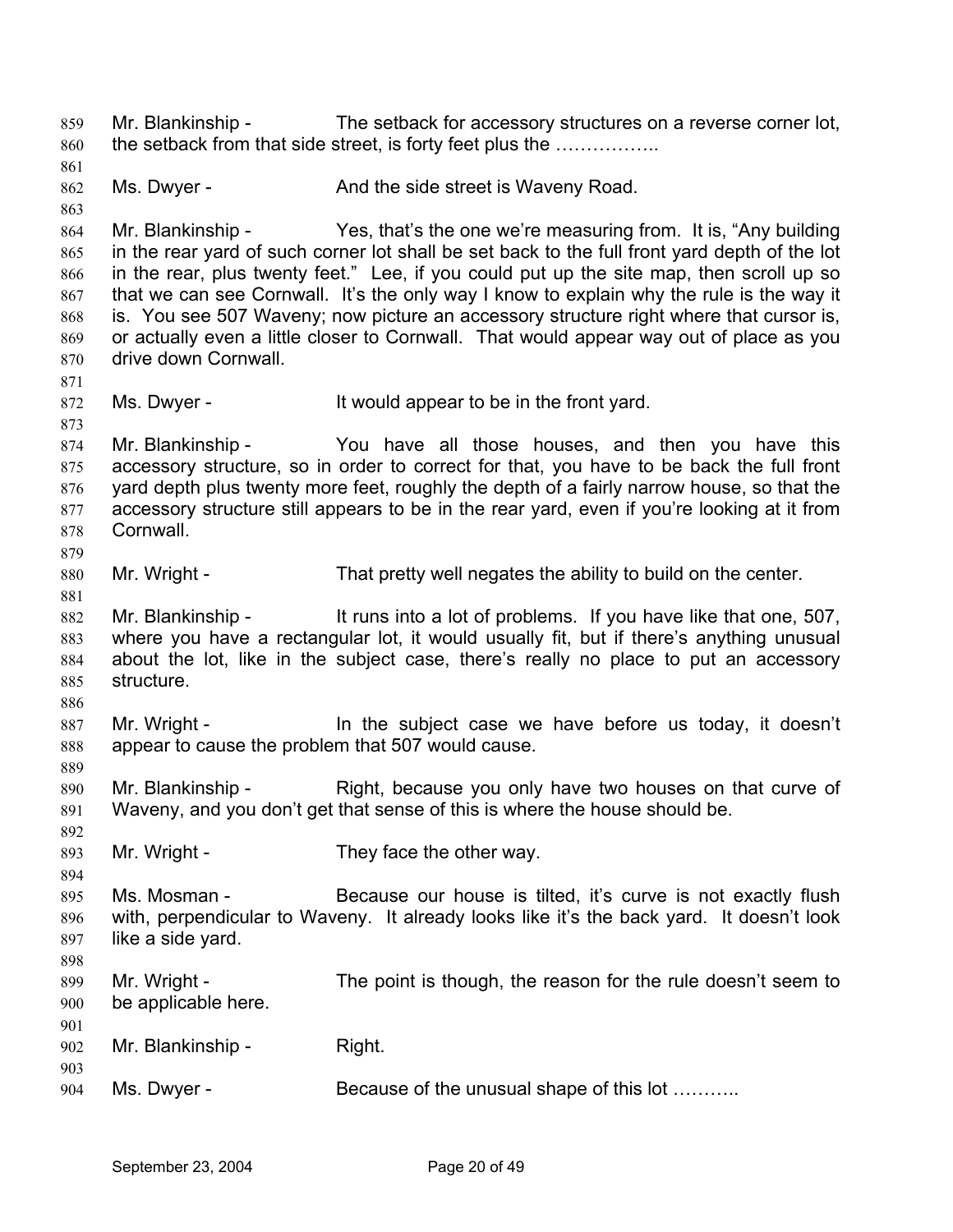905

906 Mr. Wright - Where the other houses are faced and the shape of the lot.

907 908 909 910 911 Ms. Dwyer - Thank you for explaining that. It made a lot more sense with the other house than it does with this lot, because as you say, this lot is very unusual. The house is already angled so that it doesn't appear that your rear yard necessarily is adjacent to the side yard of the neighboring house.

- 912
- 913 Mr. Wright - Anything further?

914

915 916 917 918 919 920 921 922 923 924 925 926 927 928 929 930 931 Ms. Mosman - I'd just like to add a few things. The proposed location is the logical place for the garage, not only because it's the end of the existing driveway, but because it's also the least visible location due to the tree line; where the playground set is, that's where the garage would go. But the tree line that goes along the corner of Waveny, and then there's a six-foot fence behind us, and there's a tree line there, those trees will not be disturbed. They are a good fifteen feet of very old oaks, azaleas, so that if we keep the garage where it's proposed, we've got that natural tree line that covers it. If we had to move it farther into the yard, it would be more visible to the neighbors because the yard opens up, and there's less tree line to cover it. I have spoken with my neighbors; they have no objection, including the neighbor behind me, whose side yard, by the rules, touches my back yard, but it doesn't look like it. Even her house is tilted; it looks like it's two back yards touching one another, but she has no problem with it as well. The last thing I would like to add is that the detached two-car garage is becoming a very popular item around my neighborhood. In the last two years alone, within a two-block radius, there have been three detached garages built, and there's a fourth one currently under construction. So this is not something that's unusual, or that neighbors have a problem with.

932

934

936

942

946

948

933

Mr. Wright - All right. Any further questions of members of the Board?

935 Ms. Harris - Thad you considered an attached garage?

937 938 939 940 941 Ms. Mosman - We have considered an attached garage, and the reason that we shied away from that is that we have four children, and they use every bit of the yard that they can, and if we attach the garage to the house, it would block the sun from the back yard and make the back yard very dark and enclosed, and they would not be able to play the way they do right now.

- 943 944 945 Ms. Dwyer - You also have some constraints as far as your existing house and its setbacks, because part of this case is a request for a variance for the existing home, is that correct Mr. Blankinship?
- 947 Mr. Blankinship - No, I think that's another case.
- 949 950 Ms. Mosman - To make it an attached garage, we would have to either build a long extension, or basically put it right in our back yard, where the kids would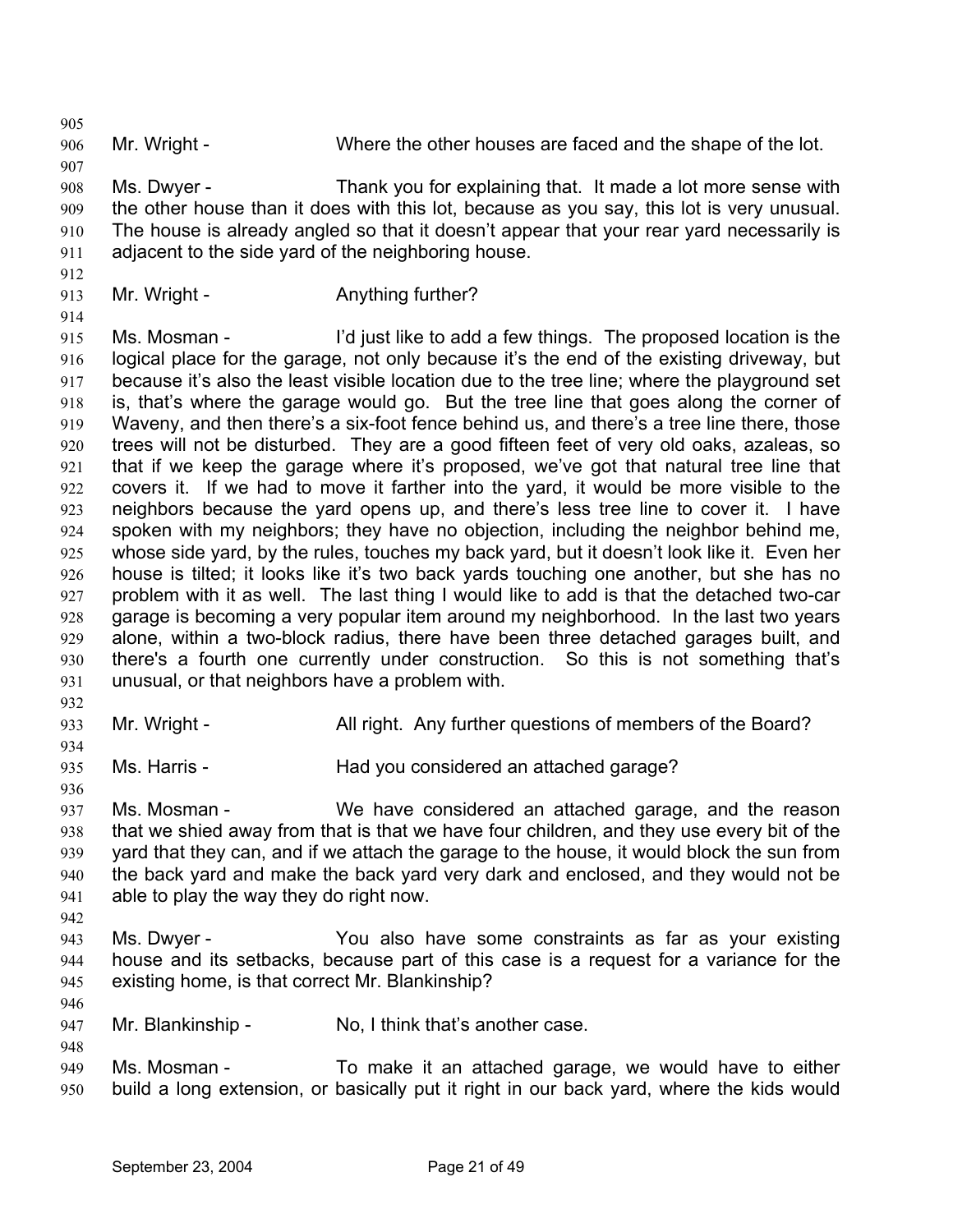951 have nowhere to play in the back yard. 952 953 954 955 956 957 958 959 960 961 962 963 964 965 966 967 968 969 970 971 972 973 974 975 976 977 978 979 980 981 982 983 984 985 986 987 988 989 990 991 992 993 994 995 996 Ms. Dwyer - I was looking at the sixteen feet from the house to the lot. Ms. Mosman - Also, there's only that one corner that's that close. The rest of the garage swings away from the road. Ms. Dwyer - As proposed, your garage is also at an angle to match the angle of your house, and to continue that visual impression that this is not your back yard. Mr. Blankinship, on the staff report on page 2, it says "the construction of the detached garage should be of substantial detriment to adjacent properties." Mr. Blankinship -  $\blacksquare$  A little typo there  $-1$  apologize for that. Mr. Wright - Anything further? Any further questions of members of the Board? Anyone here in opposition to this request? Hearing none, that concludes the case. Thank you very much for appearing. After an advertised public hearing and on a motion by Ms. Dwyer, seconded by Mr. Kirkland, the Board **granted** application **A-111-2004** for a variance to build a detached garage at 7608 Cheshire Road (Westham) (Parcel 760-738-6314). The Board granted the variance subject to the following conditions: 1. Only the improvements shown on the plan filed with the application may be constructed pursuant to this approval. No substantial changes or additions to the layout may be made without the approval of the Board of Zoning Appeals. Any additional improvements shall comply with the applicable regulations of the County Code. 2. The new construction shall match the existing dwelling as nearly as practical. Affirmative: Dwyer, Harris, Kirkland, Nunnally, Wright 5 Negative: 0 Absent: 0 The Board granted this request, as it found from the evidence presented that, due to the unique circumstances of the subject property, strict application of the County Code would produce undue hardship not generally shared by other properties in the area, and authorizing this variance will neither cause a substantial detriment to adjacent property nor materially impair the purpose of the zoning regulations. **A-112-2004 JEFFREY AND CARLA CALHOUN** request a variance from Section 24-94 to allow the dwelling to remain and build a sunroom at 8090 Turner Road (Parcel 829-687-7318), zoned A-1, Agricultural District (Varina). The front yard setback is not met. The applicant has 39 feet front yard setback, where the Code requires 50 feet front yard setback. The applicant requests a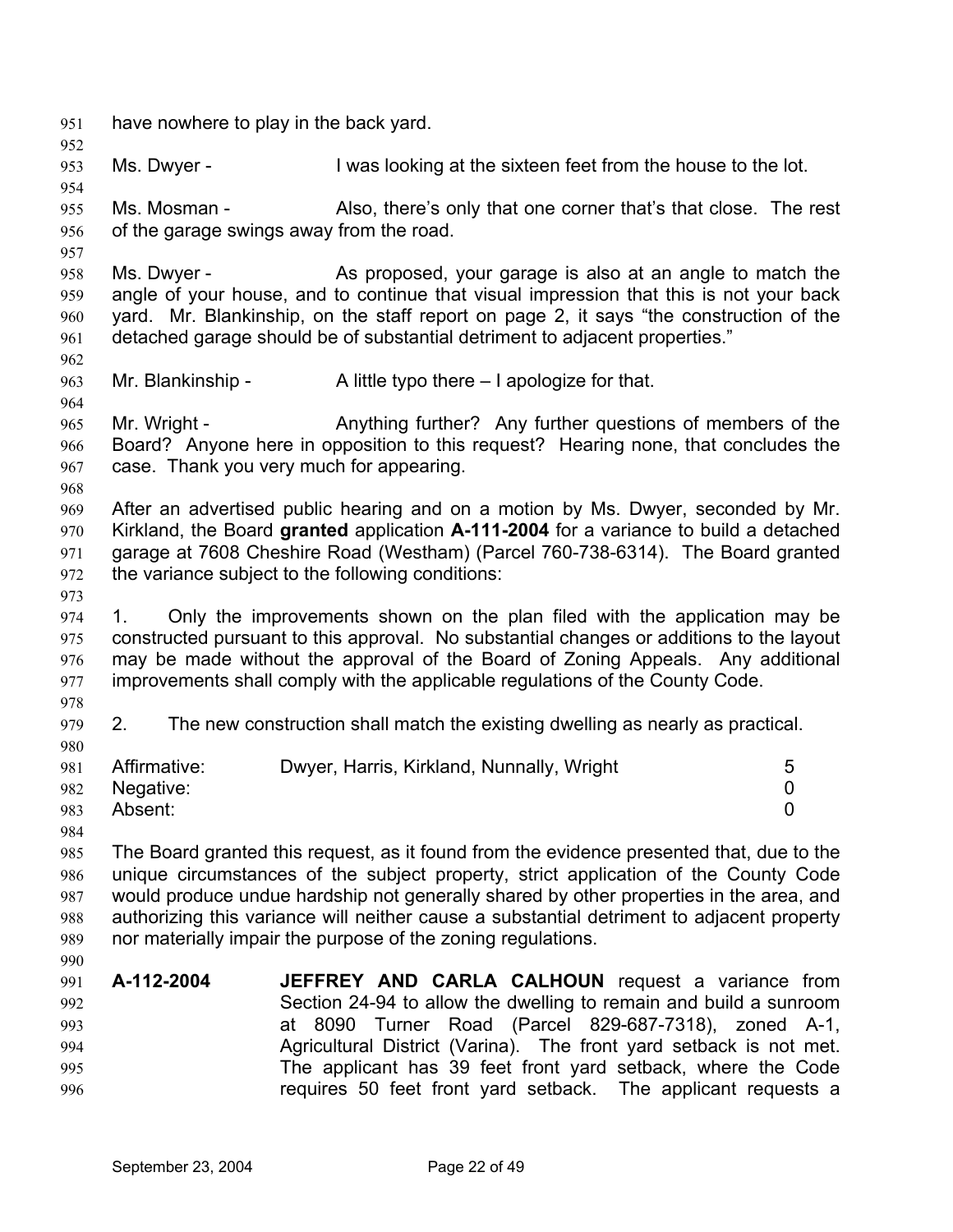997 variance of 11 feet front yard setback. 998 999 1000 1001 1002 1003 1004 1005 1006 1007 1008 1009 1010 1011 1012 1013 1014 1015 1016 1017 1018 1019 1020 1021 1022 1023 1024 1025 1026 1027 1028 1029 1030 1031 1032 1033 1034 1035 1036 1037 1038 1039 1040 1041 1042 Mr. Wright - Does anyone else desire to speak with reference to this case? Would you raise your right hand and be sworn please? Mr. Blankinship - Do you swear that the testimony you are about to give is the truth, the whole truth, and nothing but the truth, so help you God? Mr. Farrar - The Letter Hearth Co. Terry Farrar. As you know, for the last seven years, I'm in here every month. But this is one that I'm a little confused on. From the background, the existing dwelling was built in 1940, and at the time, it was Agricultural, and it had a 35-foot setback, and now it's at 39 feet, but the current setback now is making it 50 feet. The part that I don't understand, is that the sunroom is going on the, if you're looking at the house on the right side, is going to be recessed two feet in from the home. So the way I understand this, the whole house, when it was built on that particular lot, was out of Code at the time. Mr. Blankinship - When it was built, it complied to the Code. We changed the Code so that the house became nonconforming. Mr. Farrar - So the way I understand it, the house is out of Code, not the sunroom, because we're meeting the side yard setbacks. Mr. Blankinship - The sunroom is being proposed closer than fifty feet to the street, so it's taking a nonconforming situation and making it worse. You're building a new room that is also too close to the front, so that's why the variance is required, and as long as you're up here anyway, we go ahead and do the variance for the house, so that when they convey it, they won't have to worry about that nonconformity. This sunroom will not be any closer to the street, Turner Road, than the house. Mr. Farrar - The It's going to be approximately two and a half feet further away. Mr. Wright - So in effect you're adding to a nonconforming building, that's why. Mr. Farrar - That's exactly right. And if you go to the pictures, the hardship that we have on this, that we're doing a total makeover on this home, one of the big hoops that we had to jump through was a financial issue with these people, and if you notice we're doing the windows, the siding, and the hardship is that none of this gets done, and she has windows falling out of the house, and none of it can be done unless it's a whole package deal with the finance people that she's working with. Mr. Nunnally - How far are you from the closest house? Mr. Farrar - You can't see one.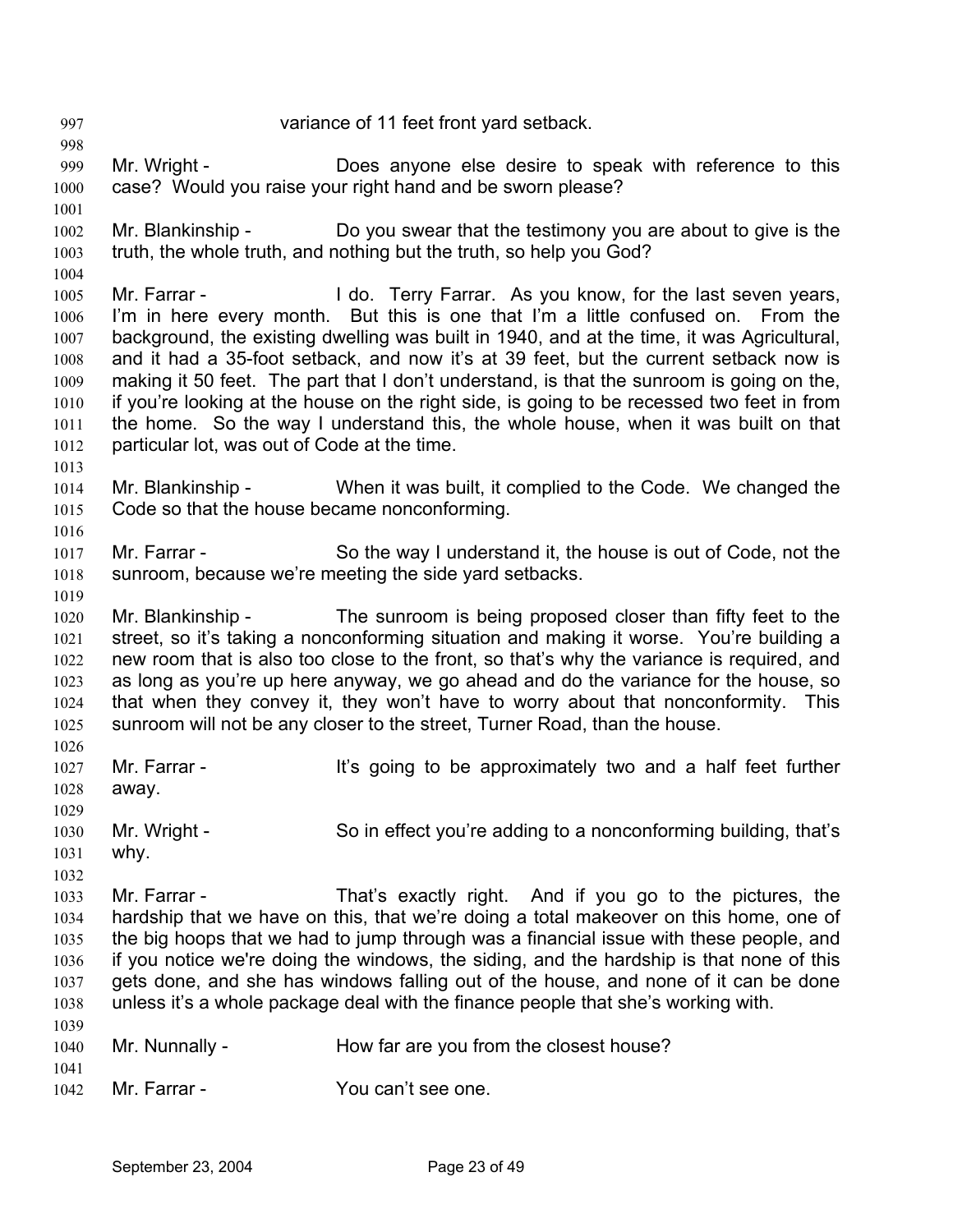| 1043                                 |                                                          |                                                                                                                                                                                                                                                                                                                                                                                                                                        |                |
|--------------------------------------|----------------------------------------------------------|----------------------------------------------------------------------------------------------------------------------------------------------------------------------------------------------------------------------------------------------------------------------------------------------------------------------------------------------------------------------------------------------------------------------------------------|----------------|
| 1044<br>1045                         | Mr. Blankinship -<br>or so, to that 8060.                | It looks like a little more than a hundred feet, maybe 150 feet                                                                                                                                                                                                                                                                                                                                                                        |                |
|                                      |                                                          |                                                                                                                                                                                                                                                                                                                                                                                                                                        |                |
| 1046                                 |                                                          | That sits way back further than this one.                                                                                                                                                                                                                                                                                                                                                                                              |                |
| 1047<br>1048                         | Mr. Nunnally -                                           |                                                                                                                                                                                                                                                                                                                                                                                                                                        |                |
| 1049                                 | Mr. Farrar -                                             | It's pretty isolated there where you come around that corner.                                                                                                                                                                                                                                                                                                                                                                          |                |
| 1050                                 |                                                          |                                                                                                                                                                                                                                                                                                                                                                                                                                        |                |
| 1051<br>1052<br>1053                 | Mr. Wright -<br>case. Thank you very much for appearing. | Anything further? Any further questions of members of the<br>Board? Anyone here in opposition to this request? Hearing none, that concludes the                                                                                                                                                                                                                                                                                        |                |
| 1054                                 |                                                          |                                                                                                                                                                                                                                                                                                                                                                                                                                        |                |
| 1055<br>1056<br>1057<br>1058         |                                                          | After an advertised public hearing and on a motion by Mr. Nunnally, seconded by Mr.<br>Kirkland, the Board granted application A-112-2004 for a variance to allow the dwelling<br>to remain and build a sunroom at 8090 Turner Road (Parcel 829-687-7318). The Board<br>granted the variance subject to the following conditions:                                                                                                      |                |
| 1059                                 |                                                          |                                                                                                                                                                                                                                                                                                                                                                                                                                        |                |
| 1060                                 | 1.                                                       | Only the improvements shown on the plan filed with the application may be                                                                                                                                                                                                                                                                                                                                                              |                |
| 1061                                 |                                                          | constructed pursuant to this approval. No substantial changes or additions to the layout                                                                                                                                                                                                                                                                                                                                               |                |
| 1062                                 |                                                          | may be made without the approval of the Board of Zoning Appeals. Any additional                                                                                                                                                                                                                                                                                                                                                        |                |
| 1063                                 |                                                          | improvements shall comply with the applicable regulations of the County Code.                                                                                                                                                                                                                                                                                                                                                          |                |
| 1064                                 |                                                          |                                                                                                                                                                                                                                                                                                                                                                                                                                        |                |
| 1065                                 | 2.                                                       | The new construction shall match the existing dwelling as nearly as practical.                                                                                                                                                                                                                                                                                                                                                         |                |
| 1066<br>1067                         | Affirmative:                                             | Dwyer, Harris, Kirkland, Nunnally, Wright                                                                                                                                                                                                                                                                                                                                                                                              | 5              |
| 1068                                 | Negative:                                                |                                                                                                                                                                                                                                                                                                                                                                                                                                        | 0              |
| 1069                                 | Absent:                                                  |                                                                                                                                                                                                                                                                                                                                                                                                                                        | $\overline{0}$ |
| 1070                                 |                                                          |                                                                                                                                                                                                                                                                                                                                                                                                                                        |                |
| 1071<br>1072<br>1073<br>1074<br>1075 |                                                          | The Board granted this request, as it found from the evidence presented that, due to the<br>unique circumstances of the subject property, strict application of the County Code<br>would produce undue hardship not generally shared by other properties in the area, and<br>authorizing this variance will neither cause a substantial detriment to adjacent property<br>nor materially impair the purpose of the zoning regulations. |                |
| 1076                                 |                                                          |                                                                                                                                                                                                                                                                                                                                                                                                                                        |                |
| 1077                                 |                                                          | UP-25-2004 COKESBURY BOOKSTORE requests a temporary                                                                                                                                                                                                                                                                                                                                                                                    |                |
| 1078                                 |                                                          | conditional use permit pursuant to Section $24-116(c)(1)$ to hold a                                                                                                                                                                                                                                                                                                                                                                    |                |
| 1079                                 |                                                          | tent sale at 3700 West End Drive (Parcel 759-757-0604), zoned B-                                                                                                                                                                                                                                                                                                                                                                       |                |
| 1080                                 |                                                          | 2, Business District (Brookland).                                                                                                                                                                                                                                                                                                                                                                                                      |                |
| 1081                                 |                                                          |                                                                                                                                                                                                                                                                                                                                                                                                                                        |                |
| 1082                                 | Mr. Wright -                                             | Does anyone else desire to speak with reference to this                                                                                                                                                                                                                                                                                                                                                                                |                |
| 1083                                 |                                                          | case? Would you raise your right hand and be sworn please?                                                                                                                                                                                                                                                                                                                                                                             |                |
| 1084                                 |                                                          |                                                                                                                                                                                                                                                                                                                                                                                                                                        |                |
| 1085                                 | Mr. Blankinship -                                        | Do you swear that the testimony you are about to give is the                                                                                                                                                                                                                                                                                                                                                                           |                |
| 1086                                 |                                                          | truth, the whole truth, and nothing but the truth, so help you God?                                                                                                                                                                                                                                                                                                                                                                    |                |
| 1087                                 |                                                          |                                                                                                                                                                                                                                                                                                                                                                                                                                        |                |
|                                      |                                                          |                                                                                                                                                                                                                                                                                                                                                                                                                                        |                |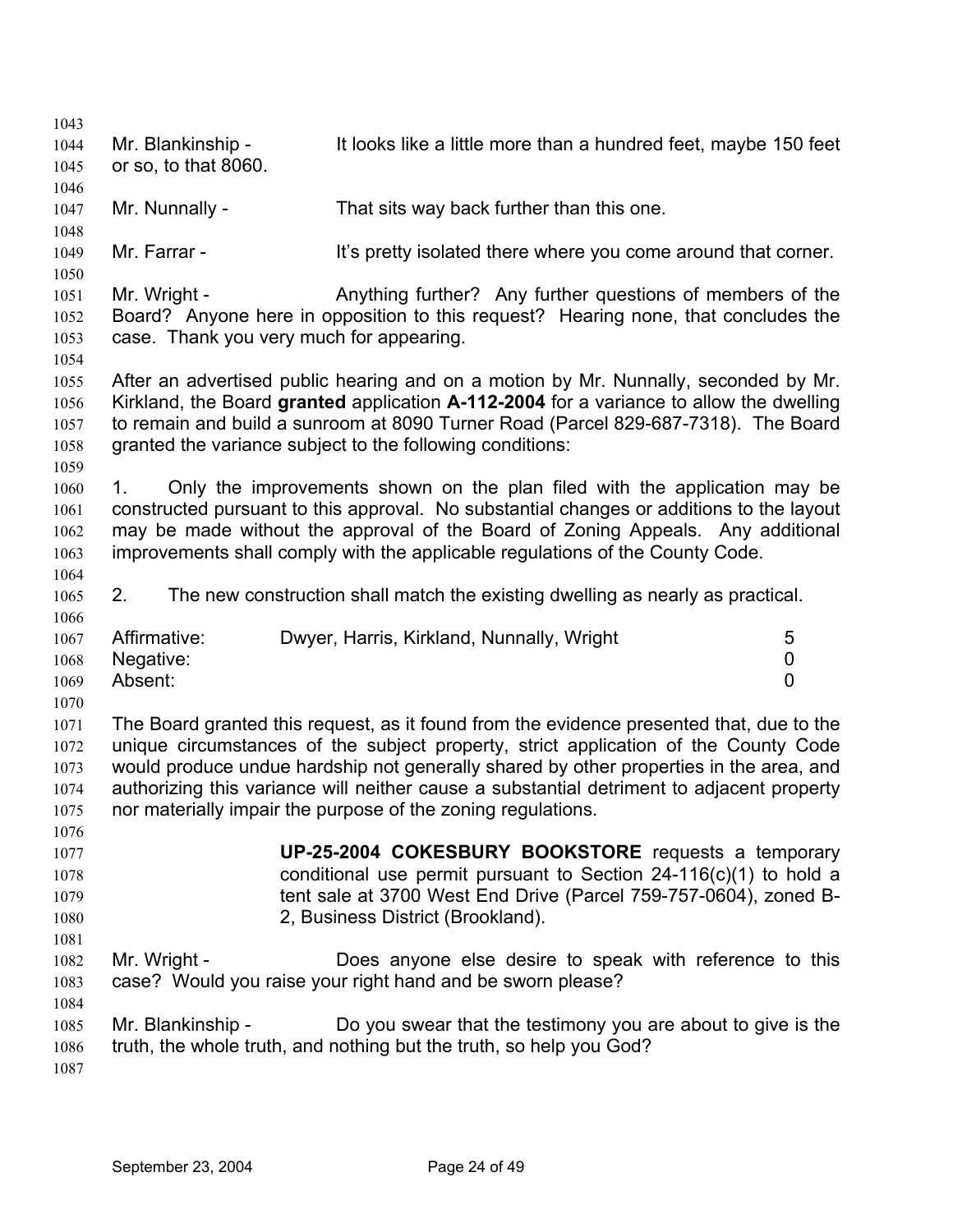Ms. Thompson - I do. Ellen Thompson. Cokesbury Bookstore is requesting permission to hold a tent sale the 21<sup>st</sup> through the 23<sup>rd</sup> of October. This will require a 1088 1089 1090 1091 1092 1093 1094 1095 1096 1097 1098 1099 1100 1101 1102 1103 1104 1105 1106 1107 1108 1109 1110 1111 1112 1113 1114 1115 1116 1117 1118 1119 1120 1121 1122 1123 1124 tent to be installed on the front parking lot of the property from October 14, with its removal no later than October 26. The tent will be under 900 square feet and installed by a properly licensed and approved vendor. The fact that it is under 900 square feet means it doesn't require a building permit to put the tent up. It will cover the four parking spaces in the upper lot and reduce access to the remaining four spaces, which we will reserve for our handicap access parking. During the previous tent sales, we have used the adjacent parking at the Tuckernuck Square parking lot, to the side of Babies R Us, the baby superstore, with no objections. Verbal agreement is held with Tuckernuck, the property managers at Tuckernuck to use those upper parking spaces. The history is we've had the tent sale since 1995. When we found out we were in noncompliance as far as conditional use permit in 1998, we have always come back and requested the conditional use permit with no problems, no objections. We always leave the property in excellent condition before and after, and we try to be good corporate citizens. There have been no complaints since 1995. There are only customers who start asking on January 1 when the tent sale will be every year, so we would like to request that again this year. Mr. Wright - Inoticed in the conditions, Mr. Blankinship, that you said a copy of the agreement to use these parking spaces at adjacent Tuckernuck Square, would be submitted, and you said you have a verbal agreement. Ms. Thompson - We have a verbal. They have never sent us a written agreement. Mr. Wright - This condition says you have to have a written agreement to be submitted with the building permit application, but you don't need a building permit, so should we strike # 2? Ms. Thompson - According to the contact I've had with the County, if it's under 900 square feet, we don't have to have a building permit. Mr. Blankinship - Are there no walls on the tent? Ms. Thompson - We do request that the walls are put up on the tent. Does that make a difference? It's canvas; it's a canvas tent.

- 1125 1126 Mr. Kirkland - Like plastic walls, see-through plastic walls?
- 1128 Mr. Blankinship - I thought you needed a permit for that, but I'll double check.
- 1130 Mr. Wright - Have you had a building permit in the past?
- 1132 Ms. Thompson - No.

1127

1129

1131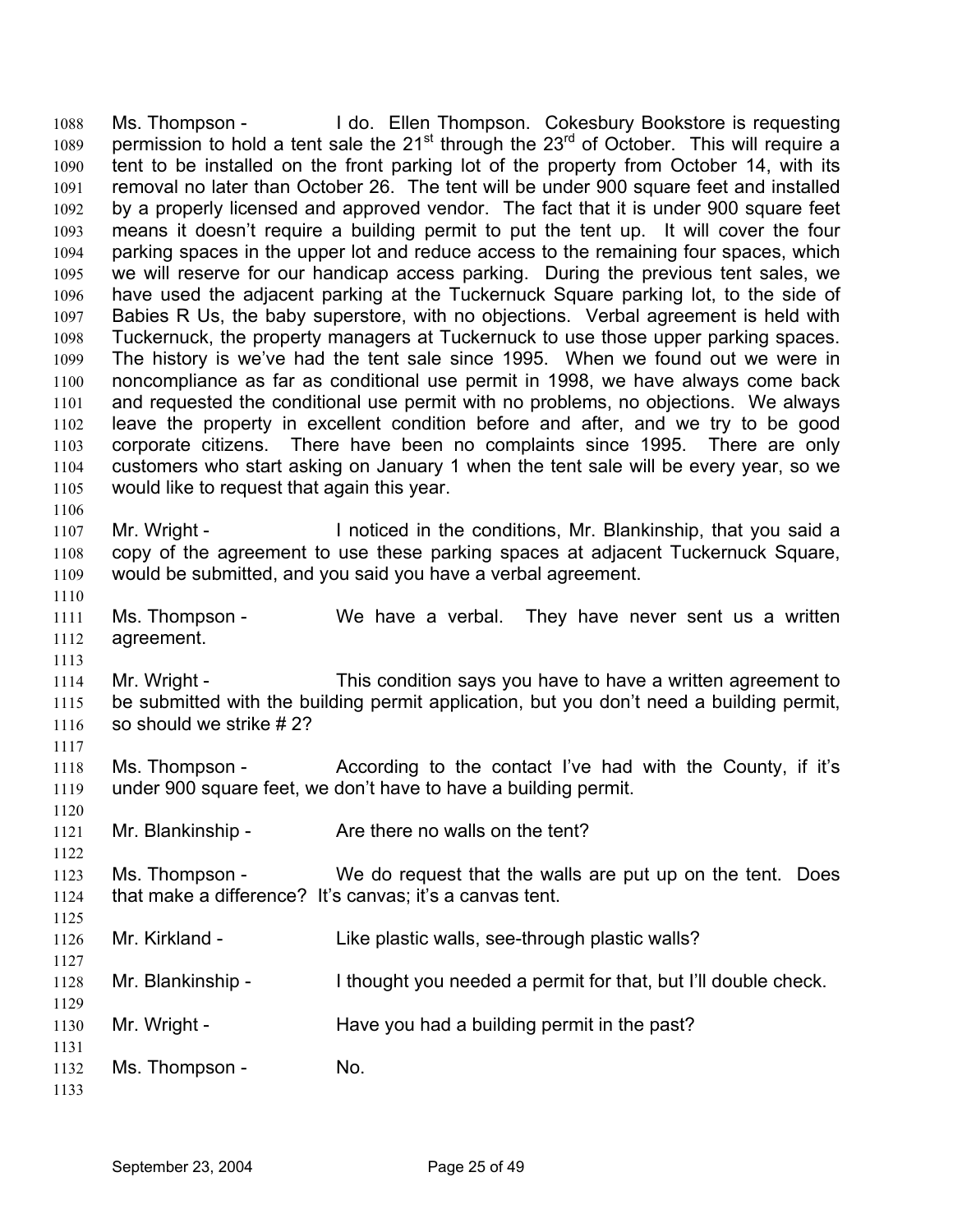1134 Ms. Dwyer - Are all four sides covered with walls? It seems to me that ... 1135 1136 1137 1138 1139 1140 1141 1142 1143 1144 1145 1146 1147 1148 1149 1150 1151 1152 1153 1154 1155 1156 1157 1158 1159 1160 1161 1162 1163 1164 1165 1166 1167 1168 1169 1170 1171 1172 1173 1174 1175 1176 1177 1178 Ms. Thompson - All four sides are covered with walls; we take the walls down during the day and put them back up at night. We open them all during the day. So it's canvas with a regular piece that you put on the sides, that you hook onto the tent. Ms. Dwyer - You do that at night for safety and rain? So during the sale it's free and open for access during the actual time when there are people in the tent. Mr. Blankinship - That probably has something to do with it. Ms. Dwyer - Like a cabana kind of thing. Mr. Kirkland - Do we need # 2? Do we need to scratch # 2, Mr. Blankinship? Mr. Blankinship - It's certainly at the Board's discretion. Mr. Wright - Well, if they don't need a building permit, I don't see why they need # 2. Mr. Blankinship - We have not had any complaints about parking in the other parking lot. I don't know if the Board wants to require a written agreement; it's certainly at your discretion. Mr. Wright - Well, we've been operating how many years with a verbal agreement? Eight years? Ms. Thompson - 1995. Mr. Wright - As long as there are no complaints, then I don't see any problem with it. Ms. Dwyer - It occurs to me that we just heard the turkey shoot, and they had their permit for two years, so they wouldn't have to come back every year, and I'm wondering, can this be expanded for two-year period to cover the period of the sales, both years of administration? Mr. Blankinship - It could be, yes. We don't address that in the advertisement of in the notice letter. Ms. Dwyer - So that can't be done? Mr. Wright - Maybe next time you can do it for two years.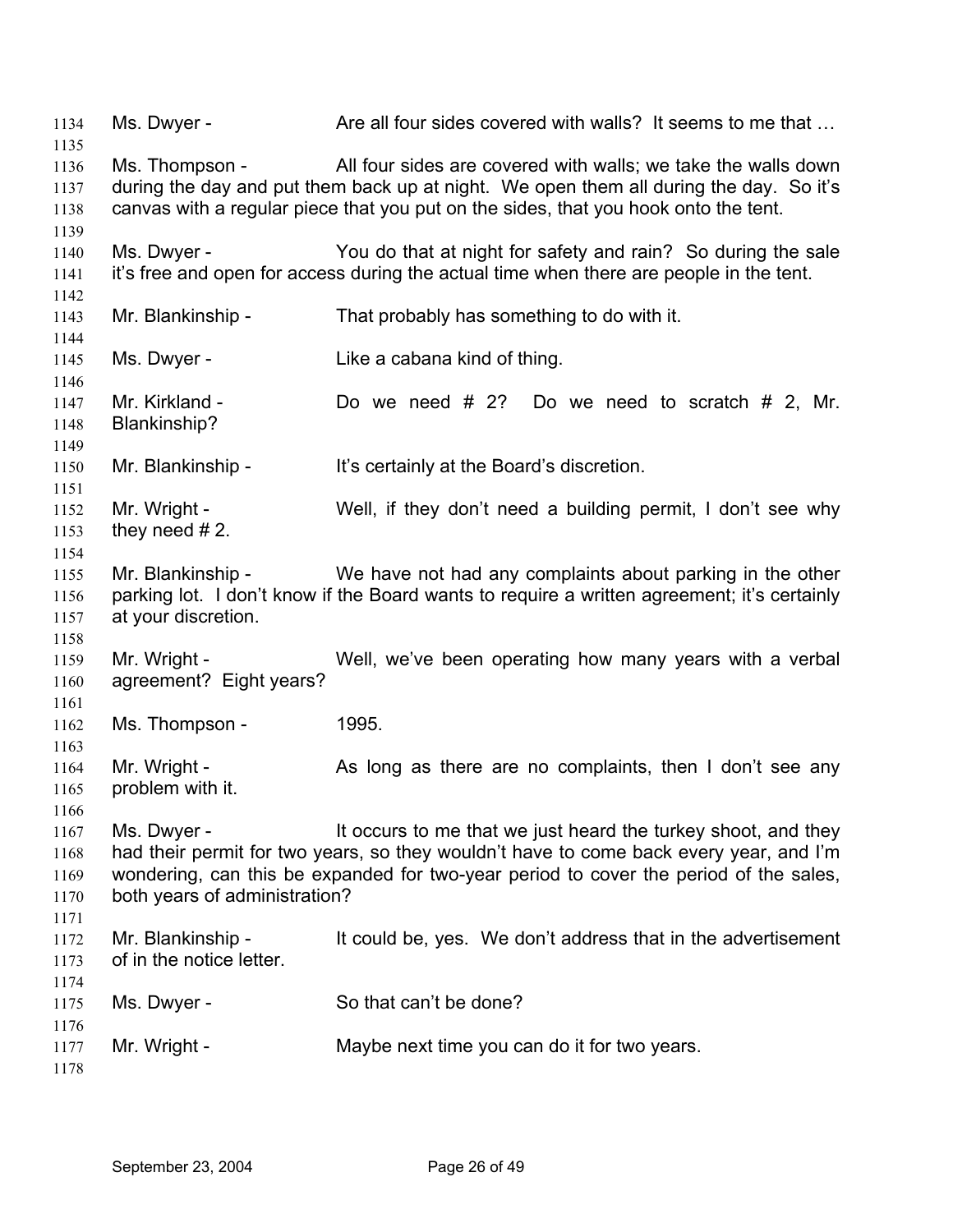Mr. Blankinship - No, the notice letter doesn't say whether it's for one or two years, so you wouldn't be doing anything more than what was notified by making it two years. 1179 1180 1181 1182 1183 1184 1185 1186 1187 1188 1189 1190 1191 1192 1193 1194 1195 1196 1197 1198 1199 1200 1201 1202 1203 1204 1205 1206 1207 1208 1209 1210 1211 1212 1213 1214 1215 1216 1217 1218 1219 1220 1221 1222 1223 1224 Mr. Kirkland - We would need the exact dates, though, to put them in the record for next year, wouldn't we, Mr. Blankinship? Mr. Blankinship - It would certainly be helpful. Ms. Dwyer - Would you say during the month of October? Mr. Wright - Do you always have this during the month of October? Ms. Thompson - I would say that 99% of the time it works out to be in October. It has been in late September and October. We've also had spring sales in the past, but October seems to be the best time. Ms. Dwyer - How many days is the sale? Ms. Thompson - It's Thursday, Friday, and Saturday. Ms. Dwyer - Three days. Mr. Kirkland - We have to allow them an extra day to get it up. Ms. Thompson - Yes, we put it up, because we get a tractor-trailer load of stuff we have to put in there, and then pack it down, so that's why we asked for the additional ten days on either side. Ms. Harris - Are any of these parking spaces the handicap spaces? Ms. Thompson - They are the handicap – where the cars are now, that you're seeing in the picture – those first two spaces are the handicap access spaces, so we put it on the upper lot where the dark car is, so it does block access to the handicap spaces. We then temporarily mark the last four on that other side as our handicap access, and we monitor that. Mr. Kirkland - Did you have a sale in 2003? Ms. Thompson - Yes we did. Mr. Kirkland - No complaints then? I noticed our staff report skipped 2003; I was just trying to make sure. Ms. Thompson - Yes, I was here last year in 2003; it was September 28 I think, the request last year, into the first.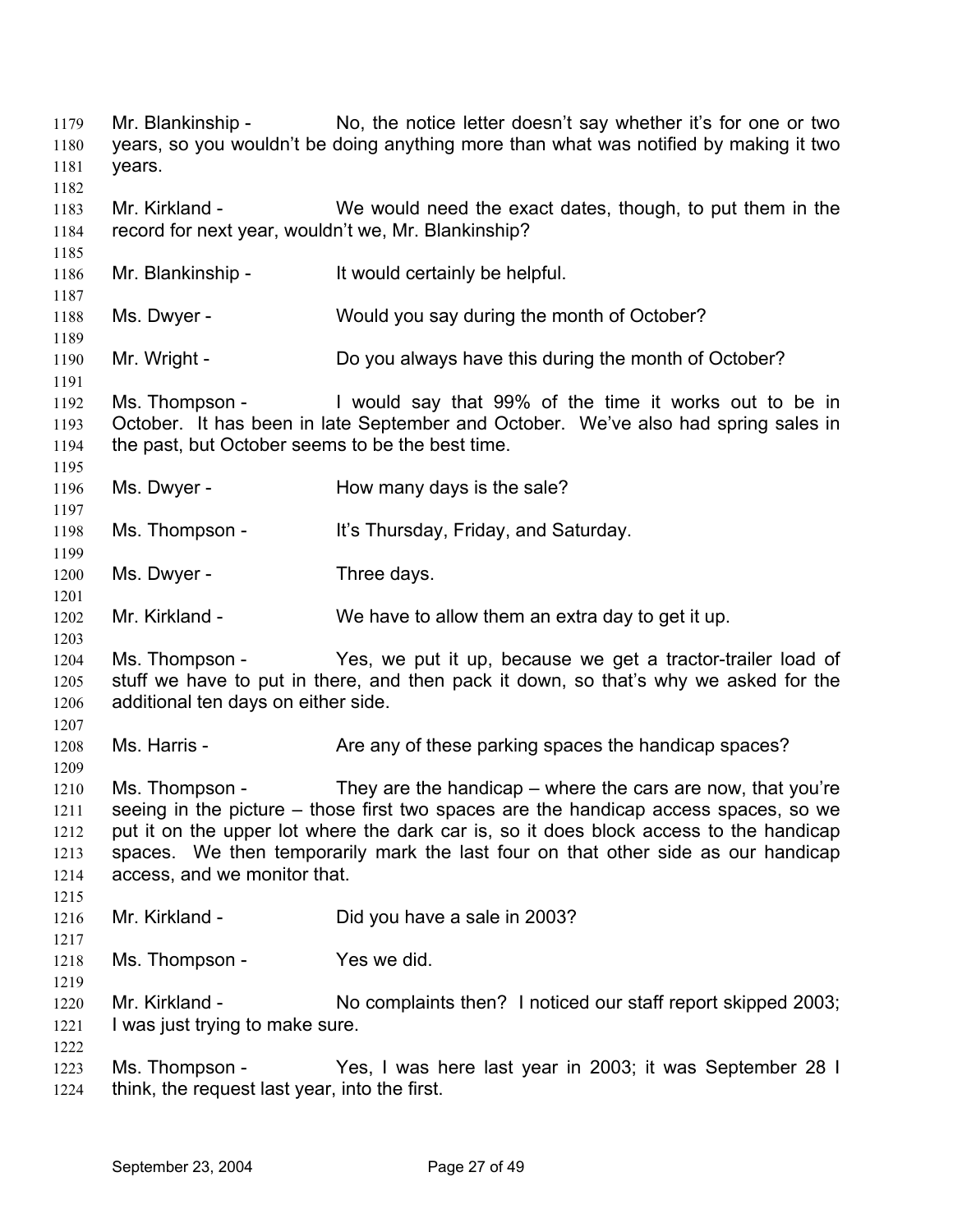1225 1226 1227 1228 1229 1230 1231 1232 1233 1234 1235 1236 1237 1238 1239 1240 1241 1242 1243 1244 1245 1246 1247 1248 1249 1250 1251 1252 1253 1254 1255 1256 1257 1258 1259 1260 1261 1262 1263 1264 1265 1266 1267 1268 1269 1270 Mr. Wright - Anything further? Any further questions of members of the Board? Anyone here in opposition to this request? Hearing none, that concludes the case. Thank you very much for appearing. After an advertised public hearing and on a motion by Mr. Kirkland, seconded by Ms. Dwyer, the Board **granted** application **UP 25-2004** for a temporary conditional use permit to hold a tent sale at 3700 West End Drive (Parcel 759-757-0604). The Board granted the use permit subject to the following conditions: 1. {Amended} The tent will be removed by the close of business on October 26, 2004. A tent may be erected again on October 13, 2005 and removed on October 25, 2005. The dates for the 2005 tent sale may be adjusted with written approval from the Director of Planning. 2. [Deleted] Affirmative: Dwyer, Harris, Kirkland, Nunnally, Wright 5 Negative: 0 Absent: 0 The Board granted the request because it found the proposed use will be in substantial accordance with the general purpose and objectives of Chapter 24 of the County Code. **A-113-2004 RICHARD H. DILWORTH** requests a variance from Sections 24-95(i)(2) and 24-94 to allow the dwelling to remain and build a garage at 8000 Cameron Road (Westham Ridge) (Parcel 757-733-6822), zoned R-1, One-family Residence District (Tuckahoe). The accessory structure location requirement and front yard setback are not met. The applicant has 40 feet front yard setback and proposes a detached garage in the side yard, where the Code requires 50 feet front yard setback and allows accessory structures in the rear yard. The applicant requests a variance of 10 feet front yard setback and an accessory structure in the side yard. Mr. Wright - Does anyone else desire to speak with reference to this case? Would you raise your right hand and be sworn please? Mr. Blankinship - Do you swear that the testimony you are about to give is the truth, the whole truth, and nothing but the truth, so help you God? Mr. Dilworth - I do. Richard Dilworth. One clarification, if your package reads like the one I got, it shows the owner of the property as Mr. and Mrs. Claiborne Terry. My wife and I closed the purchase of that property last month. Mr. Wright - So you are now the ………….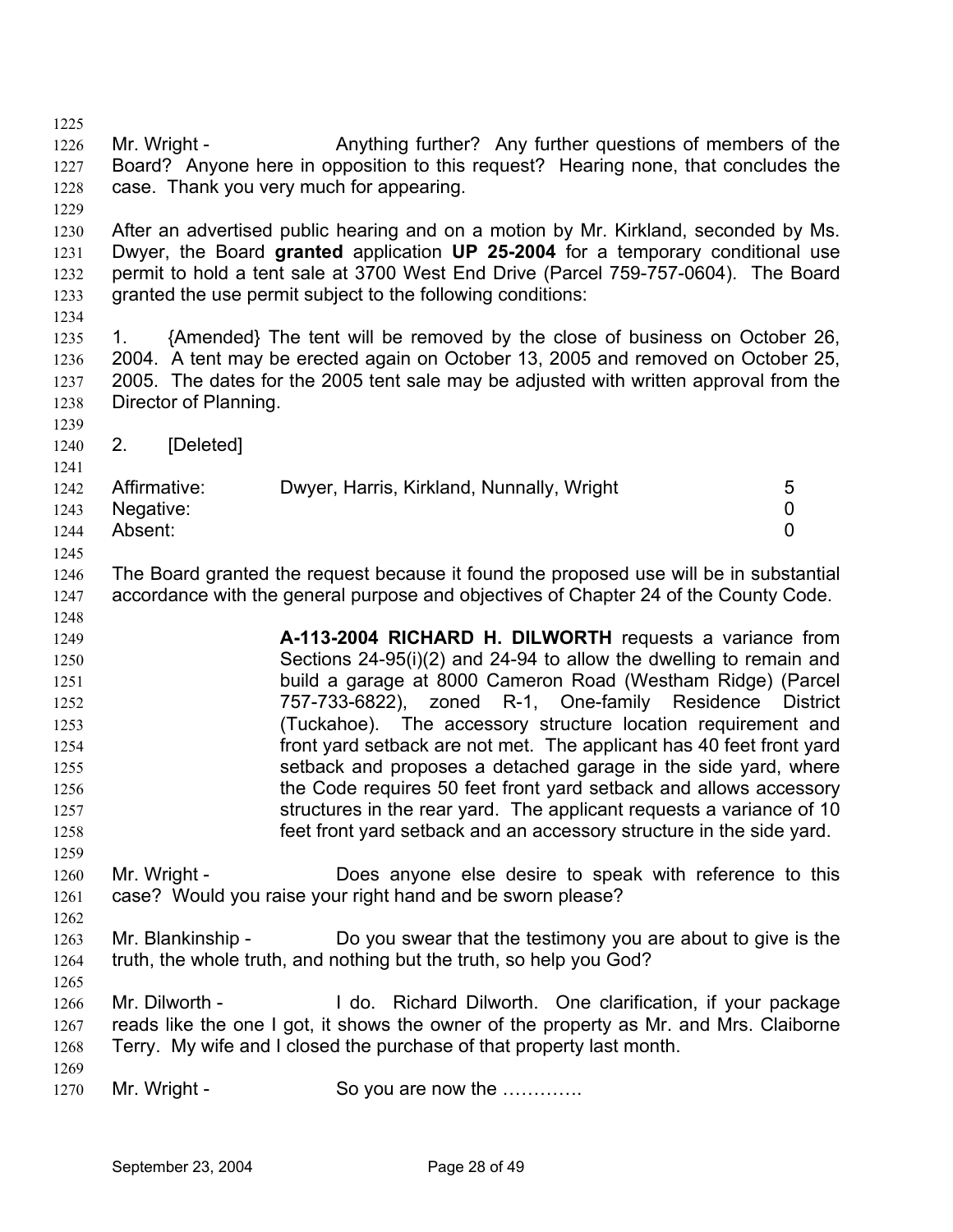1271 1272 1273 1274 1275 1276 1277 1278 1279 1280 1281 1282 1283 1284 1285 1286 1287 1288 1289 1290 1291 1292 1293 1294 1295 1296 1297 1298 1299 1300 1301 1302 1303 1304 1305 1306 1307 1308 1309 1310 1311 1312 1313 1314 1315 Mr. Dilworth - We are the owners. The only other thing that I guess is not covered by the presentation is that while technically, this garage looks like it is being built in the side yard, in fact, given the way the house faces on Cameron Road, it is actually in the back yard. Ms. Dwyer - So what you're saying is your house faces, but the County legally considers South Ridge to be your front yard ………… Mr. Dilworth - Because it's closer to South Ridge than it is to Cameron. Ms. Dwyer - So that's the genesis of this problem. Mr. Dilworth - Exactly. Ms. Dwyer -  $\blacksquare$  And the garage is going to be  $-$  as you're looking at the structure from South Ridge Road, the garage will be essentially behind your existing house. A normal person looking at the house would think it's in your back yard. Mr. Dilworth - Exactly. Correct. And it backs up to a parking lot of River Road Baptist Church on the other side. Ms. Dwyer - So the property line adjacent to this garage is the paved parking lot for River Road Baptist Church. Mr. Dilworth - Yes. Mr. Wright - Is this a two-car garage? And does it have a loft in it or not? No second story? Mr. Dilworth - Yes it is. No, there is no second story. The garage won't be higher than the house. Ms. Harris - This picture here – what is this structure? Mr. Dilworth - Oh that's the corner of the house. The garage would be to the right of that. Ms. Dwyer - And then on the other side of that fence, you can see that whitish area – that's the parking lot of the church. Mr. Wright - Anything further? Any further questions of members of the Board? Anyone here in opposition to this request? Hearing none, that concludes the case. Thank you very much for appearing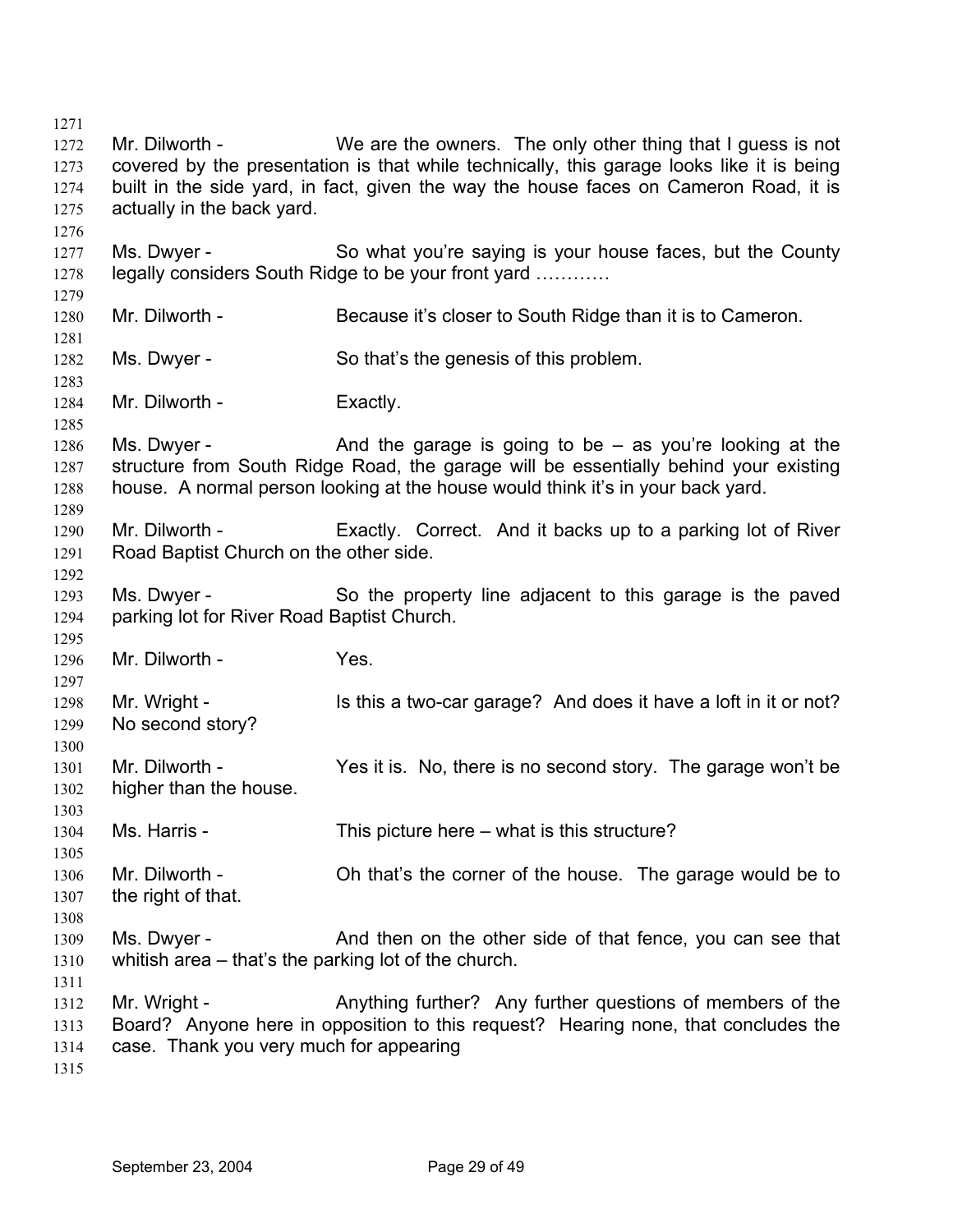After an advertised public hearing and on a motion by Ms. Dwyer, seconded by Mr. Nunnally, the Board **granted** application **A-113-2004** for a variance to allow the dwelling to remain and build a garage at 8000 Cameron Road (Westham Ridge) (Parcel 757- 733-6822). The Board granted the variance subject to the following conditions: 1316 1317 1318 1319 1320

1321 1322 1323 1324 1. Only the improvements shown on the plan filed with the application may be constructed pursuant to this approval. No substantial changes or additions to the layout may be made without the approval of the Board of Zoning Appeals. Any additional improvements shall comply with the applicable regulations of the County Code.

1325

1328

1338

1353

1356

1359

## 1326 1327 2. The new construction shall match the existing dwelling as nearly as practical.

| 1329 | Affirmative: | Dwyer, Harris, Kirkland, Nunnally, Wright |  |
|------|--------------|-------------------------------------------|--|
| 1330 | Negative:    |                                           |  |
| 1331 | Absent:      |                                           |  |
| 1332 |              |                                           |  |

1333 1334 1335 1336 1337 The Board granted this request, as it found from the evidence presented that, due to the unique circumstances of the subject property, strict application of the County Code would produce undue hardship not generally shared by other properties in the area, and authorizing this variance will neither cause a substantial detriment to adjacent property nor materially impair the purpose of the zoning regulations.

- 1339 1340 1341 1342 1343 1344 1345 1346 1347 1348 1349 1350 1351 1352 **A-114-2004 JACQUE A. BOWMASTER** requests a variance from Section 24- 94 to subdivide and build a one-family dwelling at 2218 Oakwood Lane (Park View) (Parcel 780-746-4984), zoned R-4, One-family Residence District (Brookland). The front yard setback, lot width requirement, minimum side yard setback, total lot area requirement, and total side yard setback are not met. The applicant proposes 6,690 square feet total area, 41 feet lot width, 20 feet front yard setback, 5 feet minimum side yard setback, and 17 feet total side yard setback, where the Code requires 8,000 square feet total area, 65 feet lot width, 35 feet front yard setback, 10 feet minimum side yard setback, and 25 feet total side yard setback. The applicant requests a variance of 1,310 square feet total area, 24 feet lot width, 15 feet front yard setback, 5 feet minimum side yard setback and 8 feet total side yard setback.
- 1354 1355 Mr. Wright - Does anyone else desire to speak with reference to this case? Everyone please stand and be sworn at the same time.
- 1357 1358 Mr. Blankinship - Do you swear that the testimony you are about to give is the truth, the whole truth, and nothing but the truth, so help you God?
- 1360 1361 Ms. Bowmaster - The problem I do. My name is Jacque Bowmaster. The problem we seem to be having with this is when my house was built in 1946, the people who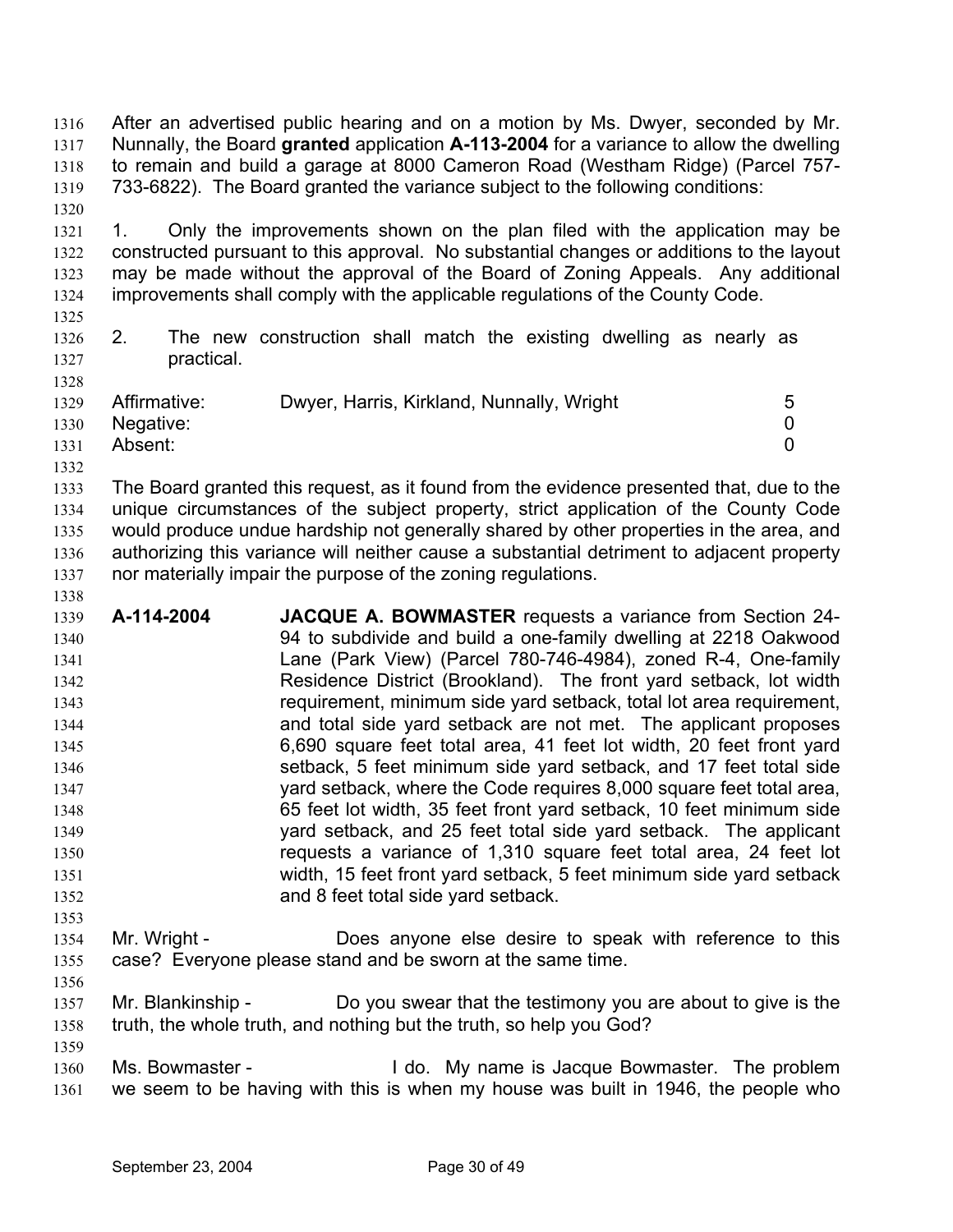bought the land, they evidently bought a wider lot, which turned out to be two lots. When the house was built, it was built over the line by about four to six feet. When my husband and I bought the land and house, we had no idea the house was sitting over the line. He and I had all kinds of plans to use for that enormous yard. He passed away two and a half years ago, and now that extra yard is becoming a major burden on me. It requires a lot of time that I don't have and money that I don't have, to take care of the land. My sister and brother-in-law are interested in buying the land to build a house. The home they live in now, they own. There is a company that's buying up the land over where they are, so they want to find another place to live. I'm getting older; I've got illnesses and aches and pains, and I keep coming up with new things every year. My sister has gotten older. Her health has deteriorated. She has a bad knee; she's had one replaced; she has arthritis and bursitis. My brother-in-law has heart disease and diabetes, and we've always been kind of there for each other, so we figured the best thing we could do would be to sell the land to them, because I have no use for all that excess land, and let them build their house next door. That way, if anything should ever happen, my sister and I will still be there for each other, to take care of each other, instead of being burdens on our children. We've talked to everybody in the neighborhood, and the package you have, we have signed statements from everybody in the neighborhood. The neighbors directly beside me that the house would affect, are here today to speak. It's an odd-sized lot, which my sister and brotherin-law don't mind. My children think it's a wonderful idea. I own my home, so I own all of this. It's not a problem for my children, and it's not a problem for their children. Everybody thinks it seems to be great. Where the flagpole is, that's where they want to build their home. Big fat, powder box home, it will fit right into the neighborhood, in with the rest of the houses in the neighborhood. It doesn't detract from the value of anybody else's home in the neighborhood. It would be built, would probably run about the same price as everybody else's homes there, and all the neighbors in the area seem to think it's a great idea. Like I said, the major problem is the size of the lot; the back part of that lot is fifty feet, but the front part of the lot, from the back edge of my house up, their lot's only 41 feet. We're trying to give the extra variance between their house and my neighbor's, Ann and Harvey Campbell, to that side, giving them more of the footage there, because I don't mind having my sister and brother-in-law's house closer to my house. It would be a ten-foot variance, five feet on my side, five feet on theirs. 1362 1363 1364 1365 1366 1367 1368 1369 1370 1371 1372 1373 1374 1375 1376 1377 1378 1379 1380 1381 1382 1383 1384 1385 1386 1387 1388 1389 1390 1391 1392 1393 1394 1395

- 1396 1397 Mr. Wright - So in effect you'd have a 41-foot frontage on the proposed lot.
- 1398

1400

1402

1405

1399 Mr. Bowmaster - Right.

1401 Mr. Wright - And the ordinance requires 65-foot frontage.

- 1403 1404 Mr. Kirkland - The Mr. Bowmaster, have you considered adding a mother-inlaw's suite to the existing home, to let them live in?
- 1406 1407 Mr. Bowmaster - We have, but we've each had our own places for so long that they would rather have their own place, and I would still rather have my own home,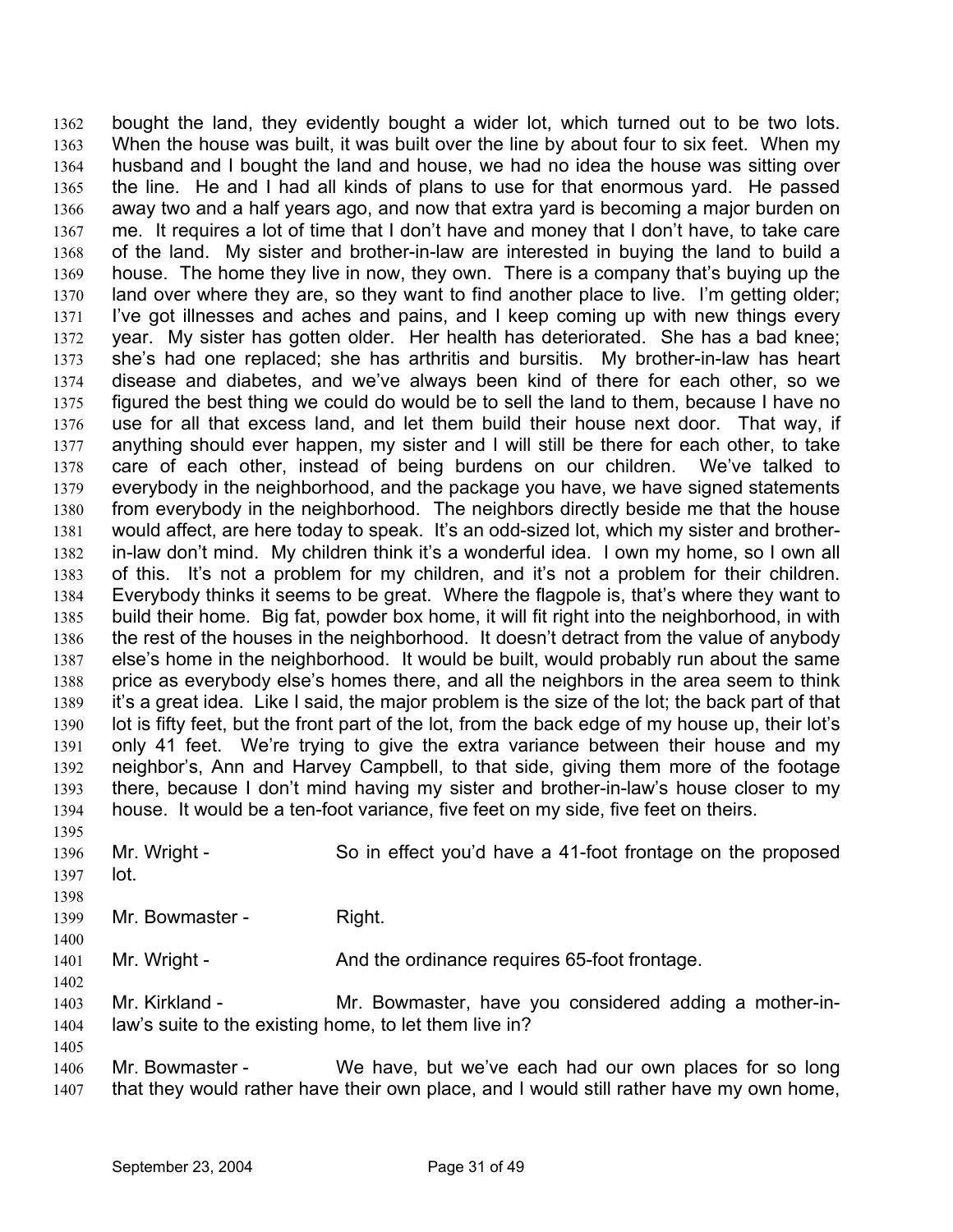not attached to theirs. That way we don't each feel responsible for the other ones' home. Mr. Kirkland - What's the square footage of the proposed dwelling? Mr. Bowmaster - The square footage is ........... Mr. Blankinship - What's sketched here would be about 1560. Mr. Kirkland - Single story, Mr. Blankinship? Mr. Blankinship - Yes. Mr. Wright - 74 feet wide. Mr. Kirkland - Mr. Blankinship, what is the width of 2214 and 2220? Mr. Blankinship - Probably 50 feet. Those first five lots, from Wilson Avenue going east – they were originally five 50-foot lots, and these two were combined, and the others were built on individually. Mr. Kirkland - I saw some other situations further down on Nelson that are just like this, with little lots squeezed between two houses. Mr. Blankinship - That would be in a different subdivision. Mr. Bowmaster - There's three or four down there on Nelson Street. Mr. Wright - But they would be on 50-foot lots, wouldn't they? Mr. Kirkland - No, there's three or four of them down there that look just like this. They have a little piece of lot left between the houses; they're 40-footers, in other words. Mr. Wright - Mr. Bowmaster is there anything else you would like to state with reference to your case? These folks want to speak on your behalf, we'll hear from them. If they're in favor? Ms. Bowmaster - These are my neighbors. Mr. Wright - You don't all have to say the same thing. If you want to say something different or somebody speak for the group, that's fine. Mr. Campbell - I'm Harvey Campbell. I live at 2214. The primary house would be closest to mine. I see no problem with, like you were saying if you drive around Lakeside, there are a lot of smaller houses with smaller strips in between the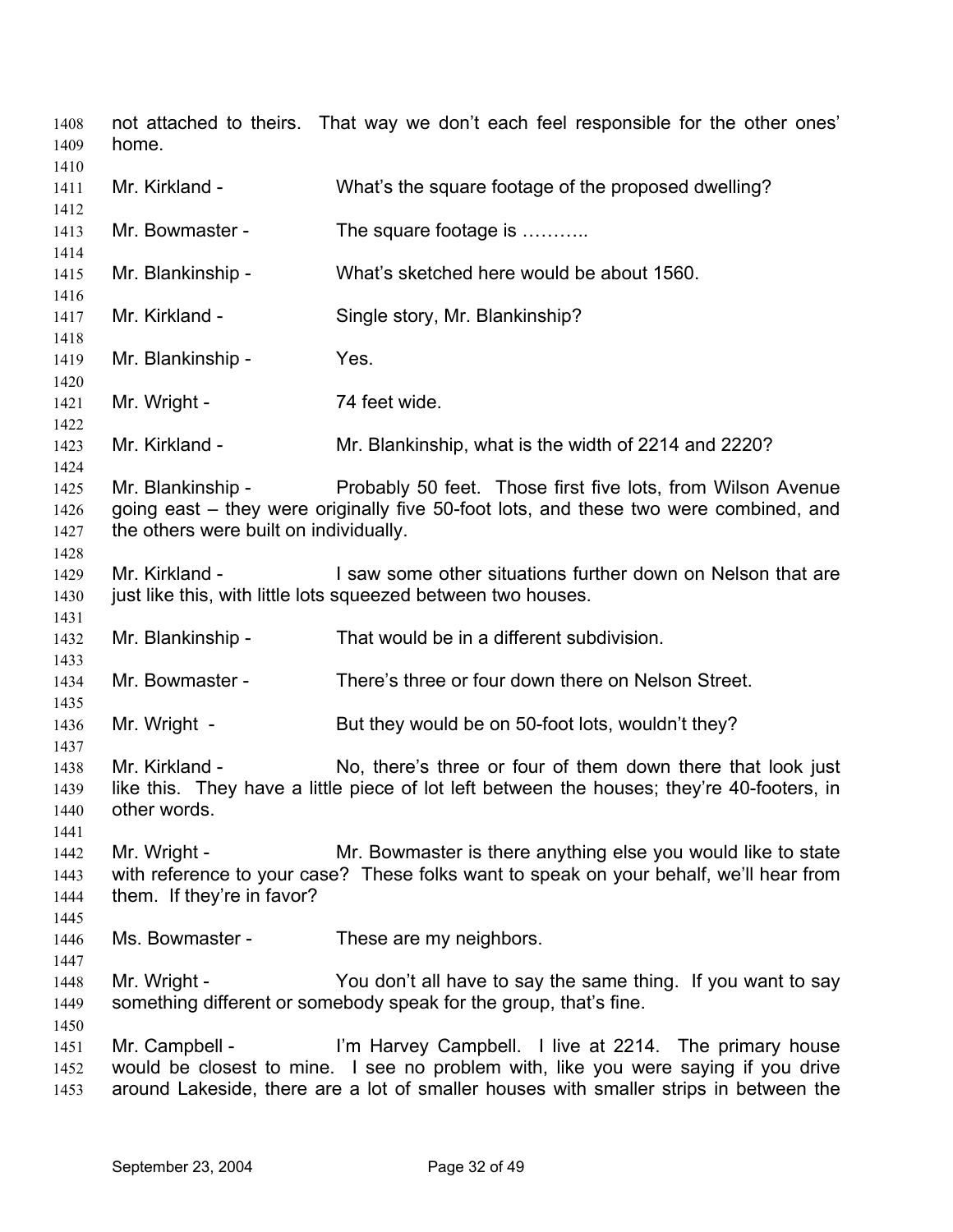houses, and everybody in the neighborhood, showed no problem with anybody building on that lot. 

| 1456         |                |                                                                                                                                                                              |
|--------------|----------------|------------------------------------------------------------------------------------------------------------------------------------------------------------------------------|
| 1457         | Mr. Kirkland - | Mr. Campbell, what's the square footage of your home?                                                                                                                        |
| 1458         |                |                                                                                                                                                                              |
| 1459         | Mr. Campbell - | $850 -$ it's just a small three-bedroom, but the lot is 50 by                                                                                                                |
| 1460         | 150.           |                                                                                                                                                                              |
| 1461         | Ms. Harris -   |                                                                                                                                                                              |
| 1462<br>1463 |                | What is your address?                                                                                                                                                        |
| 1464         | Mr. Campbell - | 2214.                                                                                                                                                                        |
| 1465         |                |                                                                                                                                                                              |
| 1466         | Mr. Wright -   | Anything further?                                                                                                                                                            |
| 1467         |                |                                                                                                                                                                              |
| 1468         | Mr. Campbell - | No sir.                                                                                                                                                                      |
| 1469         |                |                                                                                                                                                                              |
| 1470         | Mr. Wright -   | Anyone else desire to speak?                                                                                                                                                 |
| 1471         |                |                                                                                                                                                                              |
| 1472         | Mr. Godsey -   | Mr. and Mrs. Gerald Godsey. That's her sister, and it looks                                                                                                                  |
| 1473         |                | like to me that every time I turn around, something's happening to me, and they're real                                                                                      |
| 1474         |                | close, and I want to make sure she's got somewhere to live and where we're living at<br>now, Guminick Properties want to buy everything behind us. To be honest with you, my |
| 1475<br>1476 |                | neighborhood seems to be going down on account of what they're doing.                                                                                                        |
| 1477         |                |                                                                                                                                                                              |
| 1478         | Mr. Wright -   | Do you live in this neighborhood?                                                                                                                                            |
| 1479         |                |                                                                                                                                                                              |
| 1480         | Mr. Godsey -   | I live on Bethlehem Road.                                                                                                                                                    |
| 1481         |                |                                                                                                                                                                              |
| 1482         | Ms. Godsey -   | We've lived there thirty years.                                                                                                                                              |
| 1483         |                |                                                                                                                                                                              |
| 1484         | Mr. Godsey -   | My lot's kind of big, and I don't want to cut too much grass,                                                                                                                |
| 1485         |                | and this would really suit us, and I could kind of look after both of them.                                                                                                  |
| 1486         |                |                                                                                                                                                                              |
| 1487         | Mr. Wright -   | Anything further?                                                                                                                                                            |
| 1488<br>1489 | Mr. Godsey -   | No sir.                                                                                                                                                                      |
| 1490         |                |                                                                                                                                                                              |
| 1491         | Ms. Godsey -   | In the past, before my brother-in-law passed away, they'd                                                                                                                    |
| 1492         |                | always kidded each other, you know, "if you go, we'll take care of her, and if I go, we'll                                                                                   |
| 1493         |                | take care of each other." We are a close family; there are five girls and one boy, and I                                                                                     |
| 1494         |                | do have a picture of the house that Mitchell Homes did for us. It's only 24 feet across;                                                                                     |
| 1495         |                | it's not a big house. It's just a small one, but it would suit us.                                                                                                           |
| 1496         |                |                                                                                                                                                                              |
| 1497         | Mr. Wright -   | How many square feet is it? Does it tell you?                                                                                                                                |
| 1498         |                |                                                                                                                                                                              |
| 1499         | Mr. Godsey -   | It's probably about 1500, 1800, something like that.                                                                                                                         |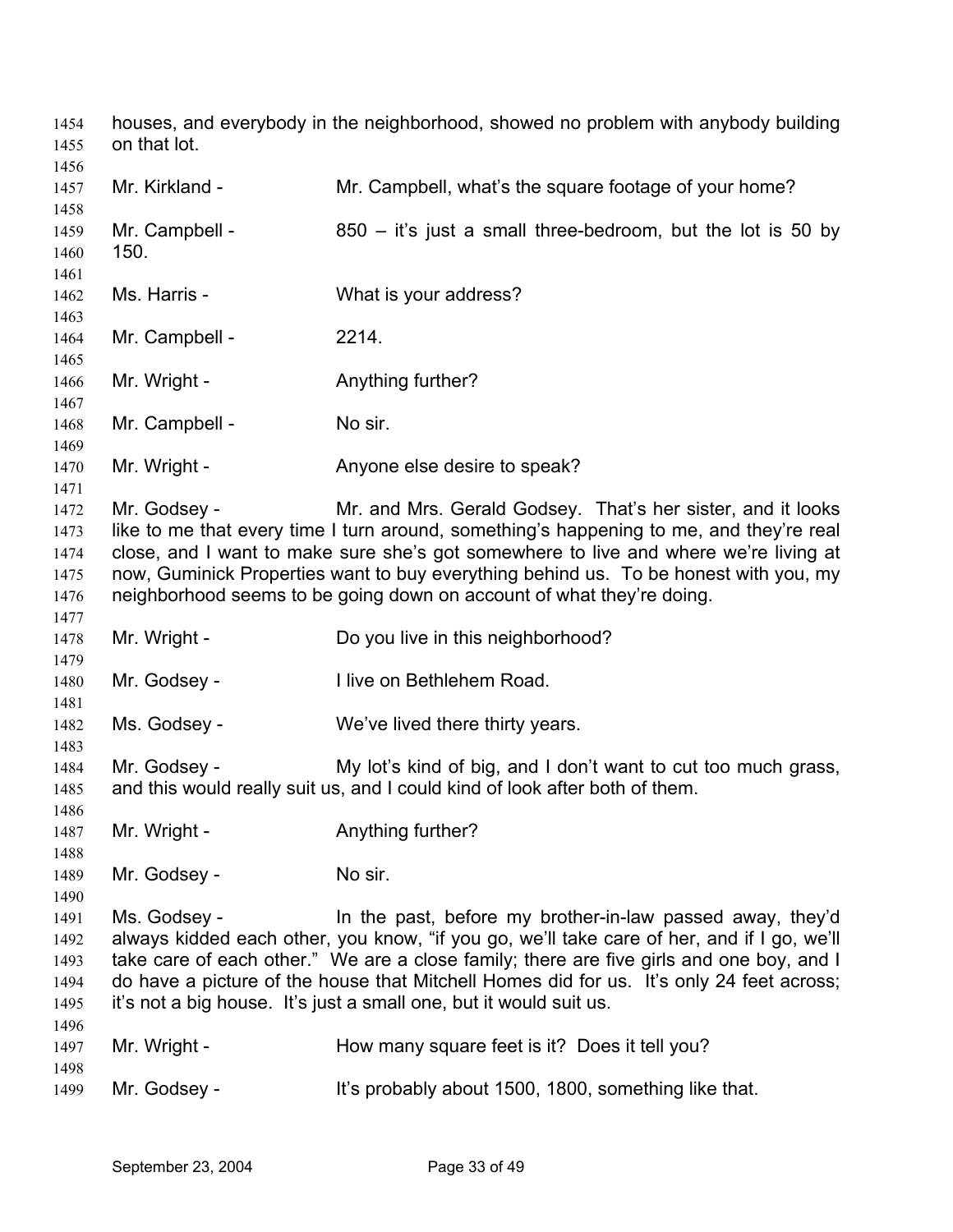Ms. Godsey - Yes, because there's a utility room and a storage area built onto the very back of the house, because we have an up and a downstairs now, so we'd be compacting that into all one level. Mr. Wright - And Ms. Bowmaster's your sister? Ms. Godsey - Yes sir. Ms. Dwyer - Could we get a copy of that. Ms. Godsey - I thought he had taken it the day that we went up there, because I had all this with me that day, but ……………………… Ms. Dwyer - You said the square footage would be about 1500? Mr. Wright - Yes, if you multiply 65 by 24, that's what it would be. It seems to be larger than the house that's there. Mr. Blankinship - It's quite a bit longer. Ms. Godsey - Because it's longer, we're stretching it out. The laundry room and the storage are all on the back of it, so it makes the house look longer too. Mr. Wright - Anything further you wish to state? Ms. Godsey - No, but we'd love to do it. Mr. Wright - Anyone else desire to speak? Anyone here in opposition to this request? That concludes the case. Thank you for appearing. After an advertised public hearing and on a motion by Mr. Kirkland, seconded by Mr. Nunnally, the Board **denied** application **A-114-2004** for a variance to subdivide and build a one-family dwelling at 2218 Oakwood Lane (Park View) (Parcel 780-746-4984). Affirmative: Dwyer, Kirkland, Nunnally, Wright 4 Negative: Harris 1 Absent: 0 The Board denied the request as it found from the evidence presented that authorizing this variance would materially impair the purpose of the zoning regulations. **Beginning at 10:00** Mr. Wright - Are there any deferrals or withdrawals on the 10:00 o'clock agenda?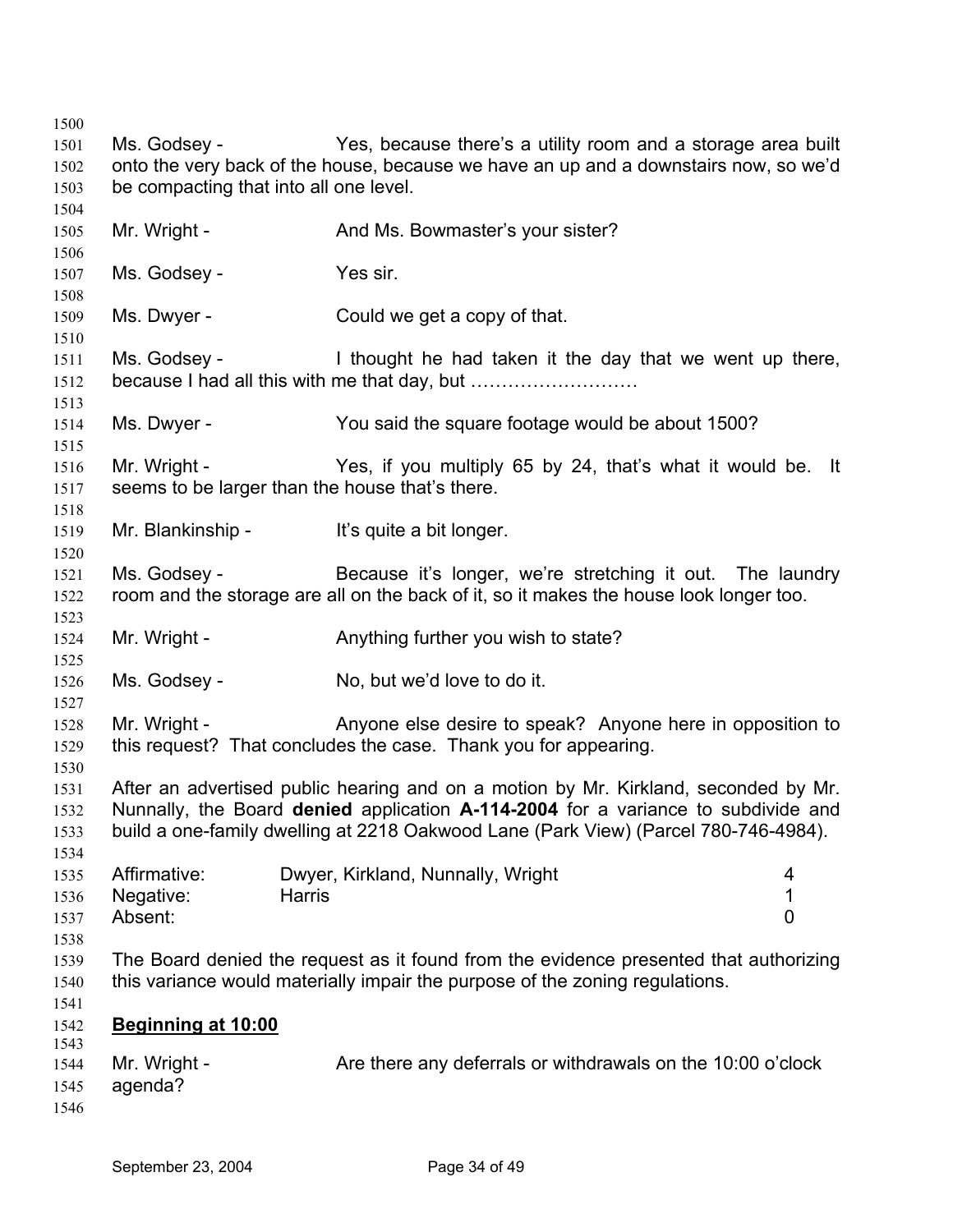Mr. Blankinship - Just the one that was stated earlier.

- **A-115-2004 LAURIE D. MORAN** requests a variance from Section 24-94 to build an attached garage at 12905 Church Road (Colonies at Wilde Lake) (Parcel 729-757-6451), zoned R-2A, One-family Residence District (Three Chopt). The rear yard setback is not met. The applicant proposes 40 feet rear yard setback, where the Code requires 45 feet rear yard setback. The applicant requests a variance of 5 feet rear yard setback.
- Mr. Wright - Does anyone else desire to speak with reference to this case? Would you raise your right hand and be sworn please?
- Mr. Blankinship - Do you swear that the testimony you are about to give is the truth, the whole truth, and nothing but the truth, so help you God?
- Mr. Parr - I do. My name is Darin Parr, with R. C Matze Construction, and I'm here to represent the homeowners, the Morans. We're here to request a fivefoot variance on the rear setback of the house in order to construct a 24 by 24 two-story garage attached to the existing dwelling.
- Mr. Wright - This will be a single story garage?
- Mr. Parr - This will be a two-story garage.
- Mr. Wright - What's the upstairs to be used for?
- Mr. Parr - The upstairs will be a new bedroom.
- Mr. Wright - Sort of like a family room type of thing?
- Mr. Parr - The Muslim Hill be a bedroom.
- Mr. Wright - Is there any restriction on that, Mr. Blankinship?
- Mr. Blankinship - Because it's attached, it's just a part of the house.
- Ms. Dwyer - How will the roof line match the existing roof line of the house, because you have it slightly at an angle?
- Mr. Parr - I don't know if you have a drawing of it, but I have a drawing right here, of the elevation, and how the roof line matches up.
- Ms. Dwyer - We don't have that. So there are dormers on the garage?
- Mr. Parr - There would be dormers on the side elevation, two dormers,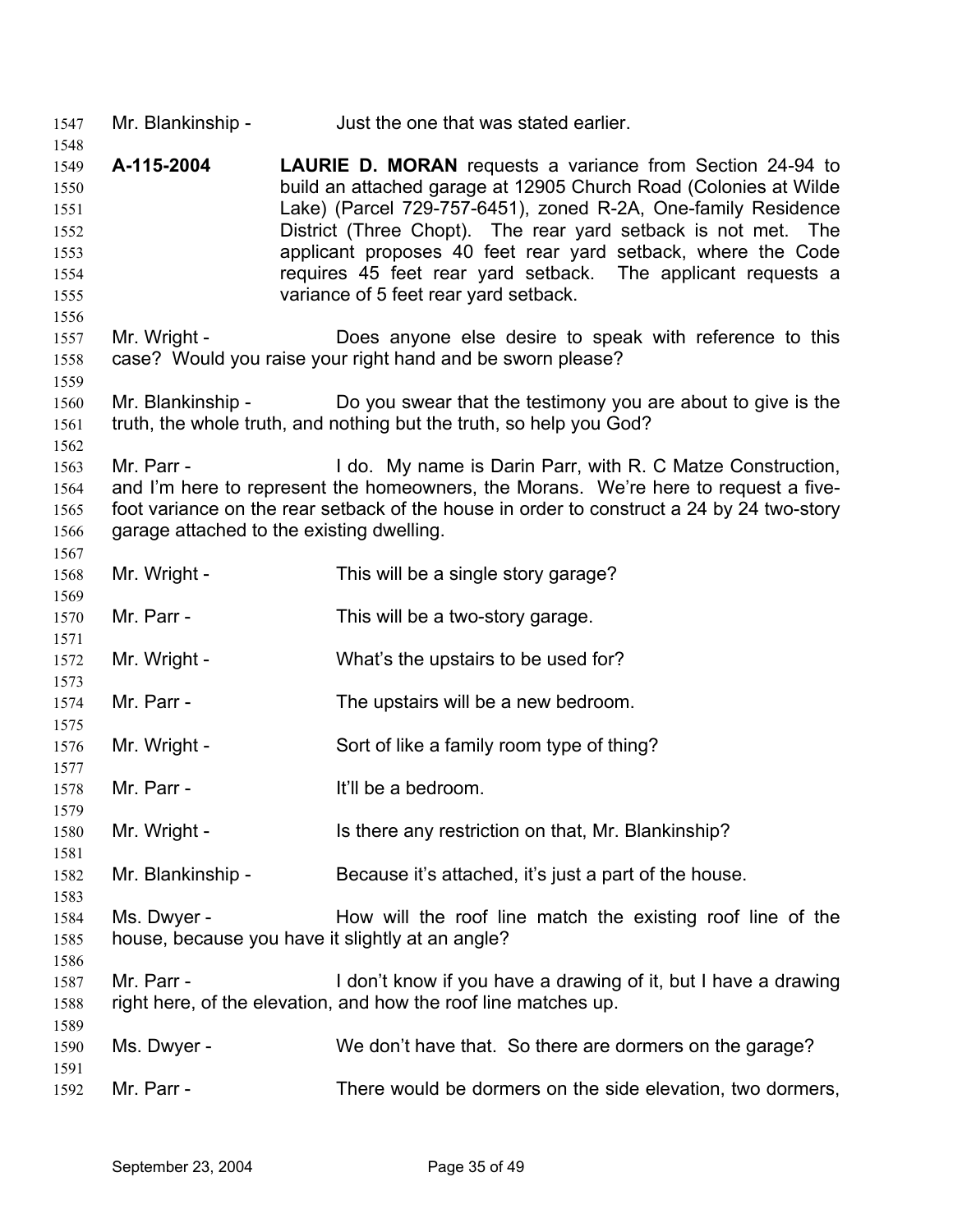1597 1598 1599 1600 1601 1602 1603 1604 1605 1606 1607 1608 1609 1610 1611 1612 1613 1614 1615 1616 1617 1618 1619 1620 1621 1622 1623 1624 1625 1626 1627 1628 1629 1630 1631 1632 1633 1634 1635 1636 1637 1638 this property? Mr. Parr - **Based on the evaluation given there, there are deciduous** trees in the back that do provide adequate screening. Mr. Wright - Anything further? Any further questions of members of the Board? Anyone here in opposition to this request? Hearing none, that concludes the case. Thank you very much for appearing. After an advertised public hearing and on a motion by Mr. Nunnally, seconded by Mr. Kirkland, the Board **granted** application **A-115-2004** for a variance to build an attached garage at 12905 Church Road (Colonies at Wilde Lake) (Parcel 729-757-6451). The Board granted the variance subject to the following conditions: 1. Only the improvements shown on the plan filed with the application may be constructed pursuant to this approval. No substantial changes or additions to the layout may be made without the approval of the Board of Zoning Appeals. Any additional improvements shall comply with the applicable regulations of the County Code. 2. The new construction shall match the existing dwelling as nearly as practical. Affirmative: Dwyer, Harris, Kirkland, Nunnally, Wright 5 Negative: 0 Absent: 0 The Board granted this request, as it found from the evidence presented that, due to the unique circumstances of the subject property, strict application of the County Code would produce undue hardship not generally shared by other properties in the area, and authorizing this variance will neither cause a substantial detriment to adjacent property nor materially impair the purpose of the zoning regulations. **A-116-2004 THOMAS H. TROW** requests a variance from Section 24-94 to build a one-family dwelling at 107 Running Cedar Lane (Countryside) (Parcel 751-733-6826), zoned R-1, One-family Residence District (Tuckahoe). The front yard setback is not met. The applicant proposes 30 feet front yard setback, where the Code requires 50 feet front yard setback. The applicant requests a variance of 20 feet front yard setback. Mr. Wright - **Does anyone else desire to speak with reference to this** case? Would you raise your right hand and be sworn please? September 23, 2004 Page 36 of 49

and that set of plans also has that elevation. This will be in the set of plans that we'll be

Mr. Wright - Any screening to the rear of your property, or on the rear of

submitting for approval.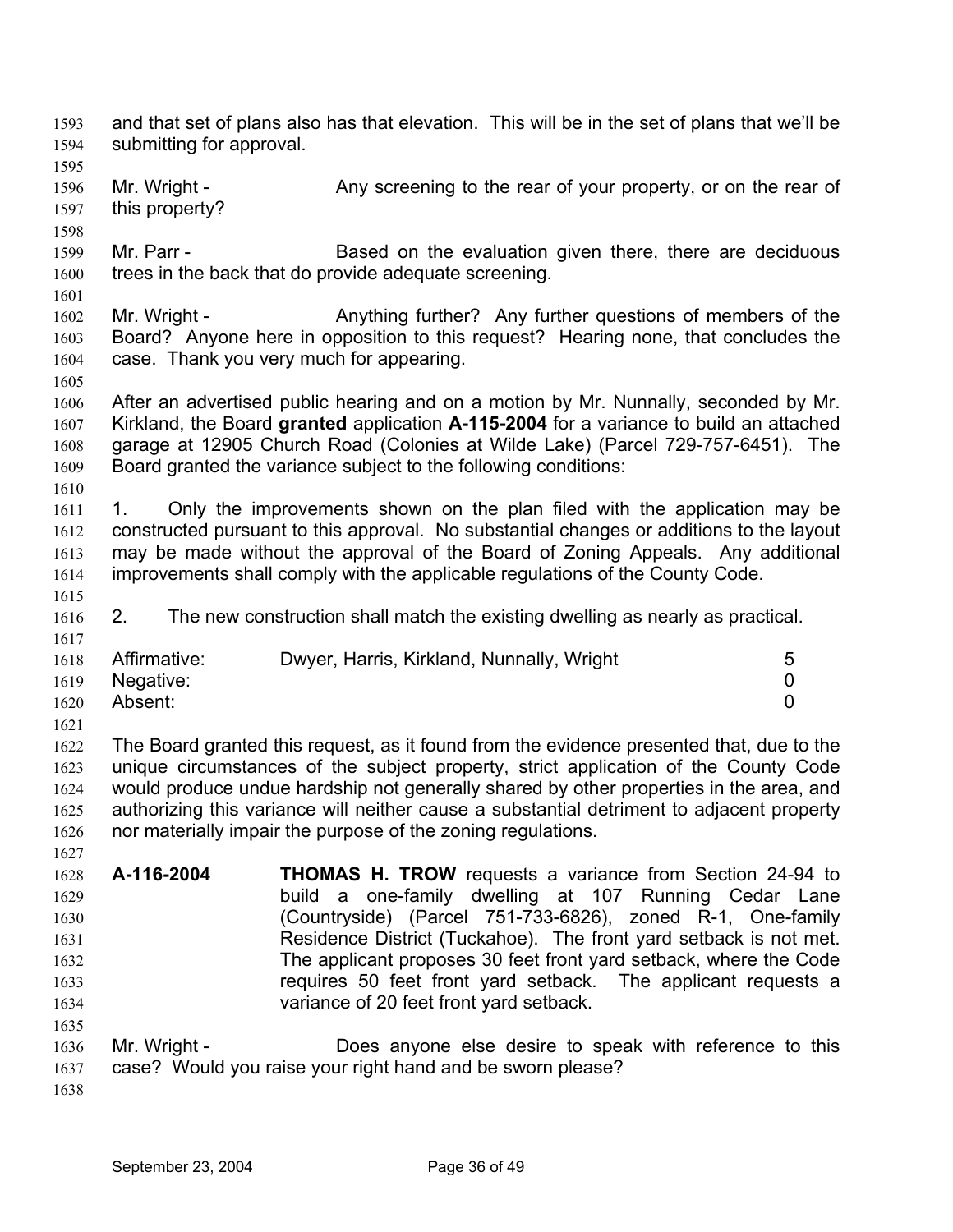Mr. Blankinship - Do you swear that the testimony you are about to give is the truth, the whole truth, and nothing but the truth, so help you God? 1639 1640

1641

1642 1643 1644 1645 1646 1647 1648 1649 Mr. Broaddus - Yes, I do. My name is Scott Broaddus; I'm with SPB Studio, and I'm the architect representing Thomas and Charlotte Trow. By way of introduction, the Trows have lived in this neighborhood for twenty years. They built the house on the adjacent property at 105 Running Cedar Lane twenty years ago. The Trows have grandchildren, which have recently done school and moved out of the house, so their lifestyle has adjusted accordingly over the last twenty years, so their needs for a new house are different from the house they have lived in, so that's driving them. They desire to build on this adjacent lot, which they also have owned for quite some time.

1650

1651 1652 1653 1654 1655 1656 1657 The issue regarding the front yard setback is such that we are requesting twenty feet, but you can see that only less than a quarter of the house would actually encroach on the twenty feet variance we are requesting. A number of issues drove us to request this variance, but perhaps the most important or dominant ones are the irregular shape of the lot. It's kind of pie-shaped; the rear lot line is further back than you can even see on this image, if we can zoom out a little bit. The rear lot line is a little over thirty feet, which is considerably smaller than any other lot in the area.

1658

1659 1660 1661 1662 1663 1664 1665 1666 1667 1668 Then back on the site plan, there is also a drainage/utility easement, which is twenty feet wide and travels the west property line on the left side lot line. As it goes back, you can see how it comes across the rear of the lot some forty feet from the rear lot line. So in essence, it kind of shifts the center of gravity, so to speak, of the lot and the desired buildable area. There are a number of other issues that also support the desire to request a variance. One is the drop-off, and you can tell by the contour lines that it's a significant drop-off from the street at the front of the lot, especially on the right side, but there certainly is a desire for access from the street to the front of the house, and the front door, without a variance, would be some sixty-five feet back. That would be a tougher issue to negotiate.

1669

1670 1671 1672 1673 1674 1675 1676 1677 1678 1679 1680 1681 We also have a rear-loaded garage set-up in the back, which further supports the desire for more distance and a comfortable rear yard. Along with the rear garage issue, is the driveway issue. There's already been a cut made in the existing access to the driveway from the street, which also makes much more sense coming in from the left side, as we've shown it, and actually a little bit of it is on top of the easement, but certainly not anything other than a driveway. Nothing in terms of building would be on that easement. That also needs to get by the house on the left and just supports the desire to have the house a little bit closer to the street. I noticed in the staff evaluation that what we're asking for does move the house closer to the street than most of the others in the neighborhood. Due to the fact that the lot itself drops so quickly, it wouldn't be as imposing, perhaps, as a flat line, where the house is more in your face, so to speak.

1682 1683 There's also a creek, some twenty or thirty feet behind the rear lot line, which occasionally will flood and in terms of experience of this three years, with water coming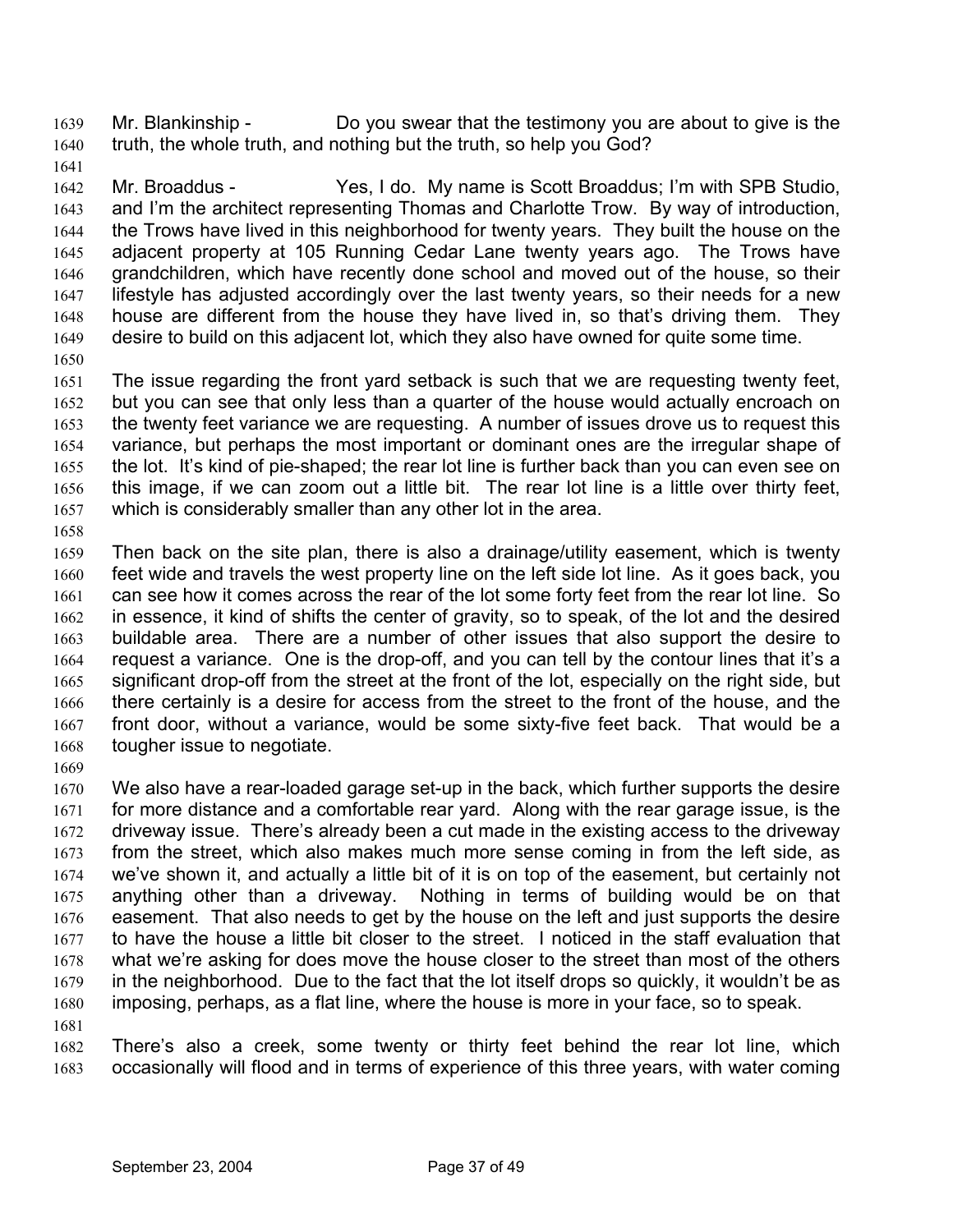up towards the back of the house. Of course, any availability of building on higher ground will be helped by that. 1684 1685 1686 1687 1688 1689 1690 1691 1692 1693 1694 1695 1696 1697 1698 1699 1700 1701 1702 1703 1704 1705 1706 1707 1708 1709 1710 1711 1712 1713 1714 1715 1716 1717 1718 1719 1720 1721 1722 1723 1724 1725 1726 1727 1728 1729 Ms. Dwyer - Is it in a flood plain? Mr. Broaddus - No, I'm not exactly sure where the flood plain is, but I know it's in that area, towards the back, and I would think that if it's coming across the middle of the lot, it would be a bigger issue than this. Nevertheless, at the very back of the lot, there has been some trouble in the past when the creek swells. Mr. Wright - The said something in the staff report about trees that would have to be cut if you moved the house back further, is that a concern? Mr. Broaddus - That is a concern as well, and judging from this photograph, it's a little bit hard to tell exactly which tree line you're referring to, but I've noted a few of the trees on the site plan from a recent survey, that we are proposing to keep, especially one red oak, which would be able to be kept if we had the variance. Mr. Wright - Anything further you wish to present? Any further questions of members of the Board? Ms. Dwyer - Just for the record, I'm looking at the siting of this house, and it appears that almost the entire house would be in front of the adjacent house. I'm just looking at it visually, comparing the location of this house to the next-door neighbors. Mr. Broaddus - Perhaps, and some of the houses in the curvature of the street, coming into the cul-de-sac, and perhaps that would even be a more desired location for both of the neighbors. I know that the neighbors to the left at 103 have a pool in the back yard, and they would be looking across to a nice open rear yard, as opposed to the side of a house. Same issue for the house the Trows currently live in at 105. Mr. Blankinship - The neighbors to the west actually came into the office and reviewed the file with me, and they were initially concerned that they would be looking into a side-loaded garage, but when they saw that the rear-loaded garage was out of their view, they were no longer concerned. Ms. Harris - You're saying that you could not have minimized the setback deficiency as far as the setback is concerned? Mr. Broaddus - We tried, and there are a number of circumstances that supported our desire to request the variance, and we didn't see any negative effects of having the variance awarded, so that's why we're asking for it. Ms. Harris - In other words, you could not have moved it back a little bit?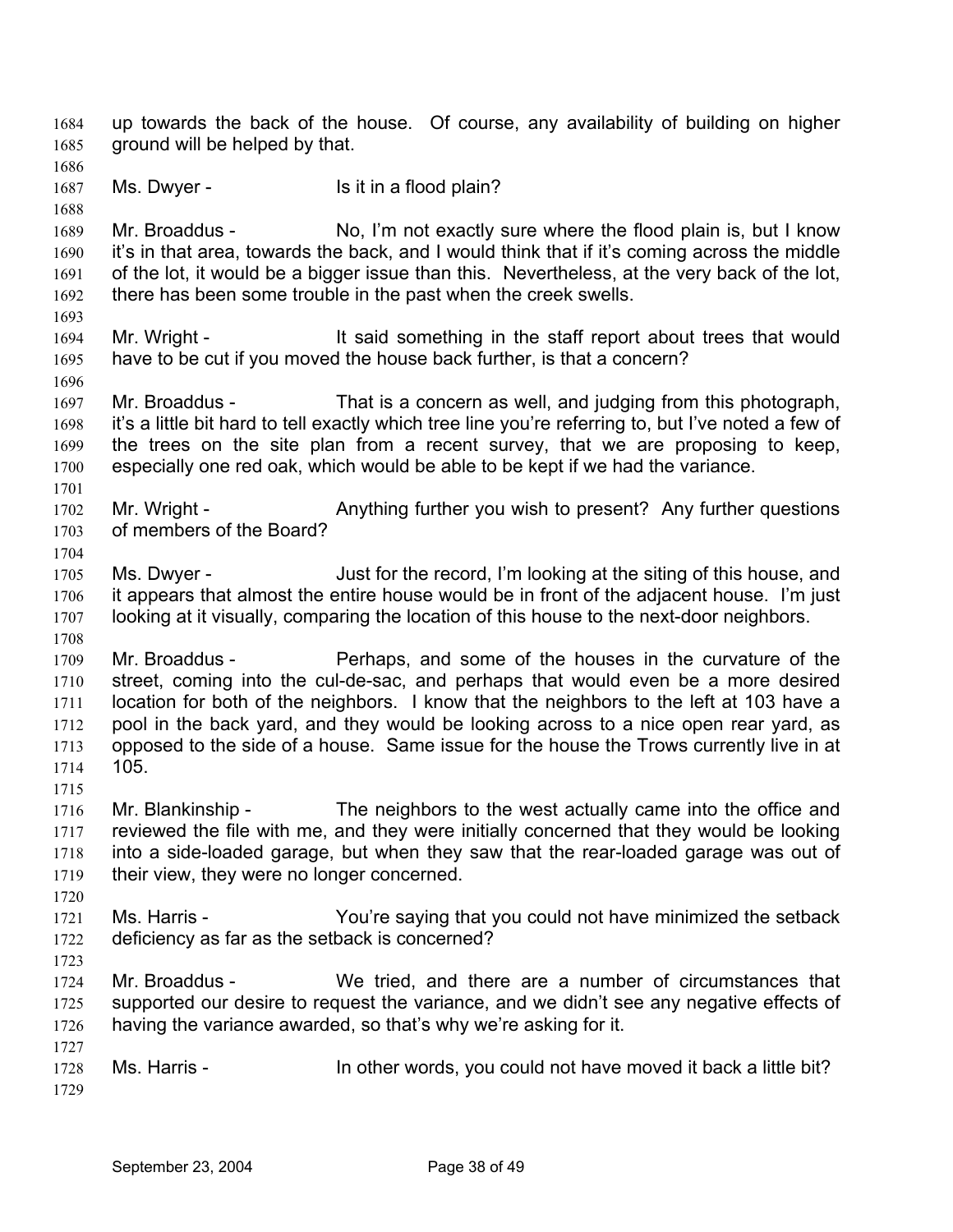1730 Mr. Blankinship - They could have moved it back twenty feet. 1731 1732 1733 1734 1735 1736 1737 1738 1739 1740 1741 1742 1743 1744 1745 1746 1747 1748 1749 1750 1751 1752 1753 1754 1755 1756 1757 1758 1759 1760 1761 1762 1763 1764 1765 1766 1767 1768 1769 1770 1771 1772 1773 1774 1775 Mr. Broaddus - But moving it back twenty feet really does put us in solutions that we'd prefer not to deal with, and that's why we've gone through the application process. Ms. Dwyer - Isn't there a side-loading garage? Mr. Broaddus - There is one at the front of the house, to the basement, just at the lower left corner of the house the way you're looking at it now, so there a one-car garage there. Ms. Dwyer - Where the driveway enters the house? Mr. Broaddus - Exactly. Ms. Dwyer - Explain to me the problem with having the driveway farther back, pushing the house back would cause what kind of a problem on the side with the driveway. I'm not clear on that. You said something about utilities? Mr. Broaddus - I mentioned the utility easement. As the house moves further back and indeed, further west, to the left lot line, it simply pinches the driveway more and causes the house to want to be closer to the house at 103, the adjacent property to the west. As well, there's a swale on the east side of the house, which, as we move further back, we're almost getting into some drainage issues. It's not a primary reason, but yet again, it's another one of the secondary reasons that support the desire to have the house on higher ground and closer to the front of the lot. The driveway issue on the west of the lot does get pinched more, and the house becomes a little more difficult to situate, with both of those issues pinching on both sides. Ms. Dwyer - The spacing of the driveway and the swale on the east, so what would you say is the primary reason for this relocation is? Is it the swale? Mr. Broaddus - I would say it's the irregular pie shape of the lot itself, which it has a very small rear lot line, and therefore a very small rear yard, combined with the utility easement in the back. Those seem to be the primary reasons that kind of pinch the lot in and force the center of gravity towards the front of the property. Mr. Wright - The house were moved back twenty feet, what would be the elevation difference from the front line? That would be ……. Ms. Dwyer - Christian Corner it looks like maybe ............ Mr. Broaddus - Three feet maybe, lower. Ms. Dwyer - The its proposed location, it's ten feet below street level?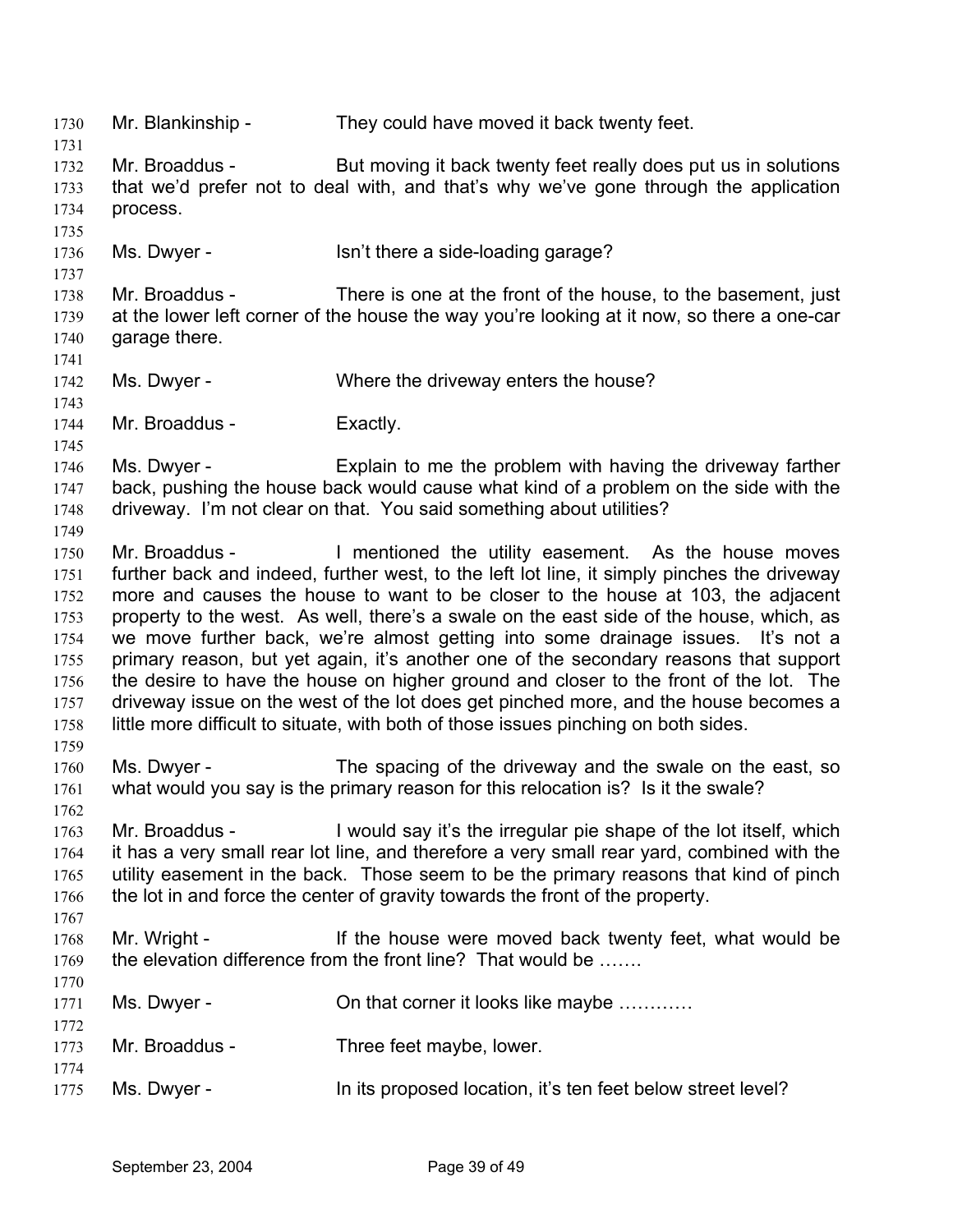| 1776                                                         |                                          |                                                                                                                                                                                                                                                                                                                                                                                                                                                                                         |                                    |
|--------------------------------------------------------------|------------------------------------------|-----------------------------------------------------------------------------------------------------------------------------------------------------------------------------------------------------------------------------------------------------------------------------------------------------------------------------------------------------------------------------------------------------------------------------------------------------------------------------------------|------------------------------------|
| 1777                                                         | Mr. Broaddus -                           | That's right, roughly.                                                                                                                                                                                                                                                                                                                                                                                                                                                                  |                                    |
| 1778<br>1779<br>1780                                         | Ms. Dwyer -                              | Is this a two-story?                                                                                                                                                                                                                                                                                                                                                                                                                                                                    |                                    |
| 1781<br>1782                                                 | Mr. Broaddus -                           | Three stories, basement, living level, second floor.                                                                                                                                                                                                                                                                                                                                                                                                                                    |                                    |
| 1783<br>1784                                                 | Ms. Dwyer -                              | No finished attic?                                                                                                                                                                                                                                                                                                                                                                                                                                                                      |                                    |
| 1785<br>1786                                                 | Mr. Broaddus -                           | No.                                                                                                                                                                                                                                                                                                                                                                                                                                                                                     |                                    |
| 1787<br>1788<br>1789<br>1790                                 | Mr. Wright -<br>very much for appearing. | Any further questions of members of the Board? Anyone<br>here in opposition to this request? Hearing none, that concludes the case. Thank you                                                                                                                                                                                                                                                                                                                                           |                                    |
| 1791<br>1792<br>1793<br>1794<br>1795                         |                                          | After an advertised public hearing and on a motion by Ms. Dwyer, seconded by Mr.<br>Kirkland, the Board granted application A-116-2004 for a variance to build a one-family<br>dwelling at 107 Running Cedar Lane (Countryside) (Parcel 751-733-6826). The Board<br>granted the variance subject to the following condition:                                                                                                                                                            |                                    |
| 1796<br>1797<br>1798<br>1799                                 | 1.                                       | The property shall be developed in substantial conformance with the plan<br>filed with the application. No substantial changes or additions to the layout may be<br>made without the approval of the Board of Zoning Appeals.                                                                                                                                                                                                                                                           |                                    |
| 1800<br>1801<br>1802<br>1803                                 | Affirmative:<br>Negative:<br>Absent:     | Dwyer, Harris, Kirkland, Nunnally, Wright                                                                                                                                                                                                                                                                                                                                                                                                                                               | 5<br>$\mathbf 0$<br>$\overline{0}$ |
| 1804<br>1805<br>1806<br>1807<br>1808<br>1809                 |                                          | The Board granted this request, as it found from the evidence presented that, due to the<br>unique circumstances of the subject property, strict application of the County Code<br>would produce undue hardship not generally shared by other properties in the area, and<br>authorizing this variance will neither cause a substantial detriment to adjacent property<br>nor materially impair the purpose of the zoning regulations.                                                  |                                    |
| 1810<br>1811<br>1812<br>1813<br>1814<br>1815<br>1816<br>1817 | A-117-2004                               | <b>HUGH W. OWENS</b> requests a variance from Section 24-96(c) to<br>build an office building and parking lot at 6500 Old Bethlehem Road<br>(Parcel 770-745-1768), zoned O-2C, Office District (Conditional)<br>(Brookland). The parking lot setback is not met. The applicant<br>proposes 5 feet parking lot landscape strip, where the Code<br>requires 15 feet parking lot landscape strip. The applicant requests<br>a variance of 10 feet parking lot parking lot landscape strip. |                                    |
| 1818<br>1819                                                 | Mr. Wright -                             | Does anyone else desire to speak with reference to this<br>case? Would you raise your right hand and be sworn please?                                                                                                                                                                                                                                                                                                                                                                   |                                    |
| 1820<br>1821                                                 | Mr. Blankinship -                        | Do you swear that the testimony you are about to give is the                                                                                                                                                                                                                                                                                                                                                                                                                            |                                    |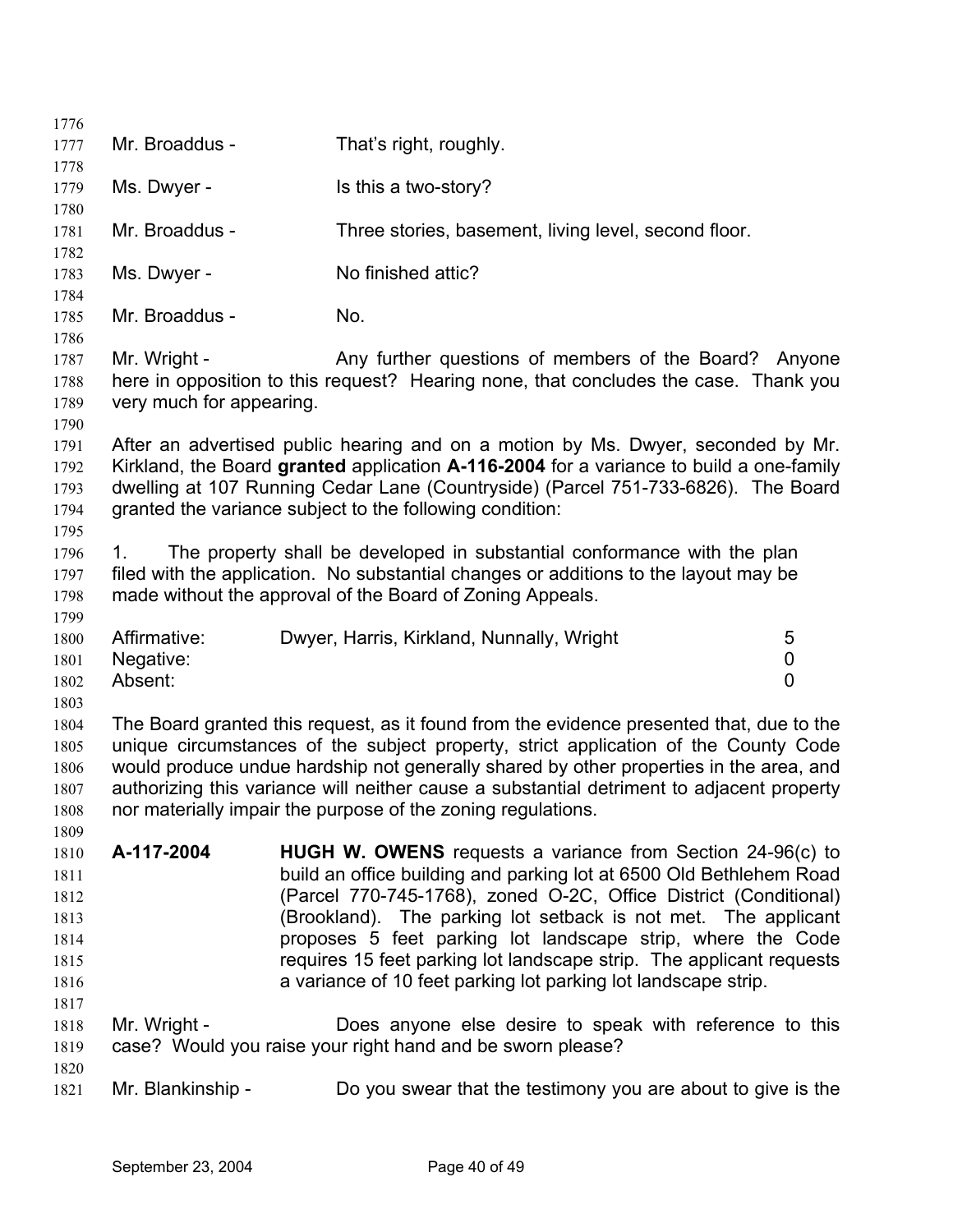1822 truth, the whole truth, and nothing but the truth, so help you God?

1824 1825 1826 1827 1828 1829 1830 1831 1832 1833 1834 1835 1836 Mr. Borden - The My name is Todd Borden. I am with Engineering Design Associates, the engineer for H. W. Owens. Mr. Owens purchased the property in July of 1997, roughly seven years ago. Much of the time spent since then was during the rezoning phase. It was rezoned in December of 2002. During this process, VDOT vacated a piece of right-of-way. It's where Old Bethlehem Road used to run over to its current location. Bethlehem Road used to go somewhat to the east of where it is now, but when they built Interstate 64, just off the page to the bottom, then the overpass over the interstate, we were able to acquire a little bit more room, and it allowed us to build into the property without getting into the RPA buffer. The right-of-way was vacated in November of 2002, and then the rezoning was approved in December of 2002. VDOT kept fifty feet of right-of-way from the center line of Old Bethlehem Road as part of that process, and it was recommended by the County that it be the width at that time.

- 1837 1838 1839 1840 1841 1842 1843 1844 1845 1846 1847 1848 1849 1850 1851 1852 1853 1854 1855 1856 1857 1858 1859 1860 1861 We submitted the Plan of Development in February of 2003, and we had a number of significant issues that were raised. Notably, from our perspective, was an arcade buffer, which you'll see borders the site to the north and east. fire equipment access, and the fifty-foot landscaping strip, which we're requesting the variance from. We've spent roughly eighteen months trying to resolve this; we've gone through a number of different scenarios between the County Planning staff, the Fire Department, and Environmental, and we finally got to the point where we need to request this variance in order to develop the property at all. The main thing from the Fire Department's perspective is, of course, safety, and that's something that they really can't compromise on. Fire trucks will be entering from the existing entrance, which we're improving on Bethlehem Road, driving down through the site, and we've left enough room in the southeast corner of it that a fire truck can pull in and back up and get back out. We looked at a number of different options as far as getting fire equipment into and out of the site. We floated the idea of VDOT not having an exit off I-64, and they kind of laughed at us. We entertained ideas about getting access across adjacent properties or driving around the building. In both cases, you have environmental problems with that. We had requested a waiver from the environmental division of Public Works to encroach on the arcade buffer, and they refused to grant us that. We worked with the Fire Department for probably six months to come up with the designed parking lot as you see it. We're sandwiched in between the arcade buffer on one side and the rightof-way on the other. Last year we requested from VDOT, to vacate an additional fifteen feet of Bethlehem Road, to give us the room to accommodate that fifteen-foot landscaping strip, and the Sandston office approved the request; the County Engineer approved the request, but the Colonial Heights office of VDOT did not, and they're ultimately the ones who are responsible for taking care of vacations.
- 1862

1823

1863 1864 1865 1866 1867 So we're left with our request. We have to get the fifteen-foot landscape buffer reduced in order to build on the site at all. It's not even a question of the size of the building. It's a question of getting access between the RDA buffer and the landscape buffer. I've been doing civil engineering for sixteen years; I must say this is the hardest site I've ever had to develop. We've never had this kind of problem and never had to wait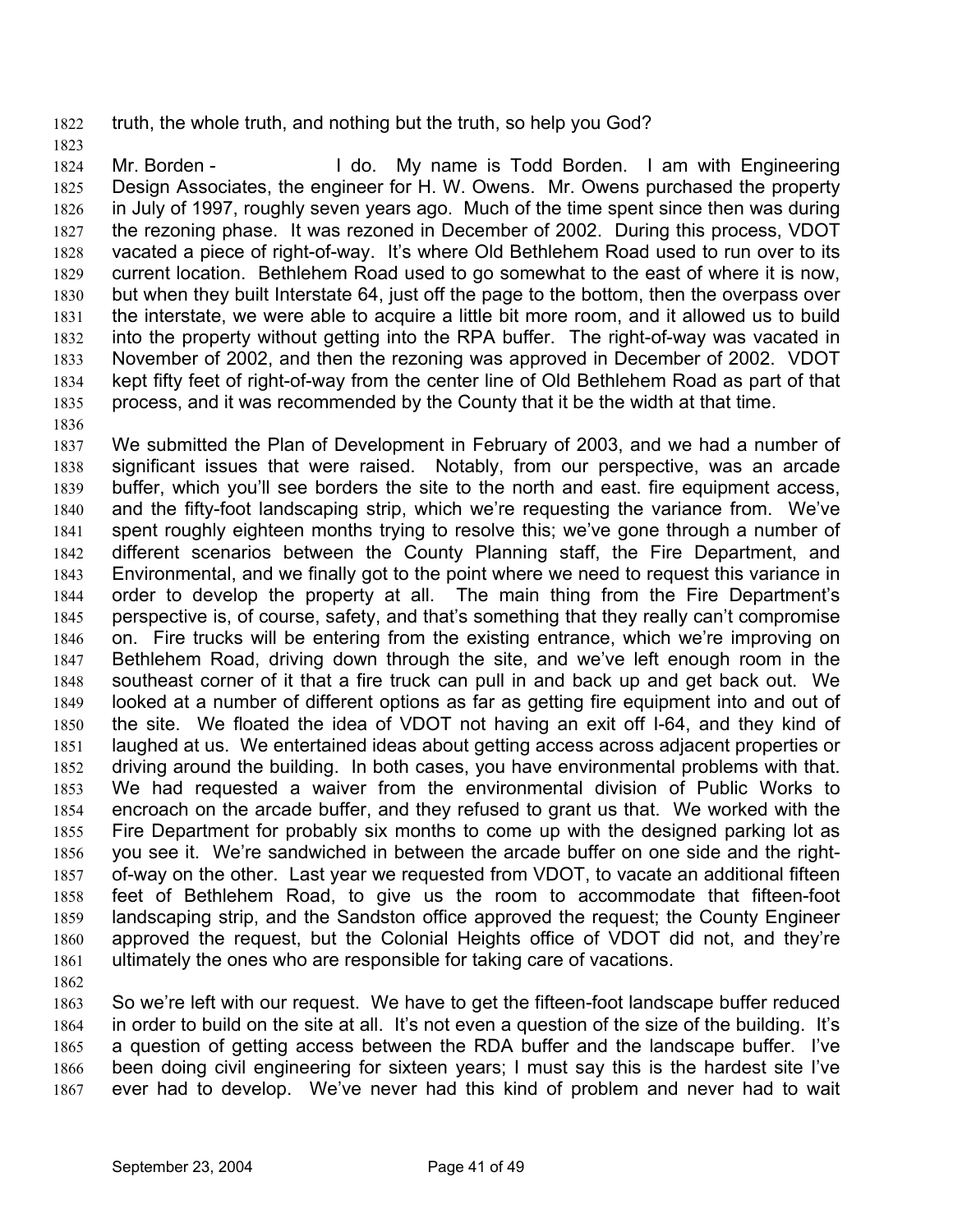eighteen months to get a set of plans approved. You will note in your staff report that the County staff has worked with us on all of our requests and has been more than patient with all the ideas that we've tried, and while they can't actually support it, the findings that they had were generally favorable in terms of the request. Going through just briefly the items as outlined as a case for a variance, exceptionally narrow property, I think we clearly meet that. The distance between the RPA buffer and the landscape strip and the right-of-way is just too narrow for access, much less any type of building. You can change the size of the building; that doesn't really change the equation. Hardship approaching confiscation again, if we are not granted this variance, we can't have access to the site, effectively denying us the ability to develop it. Detriment of adjacent property -- the adjacent property to the south is Interstate 64, to the west is Bethlehem Road; it doesn't really show it from the aerial photograph, but there's also a twenty to thirty-foot vertical embankment. 1868 1869 1870 1871 1872 1873 1874 1875 1876 1877 1878 1879 1880

- 1882 1883 1884 1885 1886 1887 1888 1889 1890 1891 1892 1893 Bethlehem Road goes over Interstate 64, and property on the other side, aside from being undeveloped, is sufficiently buffered by the twenty-foot topography difference, so that any impact on that is negligible. To the north is Upham Brook, we have a two hundred to three hundred-foot wide flood plain between us and the undeveloped land to the north. In general, you can see from the photograph that along that twenty-foot embankment of Bethlehem Road, there are pine trees that have grown up on it, roughly six to eight-inch diameter, twenty to thirty-foot high, exceptional job of screening our development against anything that you can see from Bethlehem Road. The last condition was that this not be the general or recurring sort of request that you're going to see, and unique conditions of the site are just extraordinary, unusual, and there's no change in the zoning ordinance that would allow us to develop the site. Do you have any questions?
- 1894 1895 1896 1897 1898 1899 1900 1901 1902 1903 1904 1905 1906 1907 1908 1909 1910 1911 1912 Mr. Kirkland - How long has your client owned this property? Mr. Borden - He purchased it in July of 1997, so that's seven years. Mr. Kirkland - This piece was rezoned, right? Mr. Borden - Yes sir. It was originally part of the Still Meadows Subdivision in the early '90's, maybe late '80's. Mr. Kirkland - What kind of building is going to be put down in there? Mr. Borden - Chice building. Two story, 6,000 square feet, more or less. Mr. Wright - The Mr. Blankinship, I take it that there's some sort of embankment along Bethlehem Road? Mr. Blankinship - Oh yes.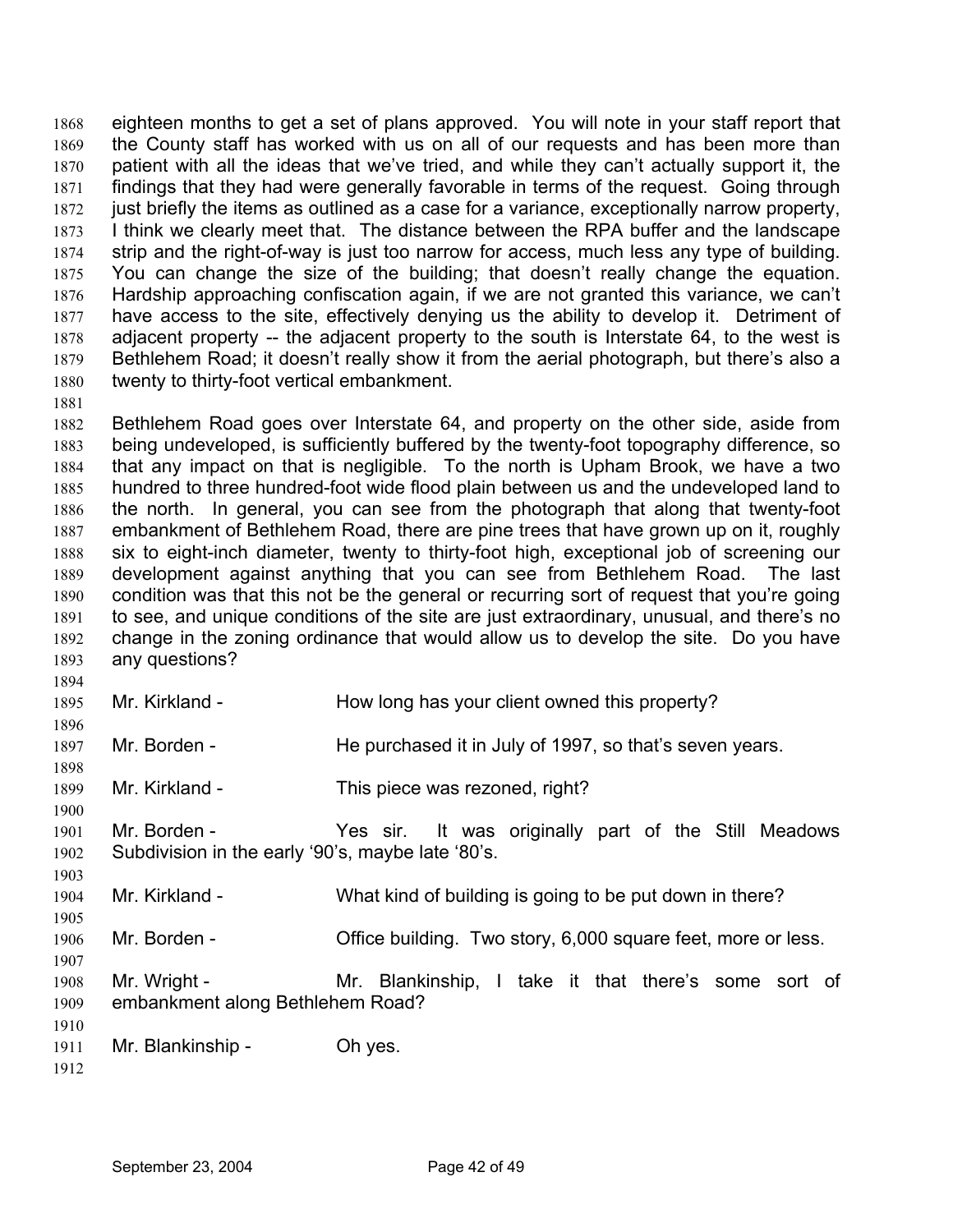Mr. Wright - I haven't looked at that. You state in your report that VDOT is concerned that the vacation of the right-of-way and the subsequent construction of the parking lot might narrow the embankment enough to compromise the integrity of Bethlehem Road. 1913 1914 1915 1916 1917 1918

1919

1926

1929

1934

Mr. Blankinship - If they were to vacate the right-of-way.

1920 1921 1922 Mr. Borden - Remember we asked VDOT for an additional fifteen feet of right-of-way, and they denied us that.

- 1923 1924 1925 Mr. Wright - But the purpose of the right-of-way was to have some sort of greenery there, wasn't it? In other words, the idea was not to construct the parking lot in that fifteen-foot area.
- 1927 1928 Mr. Blankinship - I think VDOT's concern is if they were to vacate the right-ofway, they would lose control over that.
- 1930 1931 1932 Mr. Wright - There were a condition that they couldn't construct something in that fifteen-foot area, that would remove their concern, wouldn't it?
- 1933 Mr. Blankinship - Right.
- 1935 1936 1937 1938 1939 Mr. Wright - Just didn't want to do something that would violate what their intent was. So the landscape strip would be maintained, and their concerns would be negated? Anything further? Any questions of members of the Board? Anyone here in opposition to this request? Hearing none, that concludes the case. Thank you very much for appearing.
- 1940

1941 1942 1943 1944 After an advertised public hearing and on a motion by Mr. Kirkland, seconded by Ms. Dwyer, the Board **granted** application **A-117-2004** for a variance to build an office building and parking lot at 6500 Old Bethlehem Road (Parcel 770-745-1768). The Board granted the variance subject to the following conditions:

1945

1946 1947 1948 1949 1950 1. Only the improvements shown on the plan filed with the application may be constructed pursuant to this approval. No substantial changes or additions to the layout may be made without the approval of the Board of Zoning Appeals. Any additional improvements shall comply with the applicable regulations of the County Code.

- 1951 1952 1953 1954 2. At the time of building permit application, the applicant shall submit the necessary information to the Department of Public Works to ensure compliance with the requirements of the Chesapeake Bay Preservation Act and the code requirements for water quality standards.
- 1956 1957 3. The applicant shall present proof with the building permit application that a legal access to the property has been obtained.
- 1958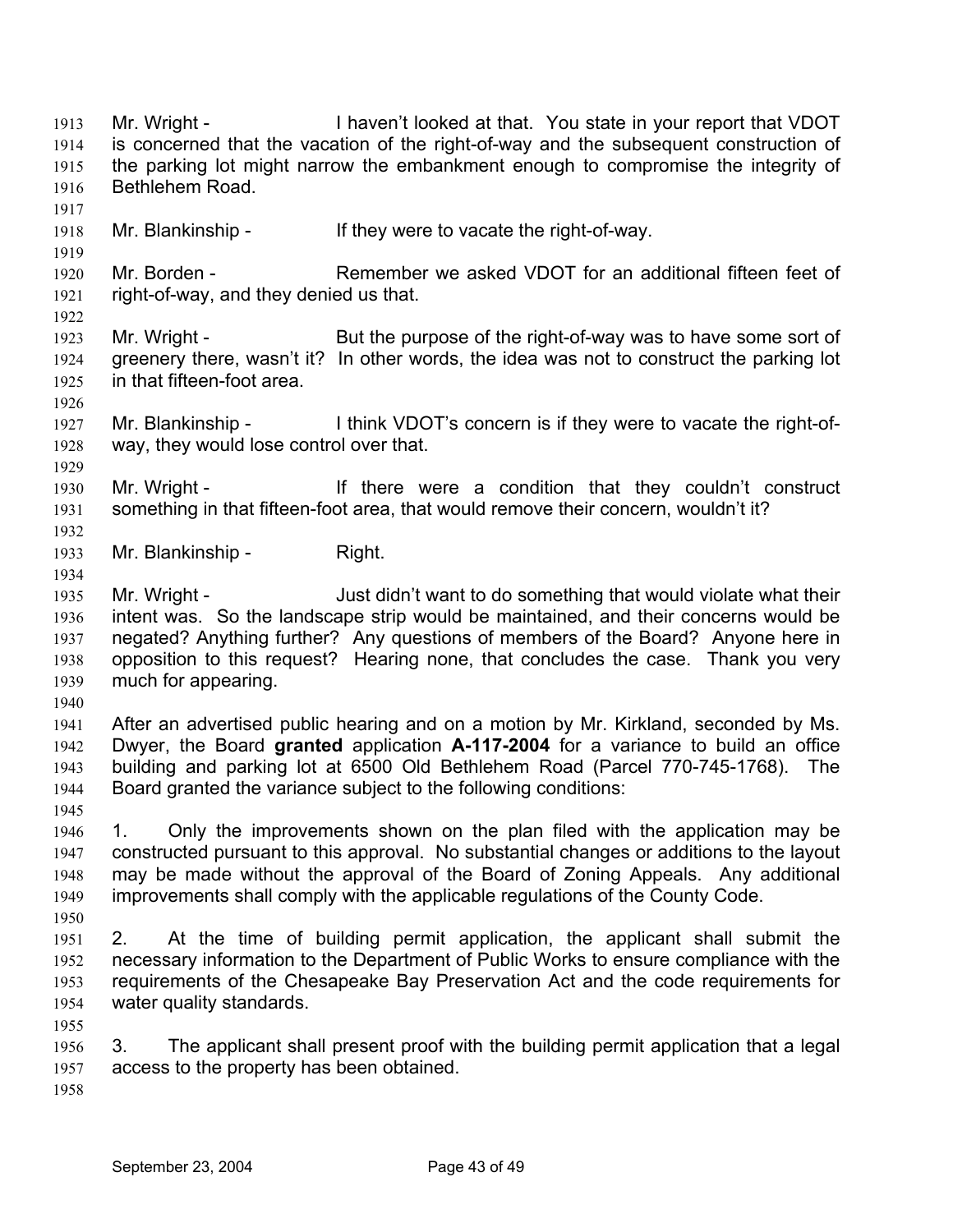4. The parking lot, driveways, and loading areas shall be subject to the requirements of Section 24-98 of Chapter 24 of the County Code. 1959 1960 1961

1962 1963 1964 1965 5. The applicant shall present a complete grading, drainage, and erosion control plan prepared by a Professional Engineer certified in the state of Virginia to the Department of Public Works for approval. This plan must include the necessary floodplain information if applicable.

1967 1968 1969 6. All landscaping shall be maintained in a healthy condition at all times. Dead plant materials shall be removed within a reasonable time and replaced during the normal planting season.

| 1971 | Affirmative:   | Dwyer, Harris, Kirkland, Nunnally, Wright | 5 |
|------|----------------|-------------------------------------------|---|
|      | 1972 Negative: |                                           |   |
| 1973 | Absent:        |                                           |   |
| 1974 |                |                                           |   |

1975 1976 1977 1978 1979 The Board granted this request, as it found from the evidence presented that, due to the unique circumstances of the subject property, strict application of the County Code would produce undue hardship not generally shared by other properties in the area, and authorizing this variance will neither cause a substantial detriment to adjacent property nor materially impair the purpose of the zoning regulations.

- 1981 1982 1983 1984 1985 1986 1987 1988 **A-118-2004 JON SLAUNWHITE** requests a variance from Section 24-94 to build a roof over the existing deck at 11725 Cobblestone Landing Court (Cobblestone Landing at Twin Hickory) (Parcel 742-765- 0293), zoned R-3C, One-family Residence District (Conditional) (Three Chopt). The rear yard setback is not met. The applicant has 36 feet rear yard setback, where the Code requires 40 feet rear yard setback. The applicant requests a variance of 4 feet rear yard setback.
- 1990 1991 Mr. Wright - Does anyone else desire to speak with reference to this case? Would you raise your right hand and be sworn please?
- 1993 1994 Mr. Blankinship - Do you swear that the testimony you are about to give is the truth, the whole truth, and nothing but the truth, so help you God?

1996 1997 1998 1999 2000 2001 2002 2003 2004 Mr. Slaunwhite - I do. Jon Slaunwhite. My wife and I are requesting a fourfoot variance in order to build a roof over our deck. The main reason we want to do that is, the exposure of the back of the house is south-southwest in the afternoon, but the majority of the day, but mainly in the afternoon and early in the evening, the sun is so bright and so hot that we're not in a position to be able to take advantage of the deck. In the evaluation, it stated that it is a new subdivision. Unfortunately, in new subdivisions there's not a lot of tall trees because the builders take them down. We have planted in the neighborhood nine to ten trees or large shrubs to aesthetically please and then also eventually provide substantial screening to adjacent lots and

1966

1970

1980

1989

1992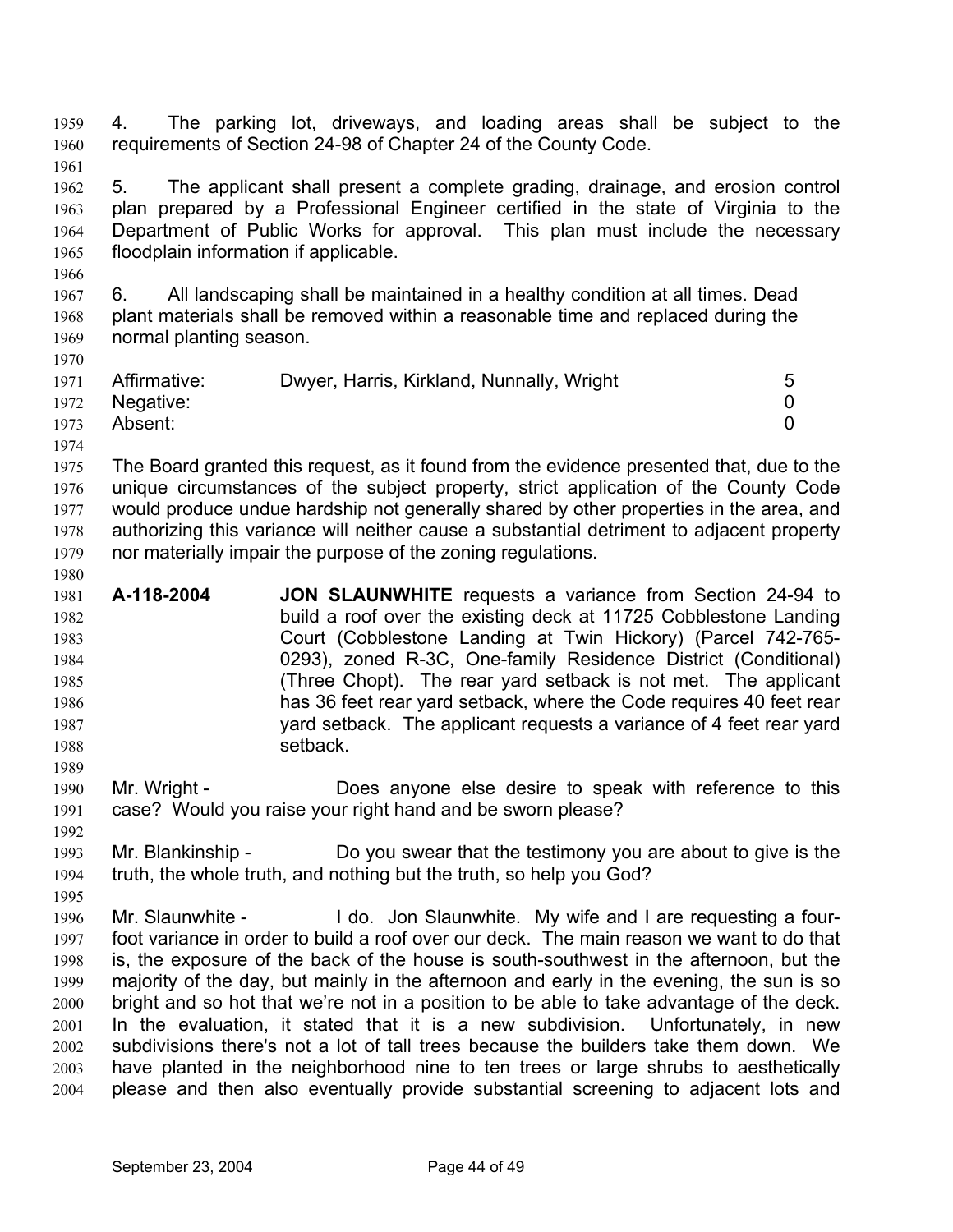2005 properties. 2006 2007 2008 2009 2010 2011 2012 2013 2014 2015 2016 2017 2018 2019 2020 2021 2022 2023 2024 2025 2026 2027 2028 2029 2030 2031 2032 2033 2034 2035 2036 2037 2038 2039 2040 2041 2042 2043 2044 2045 2046 2047 2048 2049 2050 Mr. Wright - Would this be enclosed? Mr. Slaunwhite - Just open. We have no intentions of enclosing it. It would be eight-inch round columns; it would keep in the architectural style of the house. We have eight-inch columns across the front, which unfortunately I don't have the ability to show you, but it would be built in the same style as the rest of the house in the neighborhood, with no intentions of ever enclosing it. Mr. Wright - Just have a roof over the deck? Mr. Slaunwhite - Yes sir, just a shed roof over the deck. Mr. Wright - Anything further? Any further questions of members of the Board? Anyone here in opposition to this request? Hearing none, that concludes the case. Thank you very much for appearing. After an advertised public hearing and on a motion by Mr. Nunnally, seconded by Mr. Kirkland, the Board **granted** application **A-118-2004** for a variance to build a roof over the existing deck at 11725 Cobblestone Landing Court (Cobblestone Landing at Twin Hickory) (Parcel 742-765-0293). The Board granted the variance subject to the following conditions: 1. Only the improvements shown on the plan filed with the application may be constructed pursuant to this approval. No substantial changes or additions to the layout may be made without the approval of the Board of Zoning Appeals. Any additional improvements shall comply with the applicable regulations of the County Code. 2. The new construction shall match the existing dwelling as nearly as practical. Affirmative: Dwyer, Harris, Kirkland, Nunnally, Wright 5 Negative: 0 Absent: 0 The Board granted this request, as it found from the evidence presented that, due to the unique circumstances of the subject property, strict application of the County Code would produce undue hardship not generally shared by other properties in the area, and authorizing this variance will neither cause a substantial detriment to adjacent property nor materially impair the purpose of the zoning regulations. **A-119-2004 KEISHA ROGERS** requests a variance from Sections 24-95(d)(2) and 24- 9 to build a one-family dwelling at 6261 Osborne Turnpike (Parcels 800-705-9611 (part) and 9028), zoned R-3, One-family Residence District (Varina). The lot width requirement and public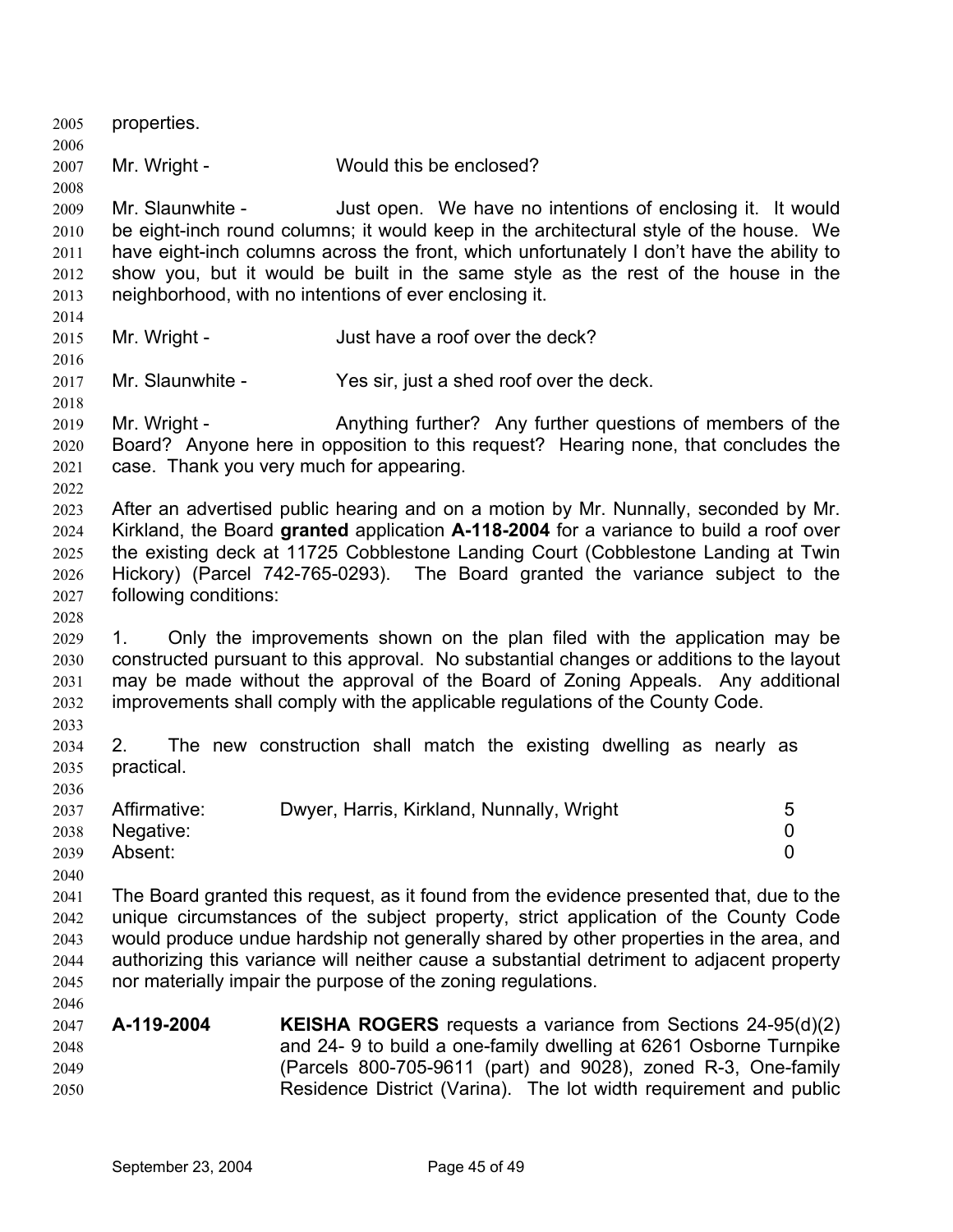street frontage requirement are not met. The applicant has 39 feet lot width and 39 feet public street frontage, where the Code requires 100 feet lot width and 50 feet public street frontage. The applicant requests a variance of 61 feet lot width and 11 feet public street frontage. 2051 2052 2053 2054 2055

- 2057 2058 Mr. Wright - Does anyone else desire to speak with reference to this case? Would you raise your right hand and be sworn please?
- 2060 2061 Mr. Blankinship - Do you swear that the testimony you are about to give is the truth, the whole truth, and nothing but the truth, so help you God?
- 2063 Mr. Aiken - Yes I do. My name is Terence C. Aiken.
- 2065 Ms. Rogers - Good morning; my name is Keisha Rogers.

2067 2068 2069 2070 2071 2072 2073 2074 2075 2076 2077 2078 2079 2080 Mr. Aiken - The Spouse of Keisha Rogers. Our representative, Steven D. Bullock, was not able to make it here today, because he was not well. I'll be speaking on behalf of my wife today. We are requesting a variance today for a flagshaped lot located at 6261 Osborne Turnpike. This lot is the by-product of two adjoining lots, that is parcel 800-705-9028, which is the long, narrow strip of land that you see, and 800-705-9611, which is the rear portion of the lot that you see on screen. My wife and I would like to build a one-family residence to the rear of this parcel. The variance is needed because the lot width at the front of the parcel, which meets with Osborne Turnpike, is 39 feet. The Code requires fifty feet public street frontage. An eleven-foot variance is requested for the public street frontage. In addition to that, the variance is also being requested for the lot width. It is 39 feet wide, yet the Code requires that the lot be 100 feet wide, I believe it's at a certain depth into the lot. I believe that may be about 40 feet into the lot; however that can be verified through the County Planning Director.

- 2082 2083 Mr. Wright - That's at the building line; that's what that requirement is, so many feet back.
- 2085 2086 2087 Mr. Blankinship - Yes, so it's actually slightly more than 39, but we couldn't come up with exactly what it was, but it's not going to be any less than 39, so we advertised it that way.
- 2089 2090 2091 2092 2093 2094 2095 2096 Mr. Aiken - **A** variance of 61 feet lot width is being requested here. This property has a very long, narrow strip of land that has only been used, and will only continue to be used, as an access roadway. The land area at the rear of the parcel is very attractive to persons who desire homes with some degree of privacy, like my wife and myself. My wife and I would like to beautify this strip of desolate land by adding shrubs and trees, in addition to building a one-family home for ourselves. We feel that it would add value to the area; it would certainly increase the tax revenue, and eliminate the unsightly appearance of a barren lot in the midst of beautiful Varina. Our home

2056

2059

2062

2064

2066

2081

2084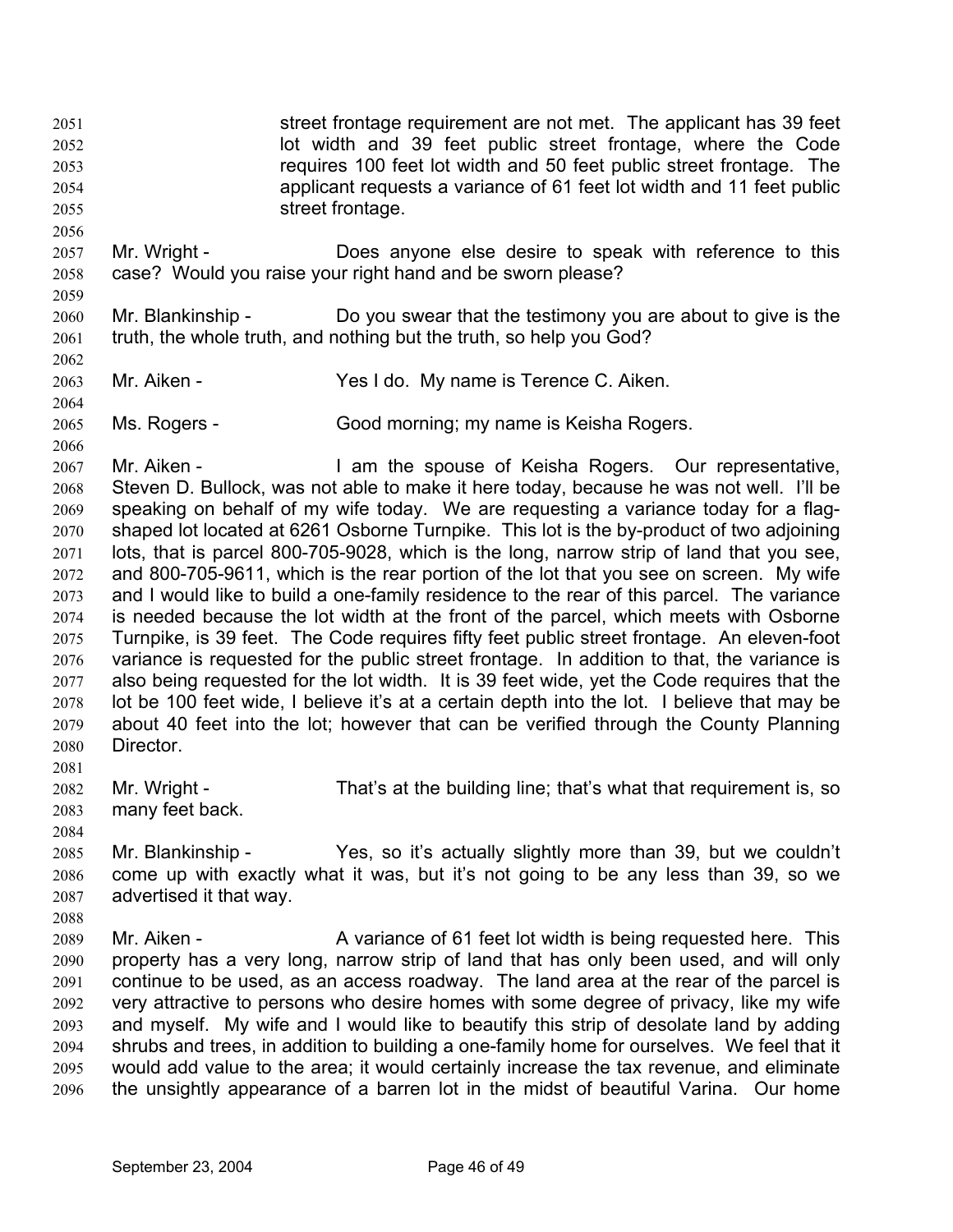would have more than adequate space from any other surrounding properties. We feel the neighbors would welcome the trim, green grass, new trees and new shrubs on our bordered perimeters. 2097 2098 2099

2100

2113

2115

2118

2120

2122

2124

2126

2129

2133

2139

2141

2101 2102 2103 2104 2105 2106 2107 2108 2109 2110 If the variance were to be rejected, then it would be extremely difficult, if not an impossibility, to find any economically valuable, viable use for the property. My wife and I would have land that we could look at, but not much else. In addition, we also would suffer financial hardship from the purchase of this lot. The total lot area is over .75 of an acre, which is well over the mandatory lot size limits. Also, in addition, this roadway has been, and continues to be used by our neighbors at 6269 Osborne Turnpike. It is not our intentions, nor our desire, to disrupt the normal ebb and flow of the neighborhood. We will continue to share access with our neighbors at 6269 Osborne Turnpike. Thank you.

2111 2112 Mr. Wright - Anything further? Any further questions of members of the Board?

2114 Mr. Nunnally - How far off of Osborne Turnpike would your house be?

2116 2117 Mr. Aiken - It would be roughly 300 feet away from Osborne Turnpike to the center of the house, roughly.

2119 Mr. Nunnally - And what size house is it?

2121 Mr. Aiken - We're looking at an approximately 2500 square foot house.

2123 Mr. Nunnally - Che story or two story?

2125 Mr. Aiken - **Rancher.** 

2127 2128 Ms. Dwyer - How would the house be oriented? In other words, where would the front of the house face?

2130 2131 2132 Mr. Aiken - The front of the house would be oriented to the north. On the screen here, you can see the front fascia of the house, facing the north, or facing the driveway.

2134 2135 2136 Ms. Harris - Is that a subdivision behind you? Mr. Aiken - Yes it is.

2137 2138 Ms. Harris - What subdivision?

2140 Mr. Aiken - **Rivendell.** 

2142 Mr. Wright - Any further questions of members of the Board? Anyone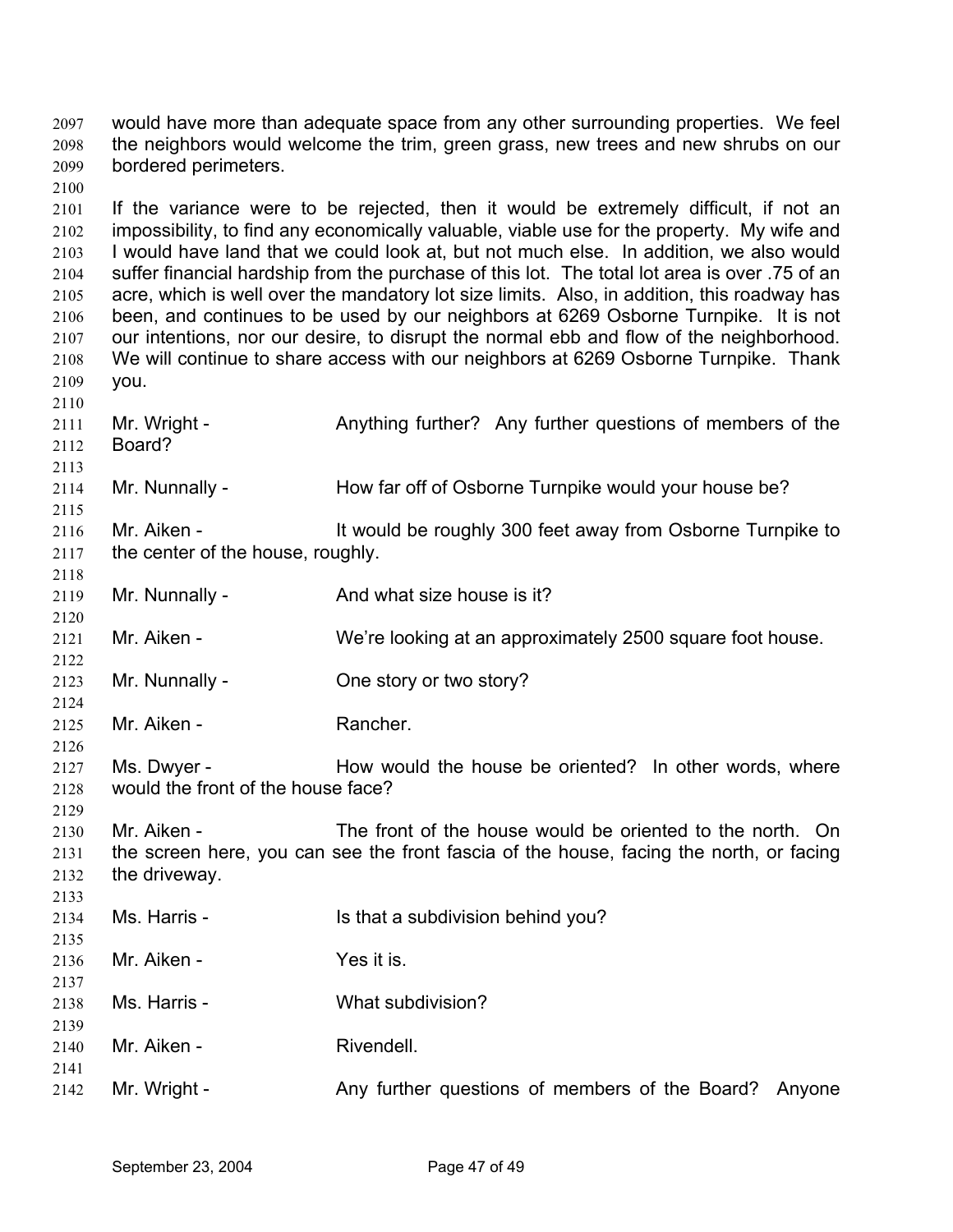here in opposition to this request? Hearing none, that concludes the case. Thank you very much for appearing. 2143 2144 2145 2146 2147 2148 2149 2150 2151 2152 After an advertised public hearing and on a motion by Mr. Nunnally, seconded by Ms. Harris, the Board **granted** application **A-119-2004** for a variance to build a one-family dwelling at 6261 Osborne Turnpike (Parcels 800-705-9611 (part) and 9028). The Board granted the variance subject to the following conditions: 1. This variance applies only to the lot width and public street frontage requirements. All other applicable regulations of the County Code shall remain in force.

2154 2155 2156 2157 2158 2. Approval of this request does not imply that a building permit will be issued. Building permit approval is contingent on Health Department requirements, including, but not limited to, soil evaluation for a septic drainfield and reserve area, and approval of a well location.

- 2159 2160 2161 3. There shall be one highway entrance serving the subject lot and the property at 6269 Osborne Turnpike. The applicant shall present proof with the building permit application that shared access has been provided.
- 2163 4. Connections shall be made to public water.

| 2165 | Affirmative:   | Dwyer, Harris, Kirkland, Nunnally, Wright |  |
|------|----------------|-------------------------------------------|--|
|      | 2166 Negative: |                                           |  |
| 2167 | Absent:        |                                           |  |

2168

2153

2162

2164

2169 2170 2171 2172 2173 2174 The Board granted this request, as it found from the evidence presented that, due to the unique circumstances of the subject property, strict application of the County Code would produce undue hardship not generally shared by other properties in the area, and authorizing this variance will neither cause a substantial detriment to adjacent property nor materially impair the purpose of the zoning regulations.

- 2175 2176 2177 2178 2179 2180 2181 2182 **A-120-2004 MMG ENTERPRISES, LLC** requests a variance from Section 24-96(b) to remodel an existing office building at 1600 Forest Avenue (Forest Office Park) (Parcel 759-743-6198), zoned O-2, Office District (Three Chopt). The parking space number requirement is not met. The applicant has 46 parking spaces, where the Code requires 51 parking spaces. The applicant requests a variance of 5 parking spaces.
- 2183

2184 2185 The Board allowed withdrawal of the application **A-120-2004** for the above-referenced variance at the request of the applicant.

2186

2187 2188 Minutes of the June 24 and July 22, 2004, meetings of the Board of Zoning Appeals were distributed.